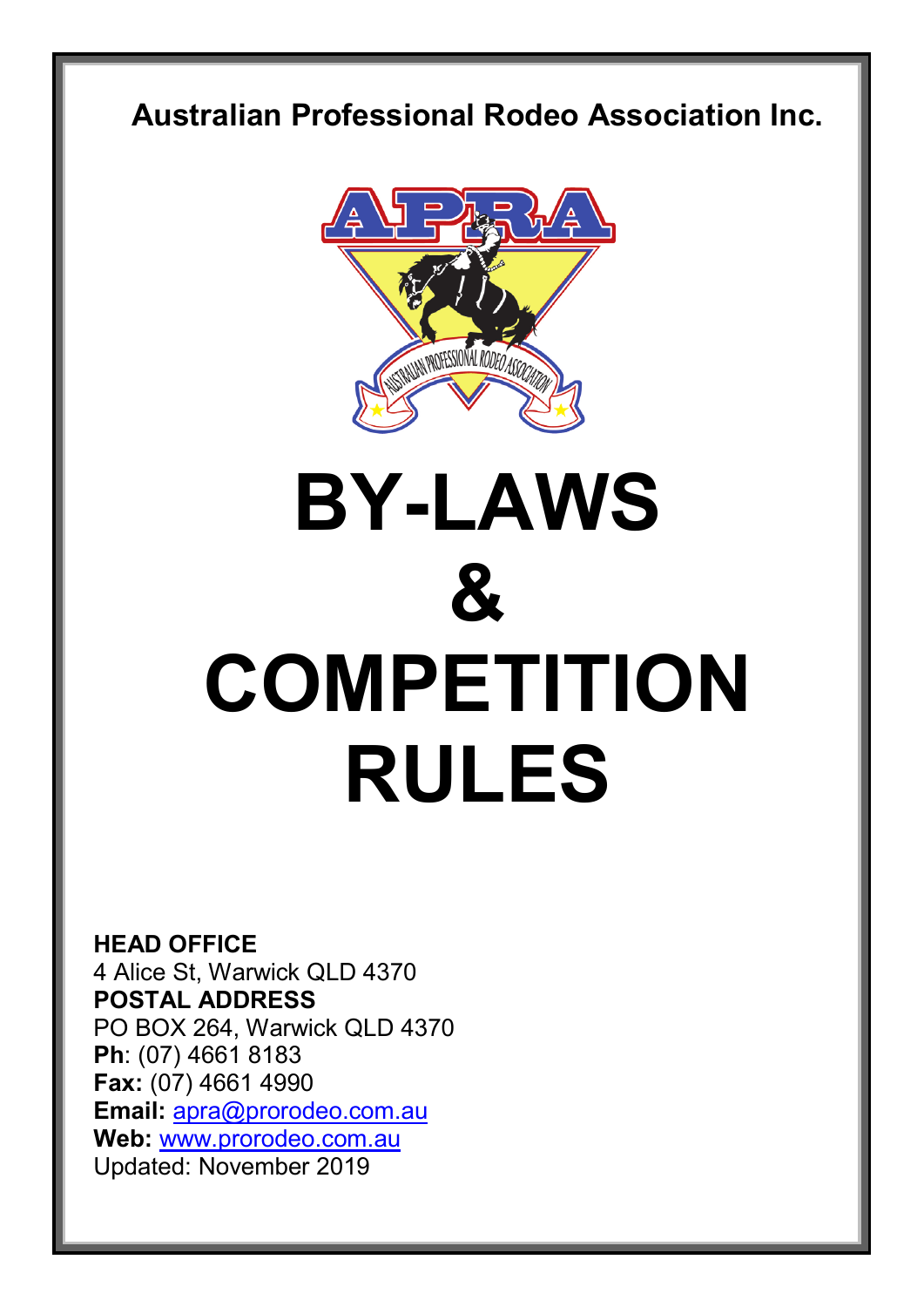#### **INDEX**

- [1.1 Membership](#page-2-0)
- [2.0 Open, Second Division Events and Rookie Membership](#page-3-0)
- [3.1 Junior Membership](#page-3-1)
- 4.1 Non [Competing Membership](#page-4-0)
- [5.1 Resignation](#page-4-1)
- [6.1 Life Membership](#page-4-2)
- [7.1 Gold Card Membership](#page-4-3)
- [8.1 Honorary Gold Card Membership](#page-5-0)
- [9.1 Honorary Membership](#page-5-1)
- [10.1 Membership Card](#page-5-2)
- [10.2 Circuit Rules](#page-5-3)
- [11.1 Conduct Restrictions and Disciplinary Action](#page-6-0)
- [11.10 Social Media Policy](#page-6-1)
- [12.0 Major Offences](#page-7-0)

#### **GENERAL CONDUCT OF RODEOS**

- [13.1 Affiliation Fee](#page-8-0)
- 14.1 Scale of Affiliation Fees
- [15.1 General Conduct of Rodeos](#page-8-2)
- [16.1 Alteration to Rules for Conducting Rodeos](#page-9-0)
- [17.1 Members Personal Accident Insurance](#page-9-1)
- [18.1 Australian Championship Points Awards Rodeos](#page-10-0)
- [18.50 Limited Event Rodeos Criteria](#page-11-0)
- [19.1 Promoter/Producer Rodeos](#page-11-1)
- [20.1 National Finals Rodeo](#page-11-2)
- [21.1 Entering at Rodeos \(C.E.S.\)](#page-13-0)
- [22.1 Penalties and Fines](#page-14-0)
- [23.1 Day Membership](#page-15-0)
- [24.1 Central Entry Levy](#page-15-1)
- [25.1 Violations of Central Entry Levy](#page-15-2)
- [26.1 Prize Money](#page-16-0)
- [27.1 Position Drawing Stock](#page-18-0)
- [28.1 Judging](#page-19-0)
- [29.1 Feature Stock](#page-21-0)
- [30.1 Feature Stock \(Second Division\)](#page-21-1)
- [31.1 Stock Contractors](#page-22-0)
- [32.1 Committees/Rodeo Secretaries](#page-23-0)
- [33.1 Rules to Ensure Humane Treatment of Livestock](#page-24-0)

# **GENERAL CONTEST RULES**

[34.1 Saddle Bronc Riding](#page-26-0) 35.27 Station [Saddle Buckjump Riding](#page-28-0) [36.1 Bareback Bronc Riding](#page-28-1) [37.1 Bull Riding](#page-30-0) [38.1 Timed Events General Rules](#page-31-0)  [39.1 Rope and Tie](#page-34-0) [40.1 Steer Roping Contest](#page-35-0) [41.1 Steer Wrestling](#page-36-0) [42.1 Team Roping](#page-37-0) [43.1 Steer or Bullock Riding](#page-39-0) [43.3 Poddy Riding](#page-39-1) [44.1 Junior Bull Riding](#page-39-2) [45.1 Barrel Racing](#page-39-3) [46.1 Breakaway Roping](#page-43-0) [47.1 Steer Undecorating](#page-43-1) [48.1 Junior Bareback Bronc Riding](#page-43-2) [49.1 Junior Team Roping](#page-44-0)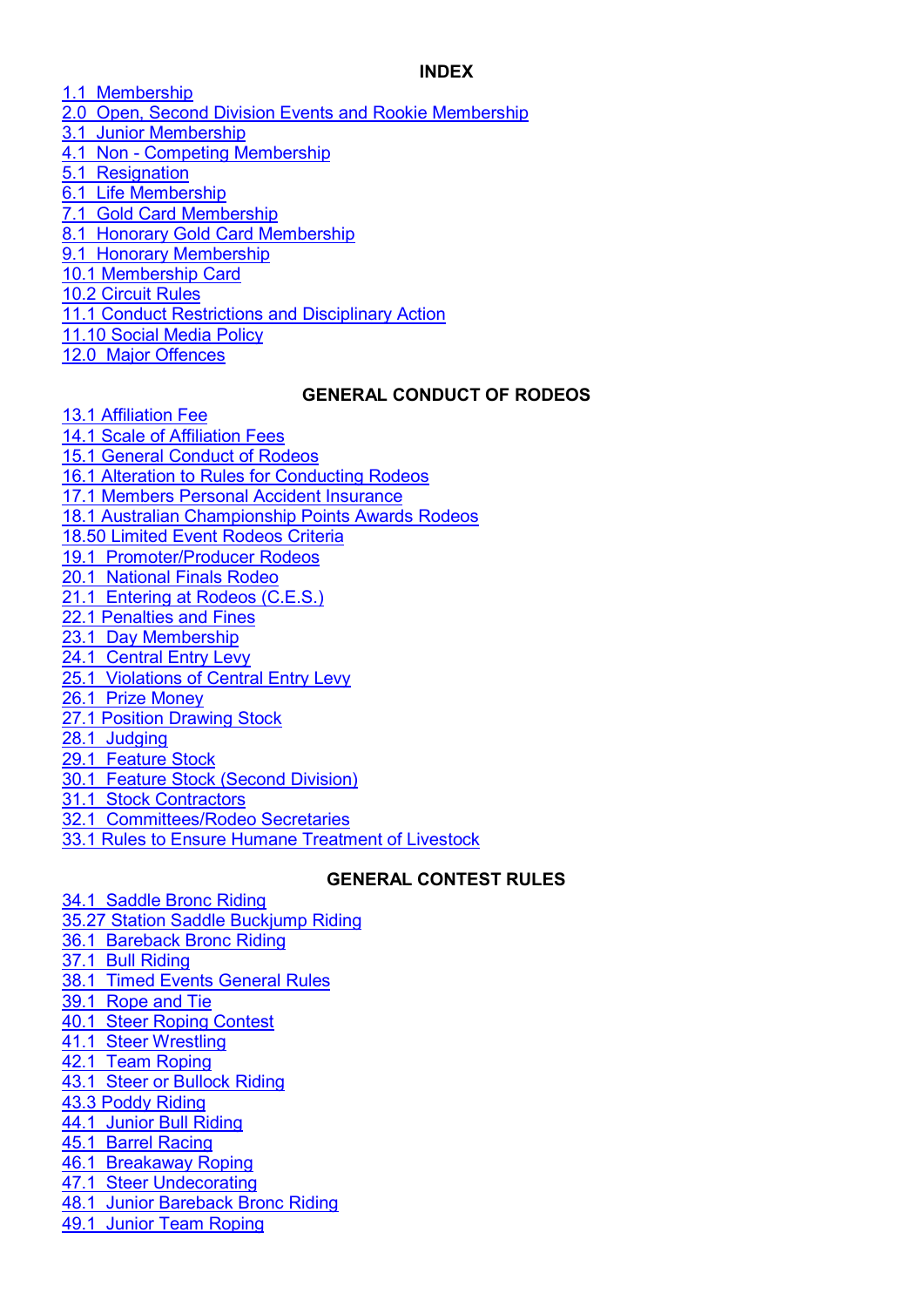#### **MEMBERSHIP**

<span id="page-2-0"></span>Membership in the Association is a privilege not a right, application for which shall be made on forms and by fees and procedures prescribed from time to time by the Association.

Membership or application therefore may be terminated or rejected by the Association for cause detrimental to the interest of the Association, policies, objectives and harmonious relationship of its members, as determined by the Association. Termination or application rejection proceedings under this paragraph shall be conducted in accordance with the Articles of Association.

1.1 Membership of the Association shall be available to all who qualify and whose application is approved by the Board. Every member shall pay to the Association such membership fee as may from time to time be fixed by the Board. Any member whose membership fee is unpaid at the time set for payment by the Board, shall be liable to pay a late payment fee in addition to current dues. An unfinancial member seeking renewal of membership is subject to a fine of \$10.00 each year he has not paid membership. Maximum of \$40 plus \$5 late fees per month for that current year.

1.2. Unfinancial members of the Association will be deprived of all privileges of membership until such fees are paid. A member who does not pay his membership on, or before the 1st November each year must pay an additional sum of \$5.00 per month as a late payment fee. Membership must be paid to Head Office.

1.3. An unfinancial member who competes without paying his dues, shall pay a fine of \$100.00 for each time he competes in such manner, plus return all prize money won.

1.4 Contests restricted to Permit holders are to be known and advertised as Second Division contests.

1.5 First year members and rejoining members can join at the start of the points year (where the points year starts prior to the 1st October) and their membership will continue until the close of the next years membership i.e.  $30<sup>th</sup>$  September the next year.

1.6. Chute Bosses, Announcers, Photographers and Judges must pay at least non-competing membership status or above and if working in the arena pay day personal accident insurance if not already covered.

1.7 Pick Up Men, Clowns\Bullfighters and Stock Contractors must pay full membership to hold one of these positions.

1.8 The cut off date for each membership year will be the 30th of August each year and memberships will be due on the 1st of September of that same year. The cut off date for each junior membership year will be the 30th of April each year and memberships will be due on the 1st of May of that same year.

(2020 Season 1/10/19-30/09/20. 2021 Season 1/10/20-30/8/21.)

1.9 If a member is not paid up by that date then they are ineligible to compete or enter at any A.P.R.A affiliated rodeo. No excuses.

1.10 Any member can elect open at the beginning or during a season. If electing open at the beginning of the season full Open membership must be paid, if electing open during the season the difference between Permit and Open membership must be paid for the balance of the season.

1.11 A member may elect to pay pro-rata membership for the 3 month period prior to the end of the points season. To be eligible for pro-rata membership the member must not have been an APRA member in the preceding full 12 month season ie If wanting to join in January 2016 and membership year finishes 30 April 2016 they must not have been a member for the 14/15 & 15/16 season. A member cannot pay pro-rata membership for consecutive years. Pro-rata membership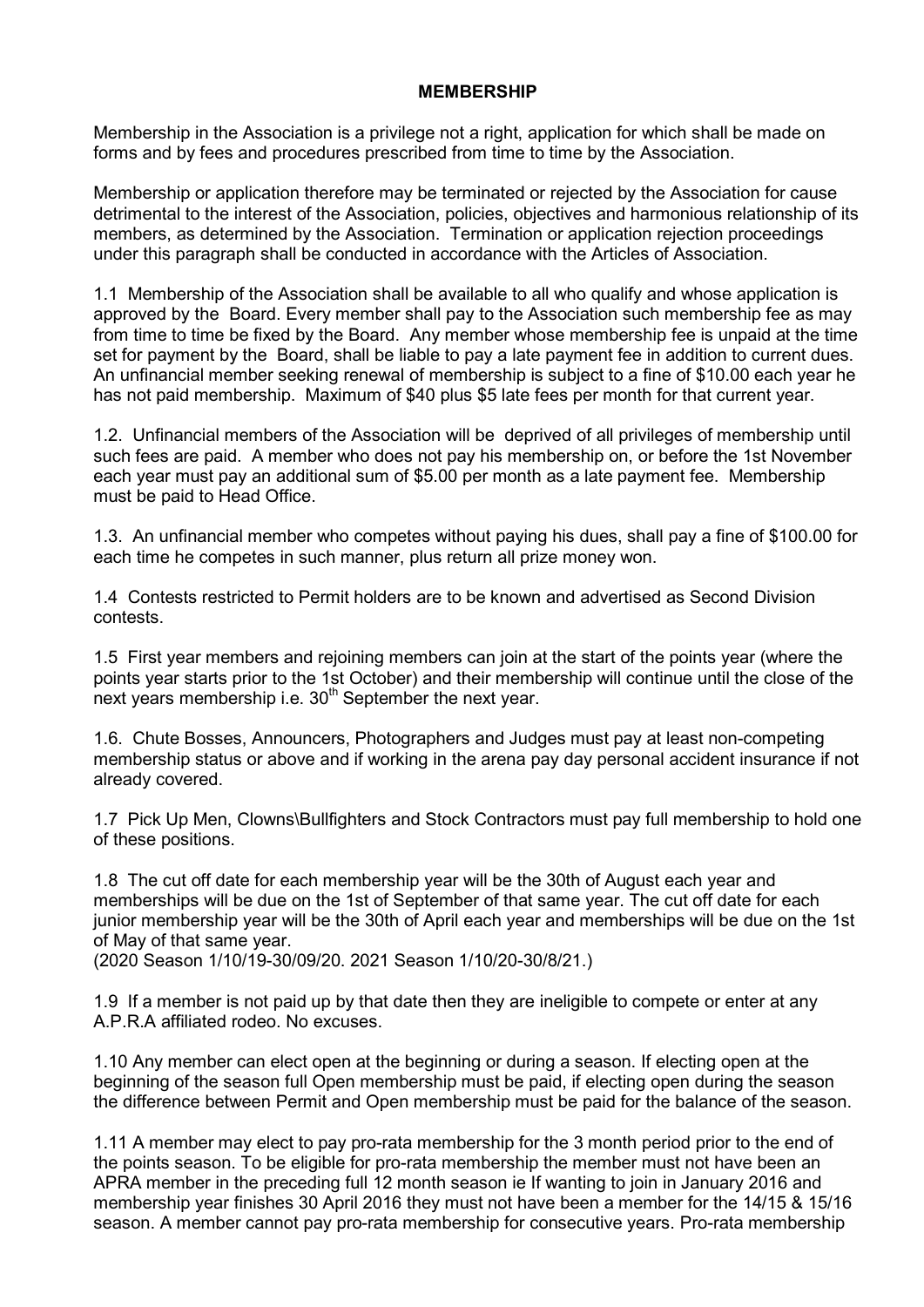<span id="page-3-0"></span>does not count towards Gold Card membership. Resignation rules still apply. New members eligible.

# **OPEN and SECOND DIVISION EVENTS**

2.0 The two classes of A.P.R.A. contests are Open and Second Division and conditions governing the events are:

2.1 Rodeos restricting entries in any event to open members only at an APRA points award rodeo must also conduct a second division event of a similar nature unless prior approval has been granted by the Board of Directors. Application to restrict events must be received at APRA head office no later than 6 weeks prior to the close of entries for the rodeo and prominently advertised in the Rodeo News.

2.3 If an event is not advertised for open members only, then Permit members are eligible to ride in the open event.

2.4 No event may be run for permits unless an open event of the same nature is also included in the program.

2.5 Permit members may compete in open events as well as second division events unless otherwise stated in the Rodeo News. Permit members cannot compete in the Open Bull Ride until they have won \$1000 in the 2nd Division Bull Ride.

2.6 Compulsory break open figure for permit members is \$6000 accumulative. In second division events the total amount of money won that will contribute to the break open figure will always be calculated as if there had been four places filled (ie. 1st 40%; 2nd 30%; 3rd 20%; 4th 10%).

2.7 All competitors who begin the season as a permit holder of the A.P.R.A. (excluding those who elect to purchase full membership mid year) will be eligible to continue competing in 2nd Division events and be eligible for 2nd Division bonuses for the remainder of that season providing that they have applied for and gained written permission to do so from the Board of Directors (conditions apply).

2.7.1 Any member that joins or renews membership for our Association will be individually assessed for eligibility for Permit or Open status dependant on membership of another Association and any titles won with any other Association.

## **ROOKIE MEMBERSHIP**

2.8 The Rookie of the Year shall be defined as the first full year of Open membership contestant winning the most money in one or more events as of the season cut-off date. (ie Member must commence the year as an open member).

2.9 No money won in second division events will count towards Rookie standings once a member has broken open even though they have been granted permission to compete in a particular second division event. Money gained by Rookie contestants in this way will not count towards the Rookie Standings.

2.10 Once a member has won an open APRA Australian National Championship, they are no longer eligible for any Rookie Titles.

# **RULES FOR JUNIOR MEMBERSHIP**

<span id="page-3-1"></span>3.1 Junior A.P.R.A. Membership shall be available to all persons who qualify. Junior members shall be governed by the same rules as full members.

3.2 To qualify for junior APRA membership, the member must not have turned seventeen (17) years of age before the commencement of the rodeo season.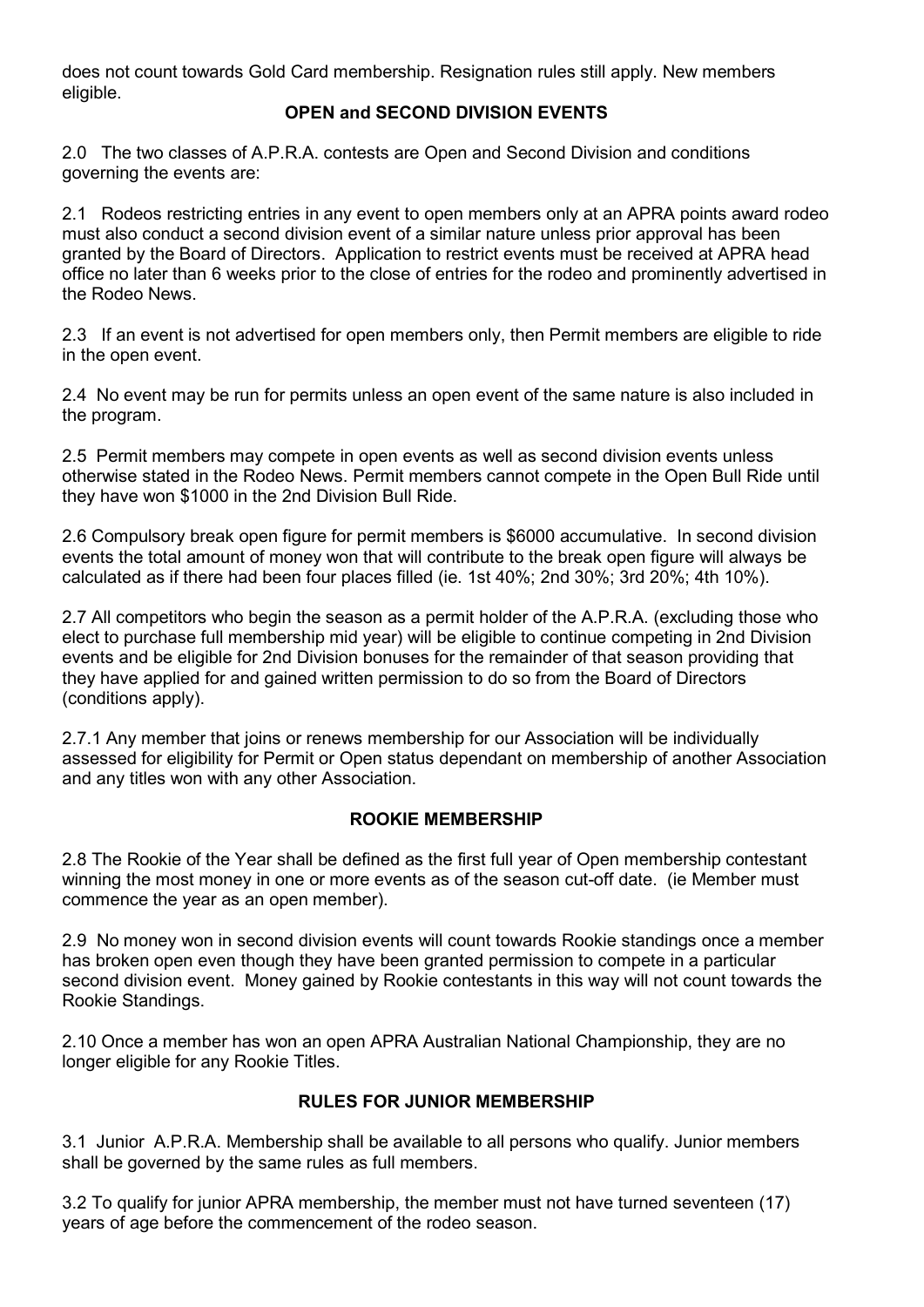3.3 Championship points will be awarded on a value of one (1) dollar equals one (1) point.

3.4 The High Point Junior Champion will be that Junior member who accumulates the highest number of dollars gained at approved A.P.R.A. contests.

3.5 No timed event cattle to be used in Junior Steer Ride events.

3.6 Members Personal Accident Insurance levy is to be deducted from entry fees and paid in accordance with policy regulations and requirements.

3.7 Current Junior membership fee will be determined from time to time.

3.8 Championship points won by a Junior member will not be tabled against his permit standings until such time as he no longer qualifies as a junior member and takes out a permit card.

3.09 Junior steer ride: In all junior steer rides stock to be used are to be steers not bulls, this also applies to the National Finals Rodeo.

3.11 Junior members cannot compete in the Open Bull Ride until they've turned 18 and won \$1000 in the  $2^{nd}$  division Bull Riding.

3.12 Junior competitors are allowed to continue riding Junior Steers and 2nd Division bulls whilst they are within the age criteria regardless of the amount of money they win as Juniors.

<span id="page-4-0"></span>3.13 It is compulsory for juniors to wear helmets when participating in all APRA events.

#### **NON COMPETING MEMBERSHIP**

<span id="page-4-1"></span>4.1 A non contesting member of the Association shall be issued with a separate membership card.

#### **RESIGNATION**

5.1 A member resigning from the Association must send in his resignation in writing to Head **Office** 

5.2 Any member wishing to rejoin must pay a rejoining fee and membership to be at the discretion of the Board following application in writing.

5.3 Members who resign as a permit member may rejoin the Association as permit member. Any earnings recorded prior to resignation will count towards their break open total.

5.4 A member who resigns in good standing is eligible to compete as a Day Member immediately after his resignation has been received.

#### **LIFE MEMBERSHIP**

<span id="page-4-2"></span>6.1 A person shall qualify for life membership by rendering to the Association meritorious service. Any such life member recommendations must be presented to full Board and must be carried unanimously.

6.2 Life members shall not be required to pay membership fees, but shall have all rights of full membership including the right to hold office.

#### **GOLD CARD MEMBERSHIP**

<span id="page-4-3"></span>7.1 A member who has been a paid up contesting member consecutively for twenty five (25) years or a total of 30 non-consecutive years, may be granted a complimentary Gold Card membership which entitles him to continue competing without payment of annual dues.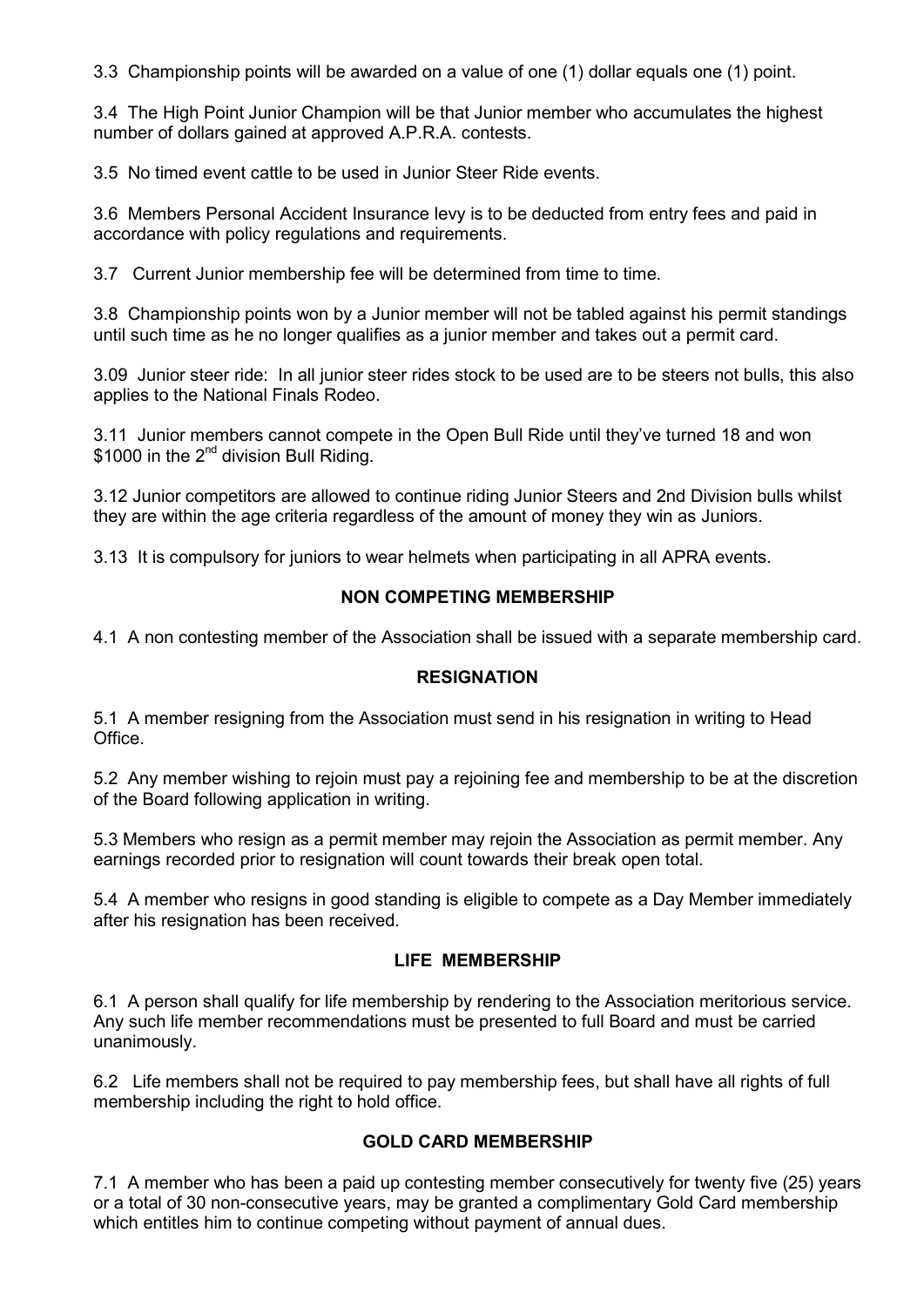7.2 Application to be made in writing to the Board of Directors.

# **HONORARY GOLD CARD MEMBERSHIP**

<span id="page-5-0"></span>8.1 Honorary Gold Card Membership is awarded to people with extenuating circumstances who have been outstanding in their efforts both in the arena and the promotion of the sport of Pro Rodeo.

# **HONORARY MEMBERSHIP**

<span id="page-5-1"></span>9.1 Honorary membership may be bestowed on any person, or persons, who the Board decide deserve recognition by the Association. Honorary members shall receive a special card suitably embossed.

# **MEMBERSHIP CARD**

<span id="page-5-2"></span>10.1 Members shall receive a card bearing members number, name and date of the year of issue. The card shall remain the property of the Australian Professional Rodeo Association. No member shall be allowed to ride at any affiliated rodeos without being in possession of such membership card and producing it on demand. The loan, exchange or substitute of cards contrary to the rightful use and purpose of same shall constitute an offence to be dealt with by the Board and such fine may be imposed as the Board determines with a maximum fine of \$200.00. In the event a member loses his membership card a \$5.00 renewal fee will be charged on application to Head Office for a new card.

## **CIRCUIT RULES**

<span id="page-5-3"></span>10.2 The APRA collects \$33 from all Open and Permit members on behalf of the circuits.

10.3 The APRA collects \$15 from all Junior members on behalf of the circuits. Age criteria will be as per the APRA criteria Refer rule 3.2.

10.4 The individual circuits are responsible for collecting their own Social Membership.

10.5 All circuits will have clearly defined borders with the exception of the Queensland circuits where the following variation will be applied – Members and Rodeos situated on the Line of Capricorn may elect which circuit they wish to be in.

10.6 Circuit membership will be determined by the mailing address of each member where they are residing when they pay their membership each year.

10.7 WA members may be adopted by an existing circuit but must have the approval of the nominated circuit.

10.8 Circuits may determine their own points system at their discretion. Circuits using the point per \$ system identical to the APRA may have their standings maintained by APRA.

10.9 The current circuits boundaries are as follows: Festival State Circuit (within SA) Island Rodeo Circuit (within Tasmania) Premier State Circuit (within NSW and including the ACT) Southern Cross Circuit (within Victoria) Sunshine State Circuit (within Queensland south of the Capricorn line) Golden Run Circuit (with Queensland north of the Capricorn line) Top End Rodeo Circuit (within the Northern Territory)

10.10 All circuits run concurrently with the APRA membership year.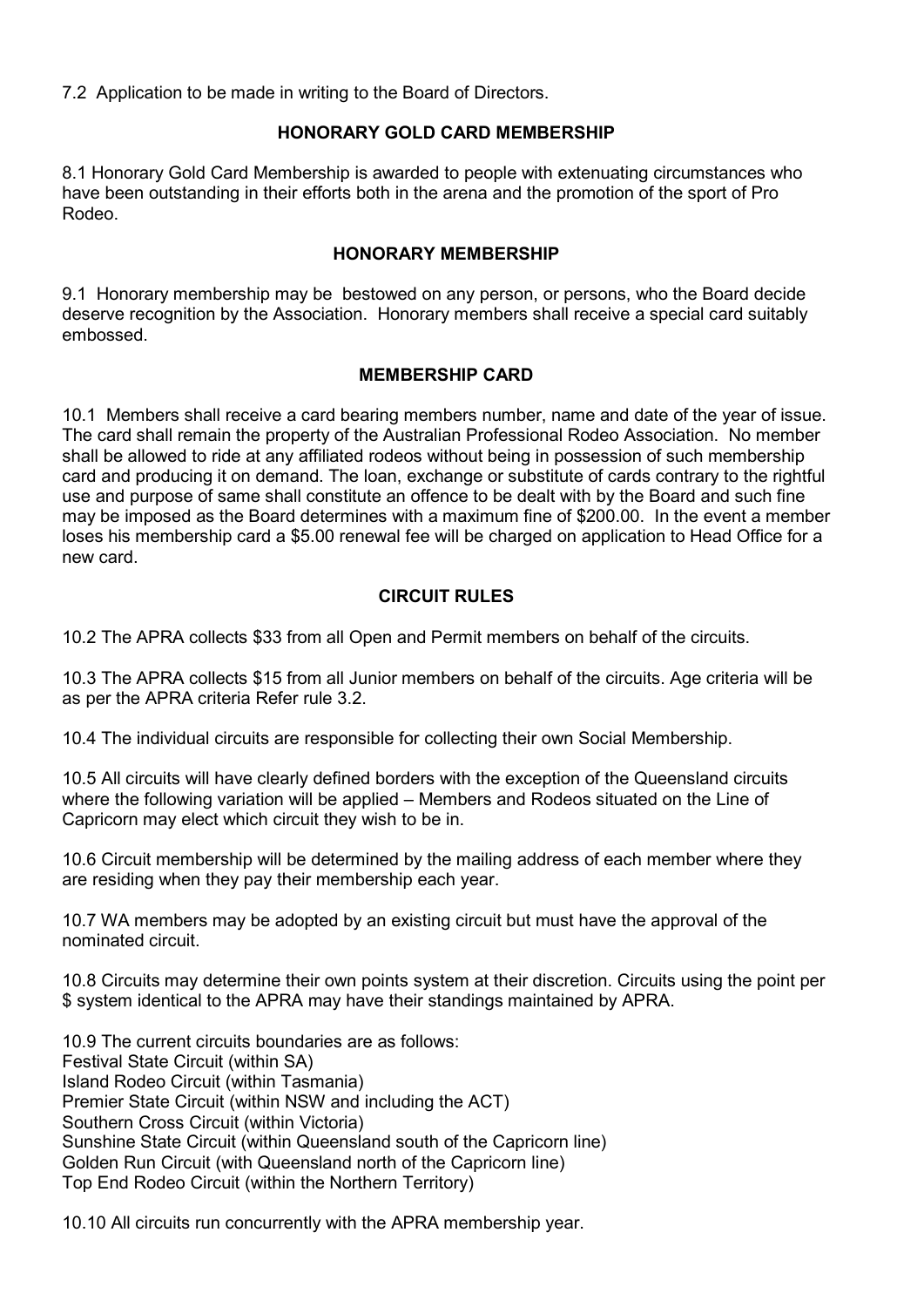#### **CONDUCT RESTRICTIONS AND DISCIPLINARY ACTION**

<span id="page-6-0"></span>11.1 Any member may be subject to reprimand, fine, suspension or expulsion, by action of the A.P.R.A. Board of Directors.

11.2 Writing a bad cheque made payable to the A.P.R.A., a rodeo secretary, stock contractor, or rodeo committee in conjunction with an A.P.R.A. rodeo, or any such cheque to any business establishment in the town of and during the time of an A.P.R.A. rodeo.

ACTION A fine of \$25 per cheque, plus a bond of \$200 to be held, for one year. If three or more bad cheques passed in one year, bond is forfeited. A returned cheque received in the A.P.R.A. office will mean ineligibility to enter any A.P.R.A. approved rodeo. To regain eligibility, the face value of the cheque, the bank charge, and the fine and bond must be paid in full.

11.3 Failure to reimburse the A.P.R.A. for overpayment of prize money. ACTION Member to be notified in writing and allowed twenty eight days to pay. Fine to be \$25 plus overpayment.

11.4 Failure of a contract member to fulfil his or her contract obligations. ACTION A fine of \$100.

11.5 Failure to wear a western hat, long sleeved, cut and sown shirt (no knit pullovers allowed) and western boots, in the arena, behind the bucking chutes and timed event box at all times during slack and performance. The only exception to this rule will be in the bareback and bull riding events, where the rider may roll up the sleeve of the riding arm to the elbow. Bullfighters to wear appropriate clothing with cowboy hats only, no caps. ACTION. The fine to be \$25.

11.6 Failure to wear contestant number when required. ACTION Fine of \$25.

11.7 Failure to submit a doctors verification of illness or injury, within seven days of the last performance of the rodeo, where the doctors release was tendered. ACTION Fine of \$30.

11.8 False communication with central entry system, regarding entry procedure. ACTION A fine of \$30, first offence; \$60 second offence; \$100 upon the third complaint.

11.9 Contestant who is next to go and not ready and above his stock, with his glove on and tied, and chaps buckled, when the rider before him goes. ACTION A fine of \$20.

11.9.1 Stallions will be allowed to be unrestrained in panel yards through daylight hours ONLY. Only 1 horse is allowed per enclosure. Stallions must be double tied at night. Panels must be a minimum of 1500mm in height. Panels must be constructed using an equivalent of 4 bars of 25mm box or pipe equivalent as a minimum. Panels must be anchored securely to a solid object ie truck, post or tree.

# **SOCIAL MEDIA POLICY**

<span id="page-6-1"></span>This policy provides guidance for Members and Employees use of social media, which should be broadly understood for purposes of this policy to include blogs, wikis, microblogs, message boards, chat rooms, electronic newsletters, online forums, social networking sites, and other sites and services that permit users to share information with others in a contemporaneous manner.

#### PROCEDURES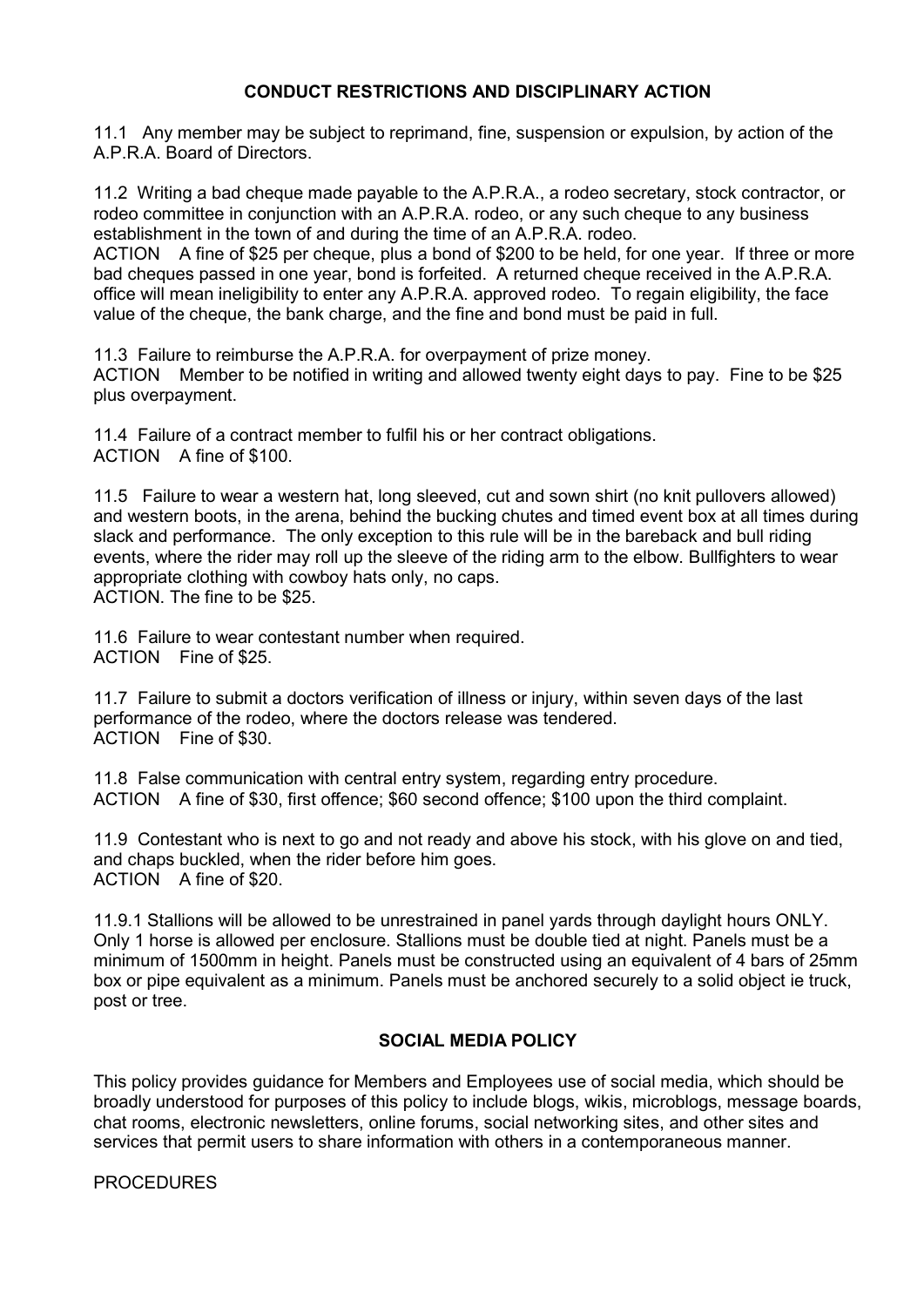The following principles apply to professional use of social media on behalf of the Australian Professional Rodeo Association as well as personal use of social media when referencing the A.P.R.A Inc.

11.10 Employees and members need to know and adhere to the [APRA Code of Conduct practises, Employee Handbook and other company policies] when using social media in reference to the APRA.

11.11 Employees and members should be aware of the effect that their actions may have on their images, as well as the APRA's image. The information that employees/members post or publish may be public information for a long time.

11.12 Employees/members should be aware that the APRA may observe content and information made available by employees/members through social media. Employees/members should use their best judgement in posting material that is neither inappropriate nor harmful to the APRA and its employees, or members.

11.13 Although not an exclusive list, some specific examples of prohibited social media conduct include posting commentary, content, or images that are defamatory, pornographic, proprietary, harassing, libellous, or that can create a hostile work environment.

11.14 Employees are not to publish post or release any information that is considered confidential or not public. If there are questions about what is considered confidential, employees/members should check with Head Office.

11.15 Social media networks, blogs and other types of online content sometimes generate press and media attention of legal questions. Employees/members should refer these enquiries to authorised APRA spokespersons.

11.16 If employees/members find or encounter a situation while using social media that threatens to become antagonistic, employees/members should disengage from the dialogue in a polite manner and seek the advice of Head Office.

11.17 Employees/members should get appropriate permission before referring to or posting images of current or former employees, members, vendors or suppliers. Additionally, employees/members should get appropriate permission to use a third party's copyrights, copyrighted material, trademarks, service marks or other intellectual property.

11.18 Social media use shouldn't interfere with employee's responsibilities at the A.P.R.A. The office's computer systems are to be used for business purposes only. When using the APRA's computer systems, use of social media for business purposes is allowed (eg: Facebook, Twitter, APRA blogs and LinkedIn), but personal use of social media networks or personal blogging of online content is discouraged and could result in disciplinary action.

Any breach of Association policy may subject an employee/member to disciplinary action including fines, or pending suspension.

FINES 1st Offence – written warning. Subject to BOD evaluation. 2nd Offence – up to \$100 fine. Subject to BOD evaluation. 3rd Offence – up to \$500 fine. Subject to BOD evaluation.

All cases based on evaluation of recorded accounts by review of the BOD of the APRA and could lead to a member being suspended if in major breach of defaming the Association and/or member.

## **MAJOR OFFENCES**

<span id="page-7-0"></span>12.0 All major offences to be referred back to the tribunal.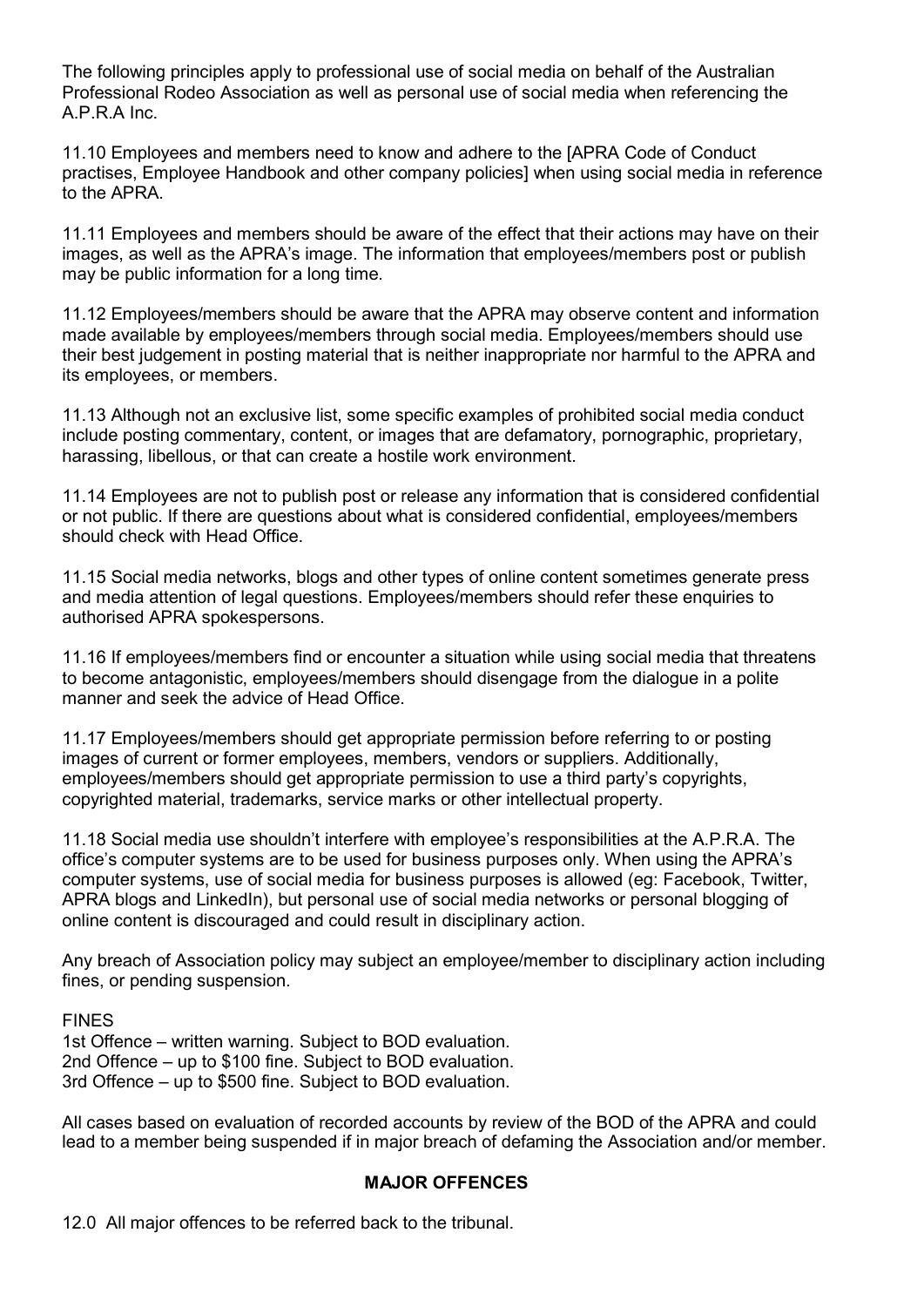12.1 Quarrelling or fighting in the arena.

12.2 Attempting to threaten, bribe, influence or harass any A.P.R.A. official at any time, in or out of the arena, or talking with a judge at a time when an event is in progress.

12.3 Engaging in, or attempting to engage in any action threatening, berating, harassing, intimidating, assaulting or striking a rodeo official, a rodeo spectator, any official representative or employee of the A.P.R.A.

12.4 Conduct, appearance or lack of financial responsibility which will be determined by the Board of Directors of the A.P.R.A., to be significantly detrimental to the public image, reputation or well being of the A.P.R.A. or the sport of professional rodeo.

12.5 Being under influence of liquor or a drug in the arena and/or consuming alcoholic beverage in the arena.

12.6 Mistreating stock.

12.7 Cheating or attempting to cheat.

12.8 Being in a pen with livestock, at anytime, except when accompanied by stock contractor, arena director, event director or a judge or when assigned to work in those pens.

<span id="page-8-0"></span>12.9 Judges found to be cheating.

#### **AFFILIATION FEES**

13.1 For every rodeo promoted, the committee or organising body responsible for its organising shall pay to the Association such affiliation fees as may be fixed by the Board from time to time.

# **SCALE OF AFFILIATION FEES**

<span id="page-8-1"></span>

| Rodeos up to \$14,999.00 | \$220 |
|--------------------------|-------|
| Rodeos over \$15,000.00  | \$330 |

14.1 A booking fee of \$22 must be paid before any publicity is given, indicating that the Rodeo is being held under the auspices of this Association and the Affiliation fee paid two weeks prior to the commencement of the Rodeo.

14.2 Affiliation fees paid may be carried forward up to two years if the Rodeo or Show is cancelled or postponed. After two (2) years the fees are surrendered to the Association.

<span id="page-8-2"></span>14.3 Rodeo results and levies must be forwarded within ten (10) days or the Rodeo may not be accepted as Points Award Rodeo the following year and a fine is liable to be imposed.

#### **GENERAL CONDUCT OF RODEOS**

15.1 All rodeos must appear in at least one issue of the Rodeo News prior to entry dates.

15.2 The A.P.R.A. does not organise rodeos except the NFR and Special Events, but they will give every assistance voluntarily to any Promoter or Committee that is anxious to run under the auspices of the A.P.R.A.

15.3 Where the A.P.R.A conducts the N.F.R or Special Events the Association must give all members on the A.P.R.A Approved Contract Listing the opportunity to tender for contracts.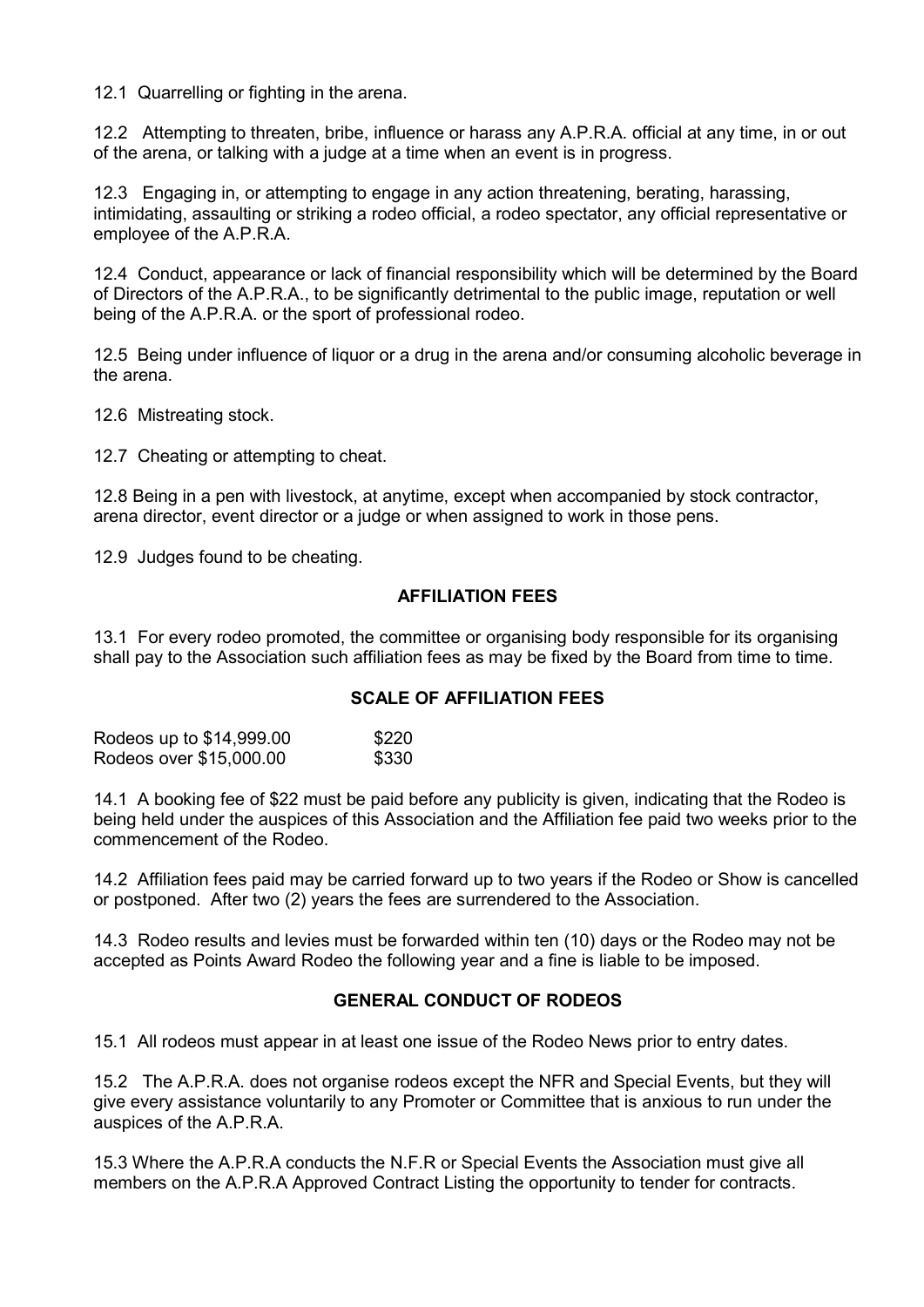15.4 Members of the A.P.R.A. have no authority to make arrangements with any promoter or committee other than as private individuals; and arrangements made between any promoter and any such individual has no authority from the A.P.R.A. Where a new promoter is desirous of personal assistance, the A.P.R.A. will arrange that a Director or some other authorised person give expert advice and guidance.

15.5 A.P.R.A. does not appoint either chute workers, chute boss, pick up men or any other workers, and any arrangements between the promoters and members in a like capacity are purely between the promoter and a private individual.

15.6 Pick up Teams must use Western Saddles.

15.7 Committees to supply clowns for Bull Ride.

15.8 The APRA recommends that the state Ambulance Service be used in preference of any other First Aid provider however a minimum of 2 advanced First Aid responders (Level 3 certificate holders) with emergency equipment may be used providing your event is conducted within reasonable proximity to an Ambulance Station or Hospital. It is also advised that you check to see if there is a minimum requirement criteria imposed by the venue management on the local and State Authorities.

# **ALTERATIONS TO RULES FOR CONDUCTING RODEOS**

<span id="page-9-0"></span>16.1 The Board may formulate such rules as it thinks from time to time for the conduct of Rodeos under the auspices of the Association. Such rules shall not be effective until they are published in a copy of the Rodeo News.

16.2 The Board may from time to time make, amend or repeal by laws, not inconsistent with the constitution, for the internal management of the Association and any by law may be set aside by a general meeting of members.

# **MEMBERS PERSONAL ACCIDENT INSURANCE**

<span id="page-9-1"></span>17.1 Any person, committee or society which promotes, convenes or conducts, in whole or in part, any equestrian events, the nature of which the Australian Professional Rodeo Association in its Articles of Association undertakes to encourage, and such events are promoted, convened and conducted as in affiliation with the Australian Professional Rodeo Association shall pay to the Members Personal Accident Insurance of the Association a levy at a rate to be determined by the Board of the Association from time to time.

17.2 Claims on the Members Personal Accident Insurance must be lodged with the A.P.R.A. within 10 days from the date of the Rodeo.

17.3 Claims must be accompanied by a medical certificate (which may be assessed).

17.4 Claimants name must appear on the Rodeo Injured Riders list.

17.5 Levies must be paid prior to the member competing or undertaking their duties in the arena.

17.6 Members Personal Accident Insurance levy is built into the Administration levy as part of the entry fees.

17.7 The policy is available to members working in the arena. A Premium of \$13.20 must be paid prior to commencing duties.

17.8 Claim Forms can be obtained from Head Office.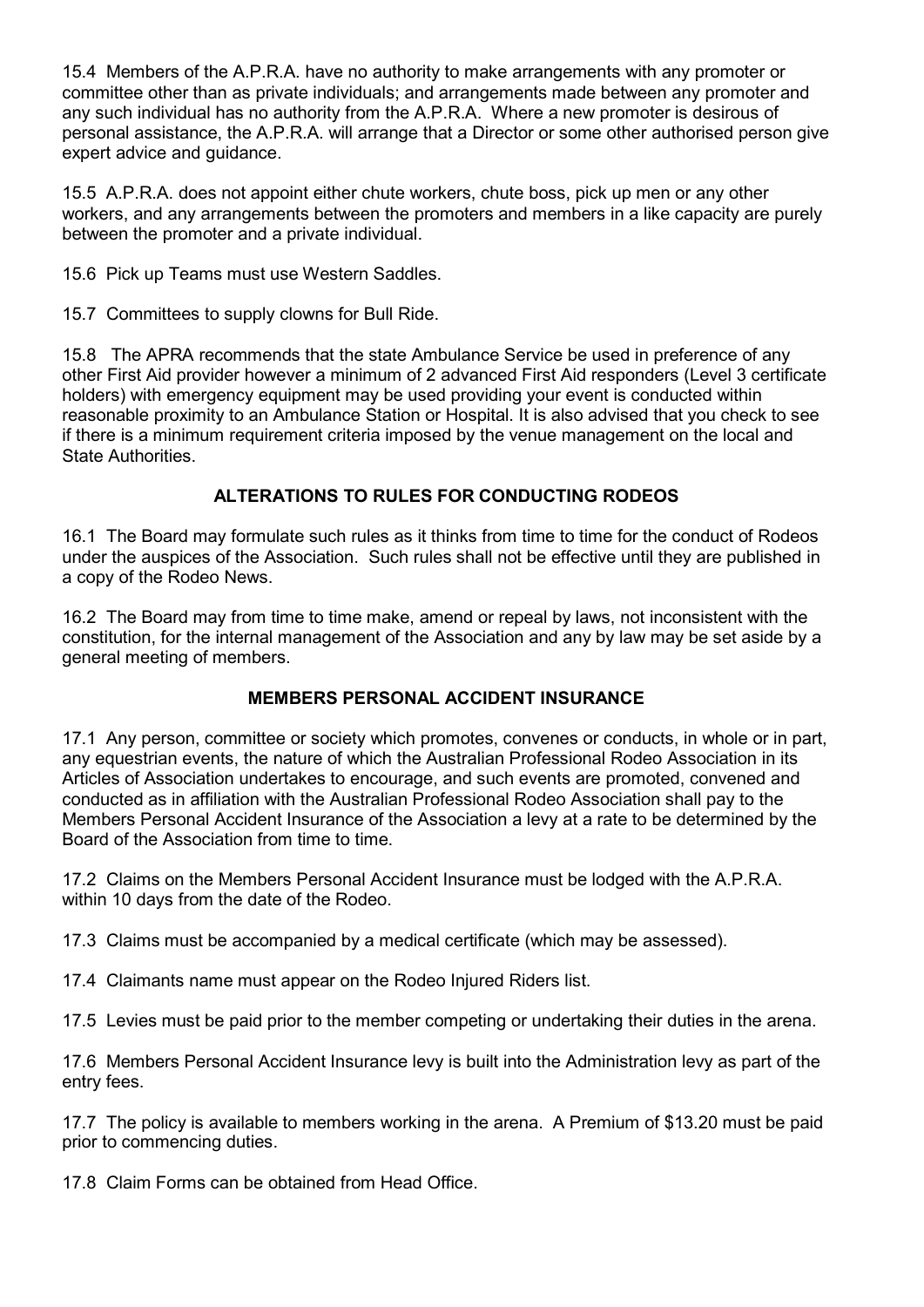17.9 Any member who files a claim on the Members Personal Accident Insurance Policy must submit a doctors clearance before he is eligible to compete at another A.P.R.A. affiliated rodeo.

# **AUSTRALIAN CHAMPIONSHIP POINTS AWARDS RODEOS**

<span id="page-10-0"></span>18.1 For an affiliated rodeo to be approved by the Board as a Points Award Rodeo, the following conditions must be fulfilled:

18.2 Rodeo date and details to be listed in at least one (1) copy of the official Rodeo News prior to the rodeo entry dates.

- 18.3 Eight Standard Events as:
- 18.3.1 Saddle Bronc Riding.
- 18.3.2 Bull Riding (bulls only to be used).
- 18.3.3 Bare Back Bronc Riding.
- 18.3.4 Rope & Tie.
- 18.3.5 Steer Wrestling.
- 18.3.6 Team Roping.
- 18.3.7 Barrel Racing.
- 18.3 8 Breakaway Roping.

18.4 The eight standard events each to have same prize money except that if they wish, promoters can feature two contests, one roughstock contest and/or one timed contest and increase the prize money on that event/s. Feature event cannot have posted prize money more than double that of any one of the remaining standard events unless an application to the board is submitted.

18.5 Two judges only per event from the open panel and two timekeepers must officiate.

18.6 Arena ripped, disced or softened arena surface with minimum surface depth of three (3) inches or eight (8) cms.

18.7 Time event chute with catch pen for stock at opposite end of arena.

18.8 All stock must be numbered and drawn for.

18.9 The all around champion will be the contestant with the greatest number of points in two or more events.

18.10 All around cowboy awards at individual rodeos will be determined on the basis of most money won in 2 or more non restricted events.

18.11 Season to run at discretion of the Board. General period being 1<sup>st</sup> October to 30<sup>th</sup> September of following year.

18.12 All APRA Championship points award rodeos must contract at least one (1) APRA approved Pick-up Man and Judge unless unforeseen circumstances apply and prior approval has been granted by the Board of Directors refer rule 28.31.

18.13 Any rodeo which contends it suffers from an excessive number of entries may apply for special consideration at time of approval. Special considerations, which must be approved by the Board of Directors are as follows:

- A 'dollar-amount-won' qualification may be implemented in any or all events. Deadlines for meeting the specified qualification will either be the end of the previous Rodeo year, or a combination of the previous Rodeo year and the current year, or a combination of the previous Rodeo year and the current year up to 30 days prior to entry closing time. Contestant limits must be accepted by mutual agreement of the rodeo committee and Board of Directors. The percentage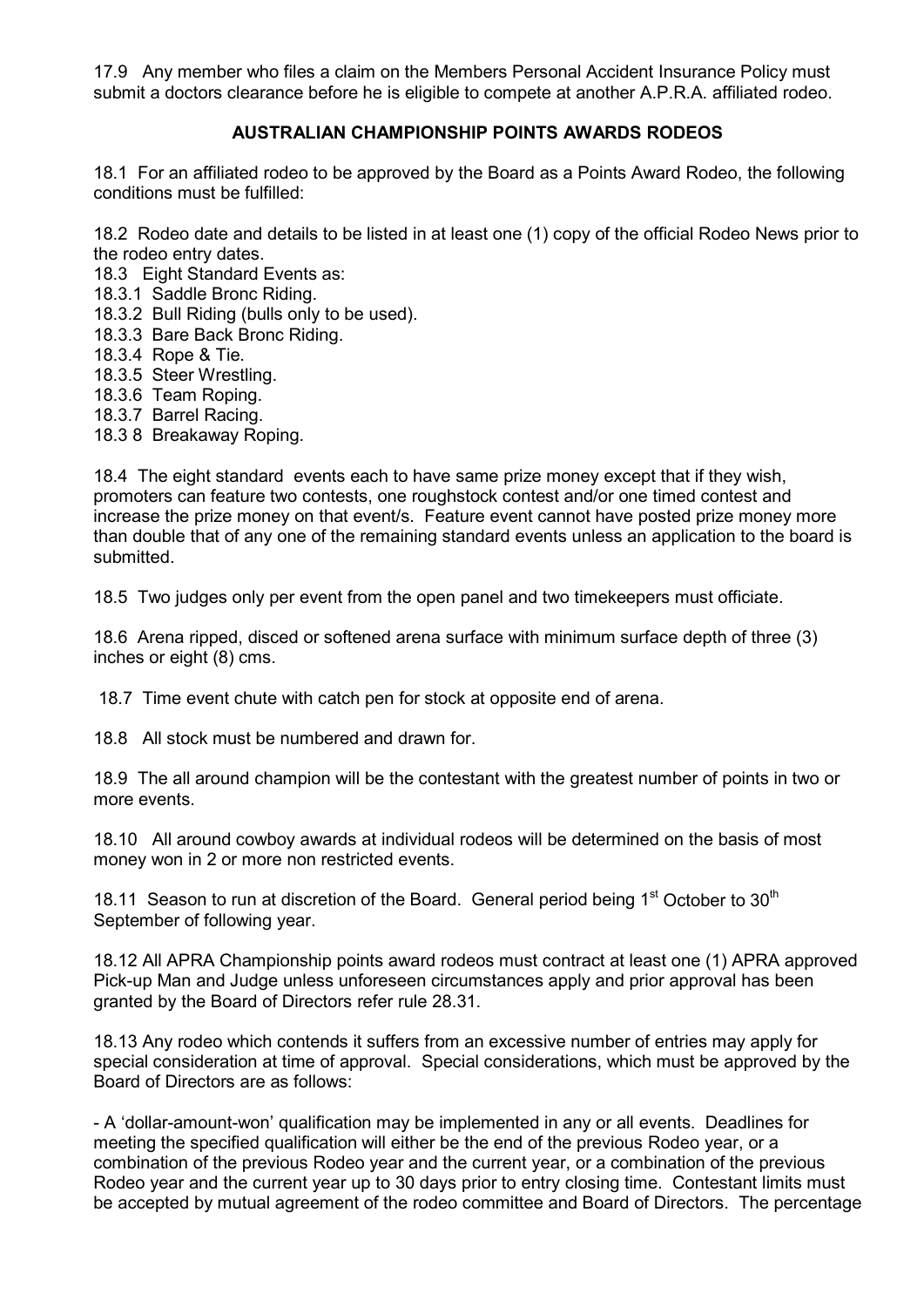of accepted entries in each category (national, circuit, random, open, permit, junior) will be determined by the Board of Directors.

Former APRA Champions in the event they are entering are exempt from qualification rules but must notify the central entry office of their exemption at the time of entering.

At qualification rodeos, members must meet the qualifications to enter and may not enter as a day member if day members are accepted at that particular rodeo.

18.14 Any event posting prize money of \$6000 or more may count towards National event standings provided:

a)event details are listed in at least 2 copies of the Rodeo News prior to entry dates

b)APRA approved stock contractors and officials are used

c)Board approval is granted

\*Any locations holding a full APRA rodeo will not be approved for special events should they cancel their rodeo.

\*Points will not count towards All Around Standings unless all Championship Points award criteria is adhered to ie: all standard events are included on the program.

<span id="page-11-0"></span>18.15 All circuits are to be run under APRA rules.

## **LIMITED EVENT RODEOS CRITERIA**

18.50 No current full programme Rodeos can revert to the new criteria of Limited Rodeos.

18.51 Limited Events Rodeos must be advertised in at least 3 Rodeo News magazines.

18.52 Limited Event Rodeo will not have points awarded for All Around status but will qualify for Event Champion status standings.

18.53 Limited Event Rodeo and prize money must be approved by Competition Board of Directors.

18.54 Limited Event Rodeos programme cannot include non-standard events. If programme has room for additional events, one or more standard Rodeo events should be included.

18.56 Limited Events Rodeos that hold junior events will be eligible for Junior High Point points. If junior competitors enter and place in open or 2nd div events these WILL NOT be eligible for Junior High Point points.

# **PROMOTER/PRODUCER RODEOS**

<span id="page-11-1"></span>19.1 Any rodeo which is conducted by an individual or individuals (as apart from a Rodeo Committee consisting of local people in a particular area) in conjunction with an approved A.P.R.A. Stock Contractor or Contractors, must conform with certain conditions to gain A.P.R.A. sanction.

19.2 The sponsor (person promoting the rodeo) will enter into a contract which will be made available by Head Office of the A.P.R.A. and which will guarantee all prize money, levies and entry fees to be distributed in the correct manner.

19.3 These rodeos will be designated "Promoter/Producer" rodeos and will be recognised in the Rodeo News by the following symbol # meaning that they are held subject to contract conditions.

<span id="page-11-2"></span>19.4 All entry fees must be paid in cash and all prize money to be paid in cash.

# **NATIONAL FINALS RODEO**

20.1 The minimum number of four full rounds must be included on a N.F.R. program.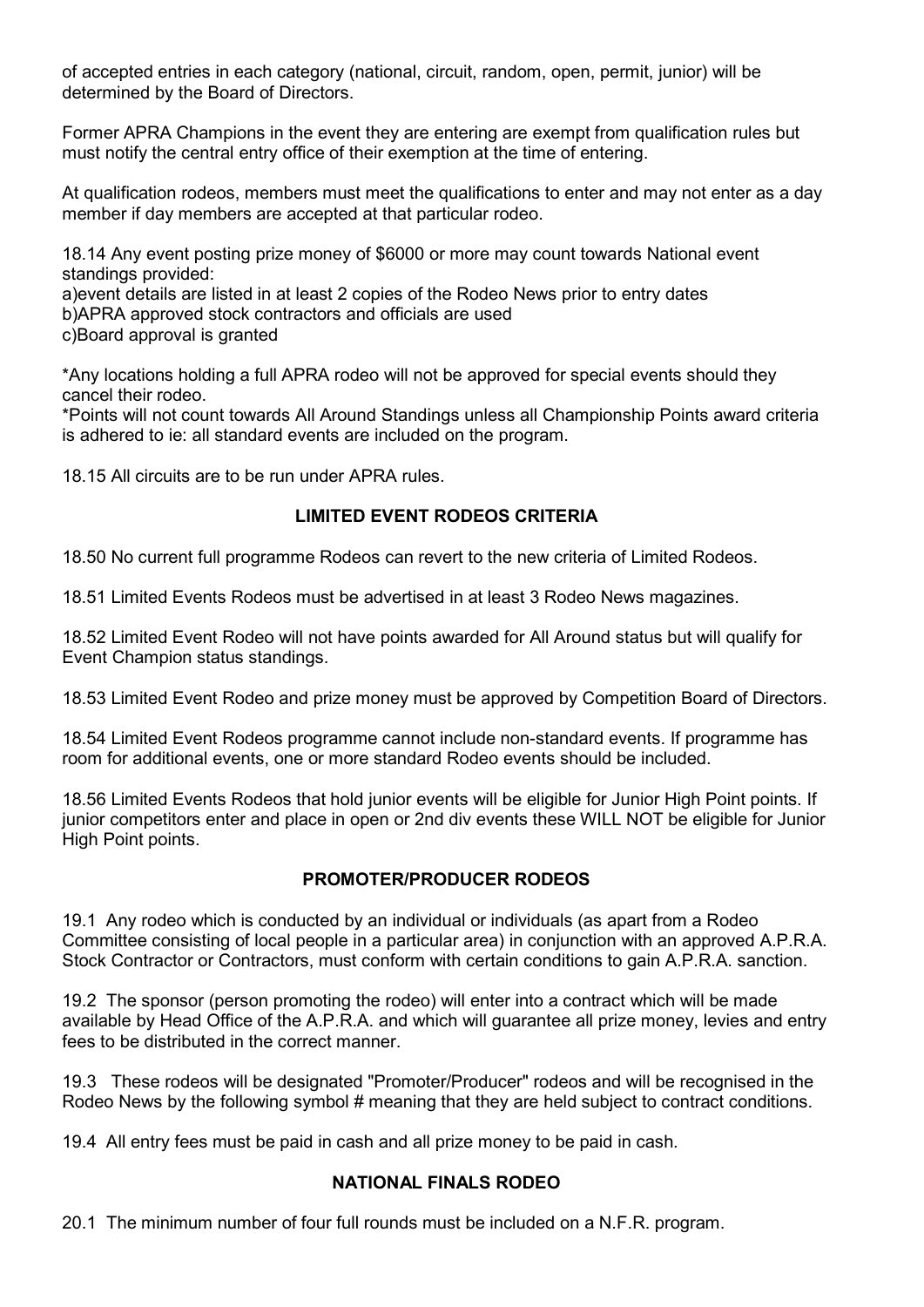20.2.1 The top 25 Australian Championship contenders in each event at the cut off date advertised in "Rodeo News" must enter the NFR by the due date otherwise they will automatically be cancelled out of the finals. It remains the member's responsibility to ascertain their ranking in championship standings.

20.2.2 The top 15 contenders for Australian Championship awards as of the advertised close of each rodeo season will be eligible to compete at the National Finals Rodeo. The top 10 Juniors are eligible to compete at the Junior National Finals Rodeo.

20.3 There will be a \$20.00 fine for N.F.R. qualifiers who fail to vote for bucking stock nominees provided voting is held at the National Finals Rodeo.

20.4 The eight (8) standard events are to be included on the National Finals Rodeo programme.

20.5 Posted Prize money at the National Finals Rodeo will be equal for the eight (8) standard events.

20.6 Judges who apply for the judging at the National Finals Rodeo must be prepared to, and be capable of, judging the eight (8) standard events.

20.7 Provision to be made to adjust Team Roping payouts (ie: Adjust to a level equal to the payouts of other standard events for the purpose of All Around calculations only).

20.8 The top 15 headers and the top 15 heelers eligible for Australian Championships at the end of the season qualify for the National Finals. Team Ropers can qualify in either or both at the NFR. Competitors are to elect their options at the close of entries for the NFR. Competitor is eligible to win both titles at the NFR the same year. Same applies for top 10 junior headers and heelers for the Junior National Finals Rodeo.

20.9 The top 15 contenders in each event to vote for the judges at the National Finals Rodeo in the timeframe allocated and advised by Head Office. A \$20 fine will be imposed for anyone who does not vote.

20.10 A fine of \$20 will apply to NFR contenders who do not vote for the judges for the NFR.

20.11 The Australian Championship Title will be awarded to the contestant who earns the most points based on 1 point per dollar won at the Championship Rodeos throughout the season plus the points earned at the NFR as per rule 20.17. Contestant must win more than \$1,500 prize money in each of their events to be eligible for All Around Titles.

20.12 The Australian Junior Steer Riding, Junior Bull Riding, Barrel Race, Breakaway Roping, Rope & Tie & Team Roping titles be determined by the Junior NFR qualifiers in the 6 events and all around category shall carry no previous earnings into the Finals, but shall start even. 4 places shall be paid in each go round and the aggregate on the basis of 40% 30% 20% 10% however for the sake of determining the Australian Champions the aggregate pay outs will be calculated as follows: 1st 30% 2nd 22.5% 3rd 15% 4th 7.5% based on prize money equal to each round. The Australian Champion in each event shall be the contestant earning the most money of the Junior NFR.

20.12.1 The Junior Bull Riding will not go towards the Junior High Point standings.

20.13 Any contestant who qualifies for the National Finals Rodeo (excluding substitutes) and does not compete at the NFR but enters another rodeo conducted the same date their money won at that rodeo will not count towards their National Standings.

20.14 The Bullfighter and Pick Up Man of the Year is to be voted by the top 15 competitors in the corresponding events at the time votes are required. A \$20 fine will be imposed for anyone who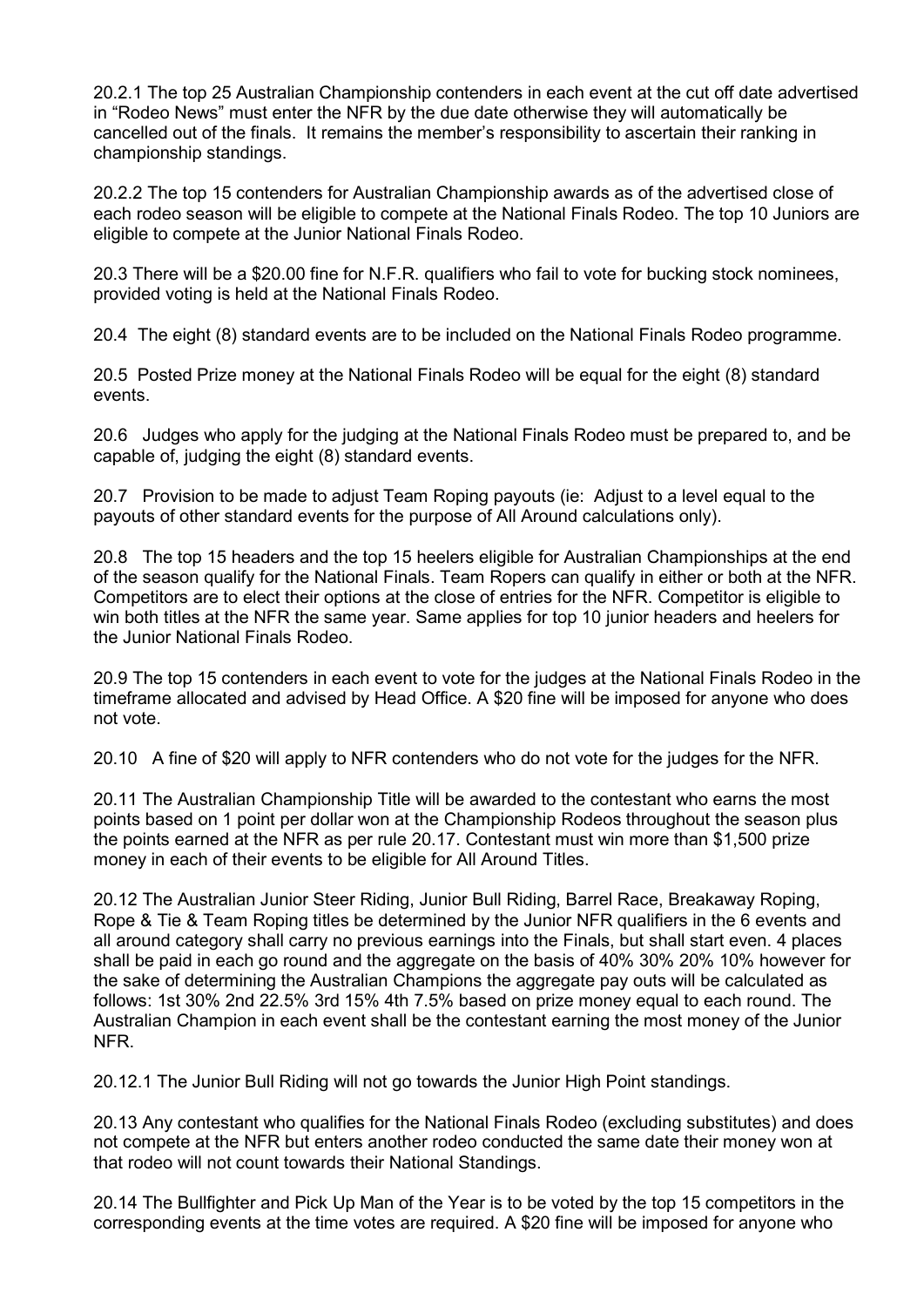does not vote. Bullfighters and Pick Up Men must have worked a minimum of 5 rodeos to be eligible for the title. Bullfighters and Pick Up Men must tender for the position at the National Finals by the due date and agree to a pre-determined remuneration package.

20.15 Contestants must compete at a minimum of 5 APRA affiliated points award rodeos in the regular season to be eligible for an Open Australian Championship Title. NOTE: This means that you must compete at a minimum of 5 APRA points award rodeos to be eligible to compete at the National Finals Rodeo (juniors exempt from this rule). Non residents must compete at a minimum of 12 APRA championship rodeos to be eligible to compete at the NFR or win an Australian Championship.

20.16 Cut-off date for the NFR is a minimum of 21 days prior to the commencement day of the NFR.

20.17 For the purpose of determining the Australian Champions money won at championship rodeos during the Pro Tour Series will be carried over as points into the National Finals Rodeo. At the NFR Aggregate points will be determined by the points allocated for each round and the number of rounds conducted at the NFR. Based on the minimum 4 rounds the aggregate points will be the same as each round. For each additional round the aggregate points will be increased by 25%. Based on 5 rounds each round will be allocated the following points.

| <b>Go Round Points</b> | <b>Aggregate Points</b> |
|------------------------|-------------------------|
| 1st 5000               | 1st 6250                |
| 2nd 3750               | 2nd 4687.50             |
| 3rd 2500               | 3rd 3125                |
| 4th 1250               | 4th 1562.50             |
|                        |                         |

# **ENTERING AT RODEOS**

#### <span id="page-13-0"></span>CENTRAL ENTRY RULES

21.1 All entries for A.P.R.A. affiliated Rodeo events will be taken through the Central Entry Office. Only current financial members in good standing may enter.

21.2 All Rodeo entries and call backs will be taken under Central Entry time parameters.

21.3 All entry closing times subject to Eastern Standard Time (Queensland time).

21.4 Contestants when entering, must have valid, correct A.P.R.A. numbers or they will not be entered.

21.5 Information will be provided only with valid and correct A.P.R.A. number.

21.6 Contestants are responsible for the use of their A.P.R.A. number and possible consequences related to their use.

21.7 Unless stated otherwise in the Rodeo News, contestants will be allowed until 12 noon on the Monday prior to the rodeo to cancel out of a rodeo. (Includes public holidays).

21.8 Day Member entries will close, and must be called into the Central Entry Office by 5 p.m. on the Thursday on the week prior to the rodeo.

21.9 Unless otherwise stated in the Rodeo News closing date for entries will be 5.00 p.m., the Thursday Week (i.e. two Thursdays prior to the Rodeo date) prior to the Rodeo.

21.10 Entry times will be Wednesday 9.00am to 5.00pm and Thursday 9.00am to 5.00pm except as specified in Rodeo News.

21.11 In the instance of duplicate entries, the latest entry will be the one accepted.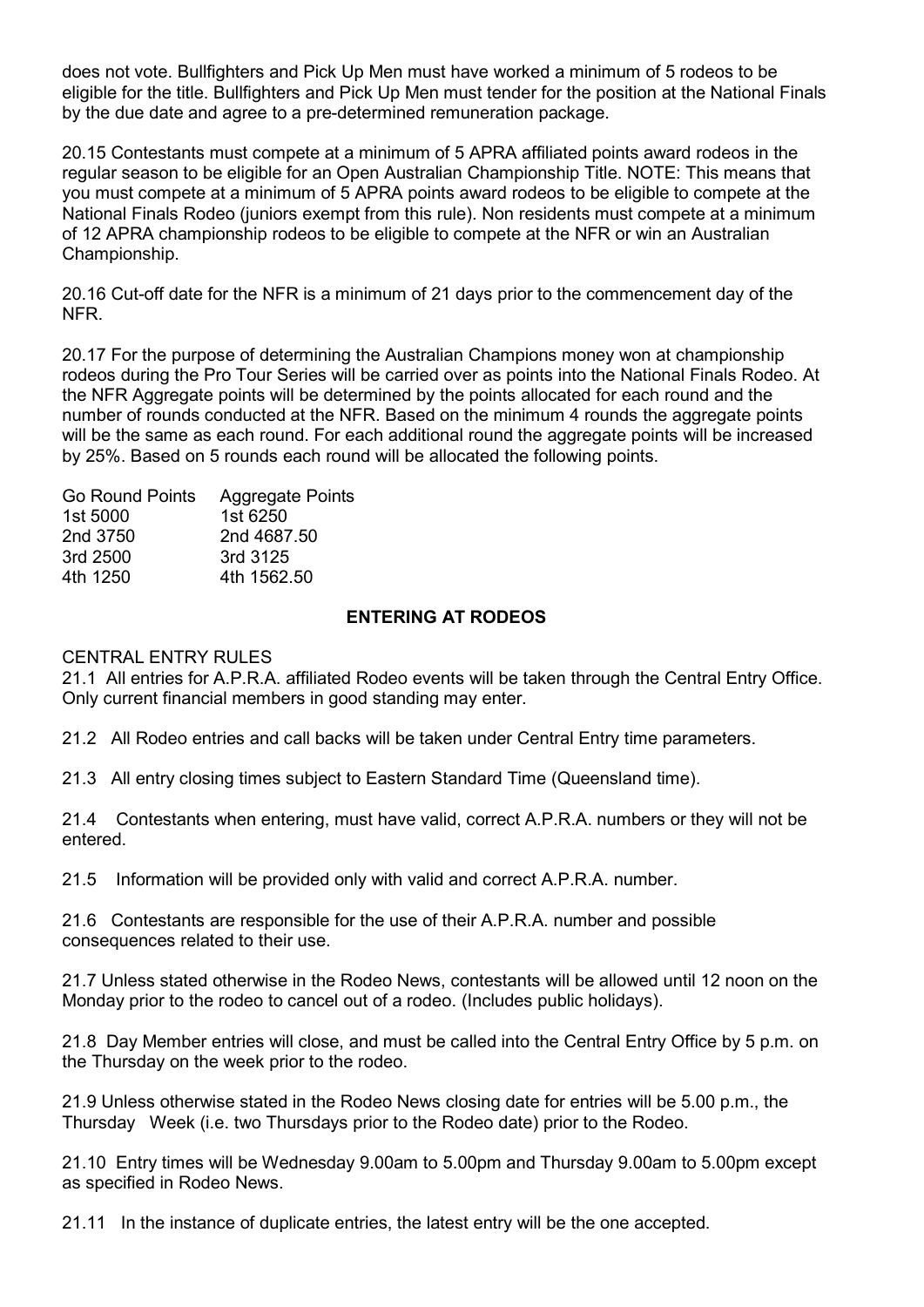21.12 Contestants working 2 or more A.P.R.A. rodeos in conjunction will get preference where possible. Contestants may elect an early preference at all rodeos. The first preference will be allocated to those members who are working 2 or more rodeo in conjunction. The only time a contestant can change performance is by trading out with another contestant. i.e. timed events with a contestant in another performance. Rough Stock contestants who have drawn the same head of stock. Excluding Barrel Race. (Refer to rule 45.27.)

21.13 Contestants are allowed 3 preferences per year excluding rodeos over two (2) head or over \$2,001 prize money.

21.14 Should a competitor claim that he is incorrectly left out of the draw or entered in the wrong event on the day of the rodeo he is to be included in the event he claims he entered. It is the competitor's responsibility to provide a confirmation number to head office by 12 noon on the Monday following the rodeo in question. In the event of a contestant supplying an incorrect confirmation number or his claim proved incorrect, the contestant will be required to repay all prize money won and a \$250 fine. Second offence - fully repay money and a \$500 fine.

21.15 If a rodeo receives less than 12 entries in a particular event the committee reserves the right to take entries on the day of the rodeo up to 12 competitors in the event providing a) all entry fees and levies are paid in full prior to competing and b) stock contractor has sufficient stock c) all prize money won by these competitors will be sent to APRA head office and paid out from there providing the competitor is a financial member with no outstanding fines. d) If no proof of membership, day membership is required to be paid e) to be drawn from surplus suitable stock not stock that has been drawn already f) in the barrel race they are to be added to the end of the draw.

## **PENALTIES AND FINES**

<span id="page-14-0"></span>22.1 Turnout fine of \$50 if in performance or slack and you do not notify Central Entry Office or Rodeo Secretary.

22.2 Turnout fine of \$10 if in performance and you do notify the Central Entry Office by 5pm the Thursday prior to the Rodeo.

22.3 Turnout in slack and notify the Central Entry Office before 5pm on the Thursday before the Rodeo. No fine.

22.4 All turnouts required to pay entry fees. All fees and fines to be paid prior to competitor being permitted to enter further rodeos.

22.5 Unfinancial Members or Members on the Suspended Members List cannot compete as a Day Members.

22.6 A competitor must have a medical certificate to cancel out of a Rodeo after the closing date for entries. A competitor who cancels on a medical certificate, cannot compete for ten (10) days from the date of the Rodeo from which he cancelled and must supply a medical release.

22.7 Competitors are only allowed 3 medicals and 3 visual turn outs in each Rodeo year.

22.8 When a competitor visually turns out or Medicals out of a Rodeo he only receives his added money back. Committee levy is retained by the committee and administration levy must be paid to head office.

22.9 Committees must advise starting time of Rodeo when listing their events, also Stock Contractor/s being used and starting time of slack.

22.10 On call back Contestants will be advised if placed in slack or performance.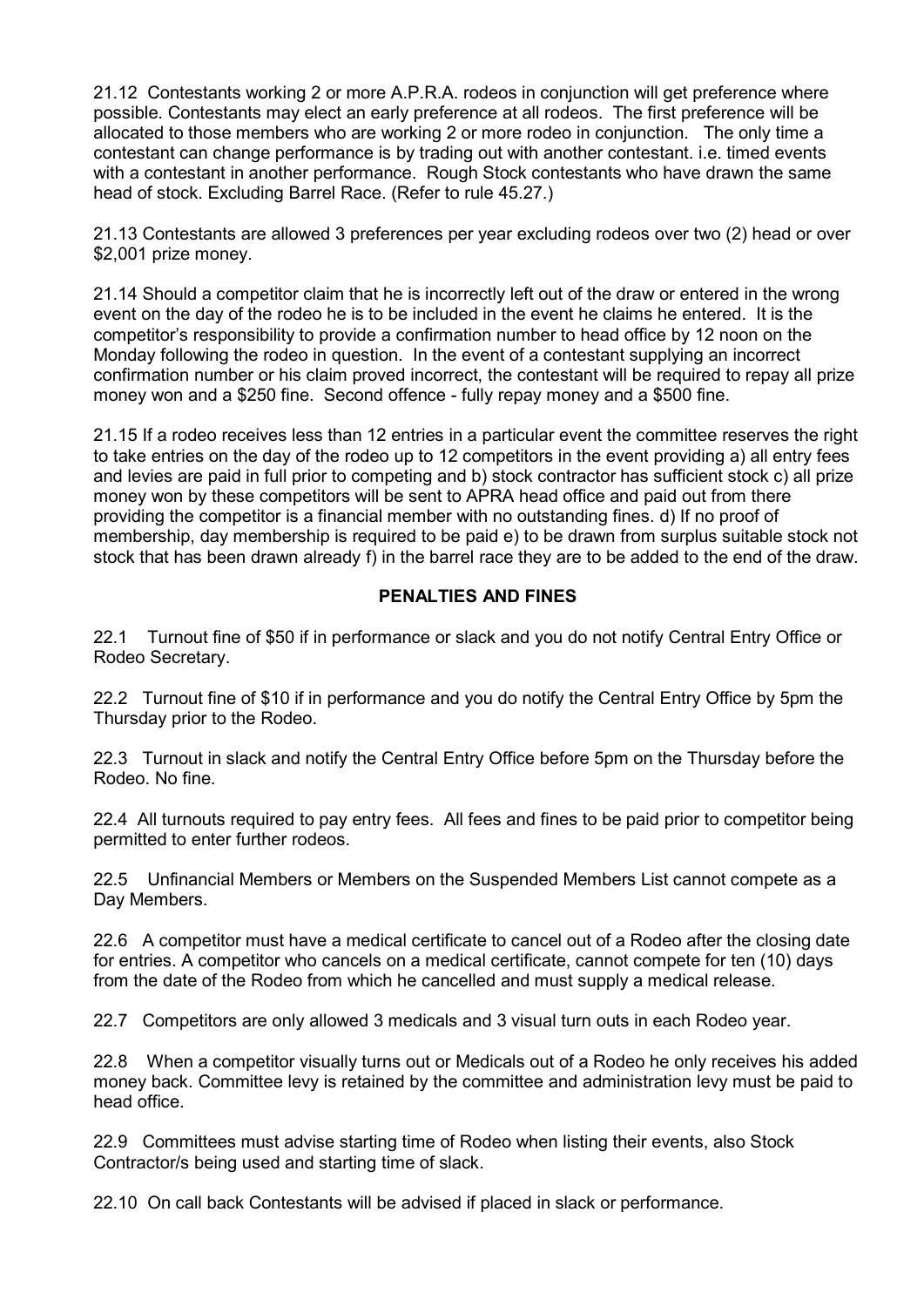22.11 On call back if a mistake of not listing the Contestant for his event is found; he is to be added to the draw list and Judges revert to draw out procedure.

22.12 Call back will be taken 9.00pm to 5.00pm on the Wednesday and Thursday following the close of entries. Unless otherwise stated in `Rodeo News'.

22.13 If a Committee has 12 entries or less in a particular event and the stock contractor is in agreement they are at liberty to accept late entries for that event up until 12 noon E.S.T. on the Monday prior to the Rodeo.

22.14 Members who wish to enter rodeos after the advertised closing date published in the 'Rodeo News' will be allowed to enter up until 12 noon (EST) the following Monday providing they pay a late fine of \$50.00 per rodeo. Late fine must be paid to A.P.R.A. head office prior to receiving call back numbers and competing at the particular rodeo that entries were received for. Once entries have been accepted then that member will be responsible for all entry fees and fines incurred.

## **DAY MEMBERS**

<span id="page-15-0"></span>23.1 A day member who either:

- (a) has not at any time been a member of the association; or
- (b) Who has resigned from the Association, may compete at an affiliated event if:

(1) the Day member completes an application on the form from time to time prescribed by the Board of the association and lodges such form together with the payment of the appropriate permit fee from time to time prescribed by the Board of the association with the Secretary of the Rodeo, and

(2) the application for permission is accepted by the committee conducting the event.

A Day member approved for riding at an event pursuant to this rule shall

(a) be subject to and abide by the association's rules;

(b) be subject to and abide by all resolutions from time to time passed by the Board of the association;

(c) be subject to and abide by any disciplinary proceedings conducted and orders made by the Board of the association and

(d) at the discretion of the Board of the association be entitled to such benefits under the association's Members Personal Accident Insurance policy as the Board may from time to time determine.

(e) Junior Day Members must show Rodeo Secretary proof of age.

23.2 All day memberships and entry fees are to be paid up in full to Central Entries when entering. All entry fees collected to be paid to the Committee before the commencement of their Rodeo. If a committee chooses to take their own day member entries they must follow the same rule.

# **CENTRAL ENTRY LEVY**

<span id="page-15-1"></span>24.1 ALL competing members must have a \$100 Central Entry Levy in credit at any time during current membership.

# **VIOLATIONS OF CENTRAL ENTRY LEVY**

<span id="page-15-2"></span>25.1 Association members who default on the Central Entry system of entering rodeos will be subject to a fine of thirty (\$30.00) dollars on the first offence; sixty (\$60.00) on the second occasion; and one hundred (\$100.00) dollars upon the third complaint.

25.2 If any contestant competes in any event at an A.P.R.A. approved Rodeo without first paying entry fees and levies or making suitable arrangements with the rodeo secretary then that competitor will be fined \$25.00 plus entry fees and levies and be disqualified from all events that were contested prior to fees and levies being paid.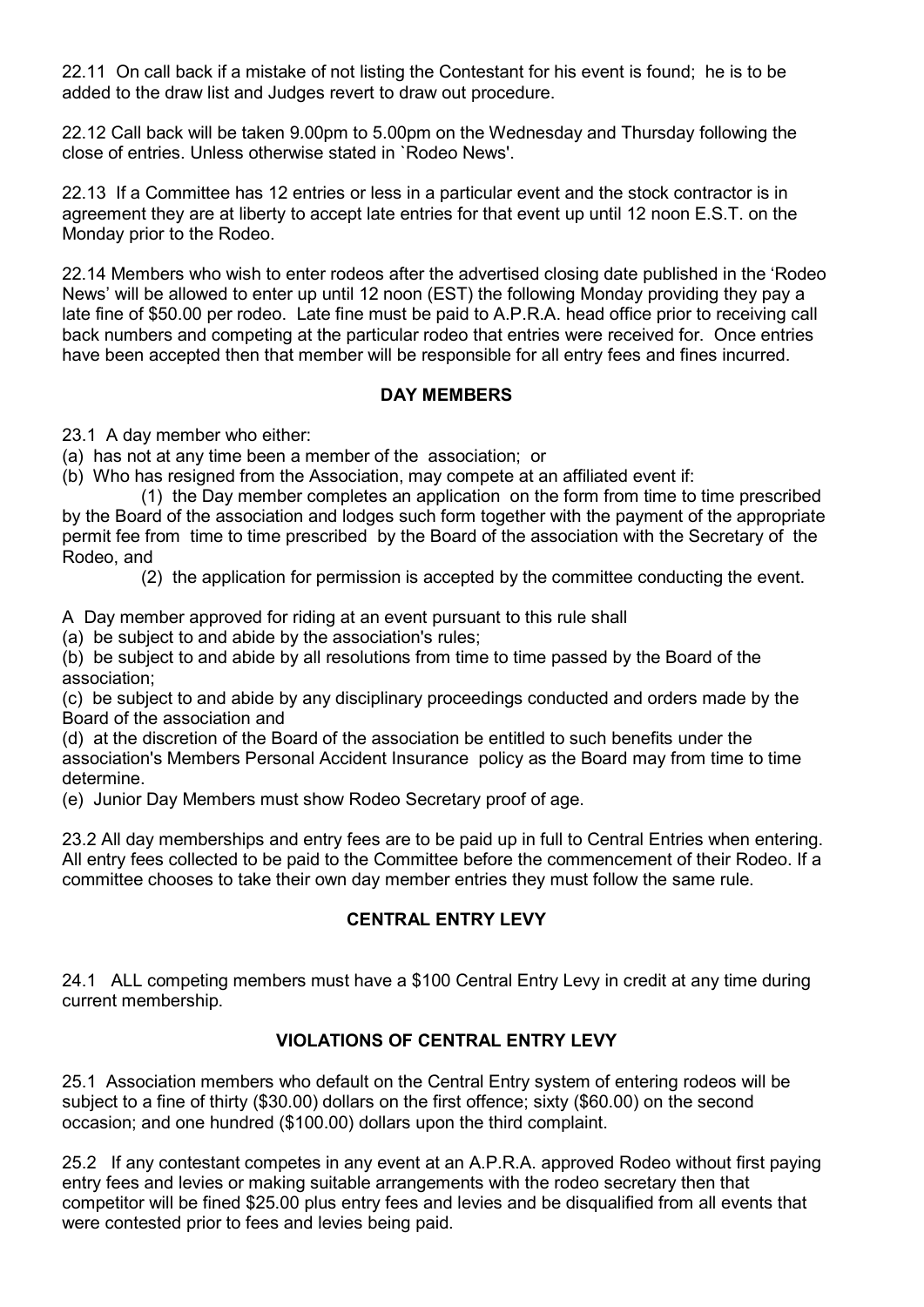25.3 Following four (4) recorded offences in one rodeo year, the respective member shall be called upon to show cause.

25.4 Contestants must pay for all events entered for on the day of the rodeo prior to competing.

25.5 Failure to pay fine/s and the amount of default by the due date on notification by head office, will result in automatic placement on the suspended members list. Suspension will be lifted only when all outstanding fines and charges have been met.

25.6 Contestant must give his membership number when entering and also when turning or medicalling out.

25.7 The promoter reserves the right to reject the entry of contestant who has violated any rules or who has been dishonest in other events or who has proven to be undesirable in any recognised rodeo event. Such rejections must be submitted to the A.P.R.A. Board of Directors for approval and the decision of the Board will be final.

25.8 There is a committee levy granted to committees on all events per entry. To qualify for the levy it must be advertised in at least one (1) issue of the Rodeo news and subject to director's approval on the day. Timed Events: Rodeos posting prize money from \$0 to \$2000 per event will receive 2.5% of posted prize money for all timed events to a maximum of \$35. Prize money over \$3000 per event will receive a maximum \$40 per entry. Roughstock: Rodeo's posting prize money over \$1000 per event will receive 3.5 % of posted prize money for all roughstock events to a maximum of \$45. Prize money over \$3000 per event will receive a maximum \$50 per entry.

25.9 The Administration Levy will be collected by the committee and forwarded to Head Office along with any one day memberships, less any committee levies.

#### **PRIZE MONEY**

<span id="page-16-0"></span>26.1 All entry fees shall be added to the Prize money, less Personal Accident Insurance levy, administration levy, GST and committee levy, if applicable.

26.2 Prize money to be split evenly over the eight (8) main events of Bull Riding, Saddle Bronc Riding, Bare Back Bronc Riding, Roping, Steer Wrestling, Team Roping, Barrel Racing and Breakaway Roping. All other events at the promoter's discretion, except when an event is listed as a feature event. Any events may be featured however should a committee elect two events then one must be a roughstock and the other a timed event. Prize money in the feature event not to exceed double that of the remaining standard events.

26.2.1 Prize money in the Second Division events should not exceed 50% of posted prize money in the corresponding open event.

26.2.2 Any second division or junior events posted prize money cannot be equal or more than any open event.

26.3 A competitor who visually turns out of an event only receives the added money back not the administration or committee levy.

26.4 Prize money for all events is to be split evenly, in the following manner:

| \$1 to \$2999    | Four (4) places to be paid. |
|------------------|-----------------------------|
| \$3000 to \$3999 | Five (5) places to be paid. |
| \$4000 and above | Six (6) places to be paid.  |

26.5 Team Roping payouts to be double before pay out splits apply.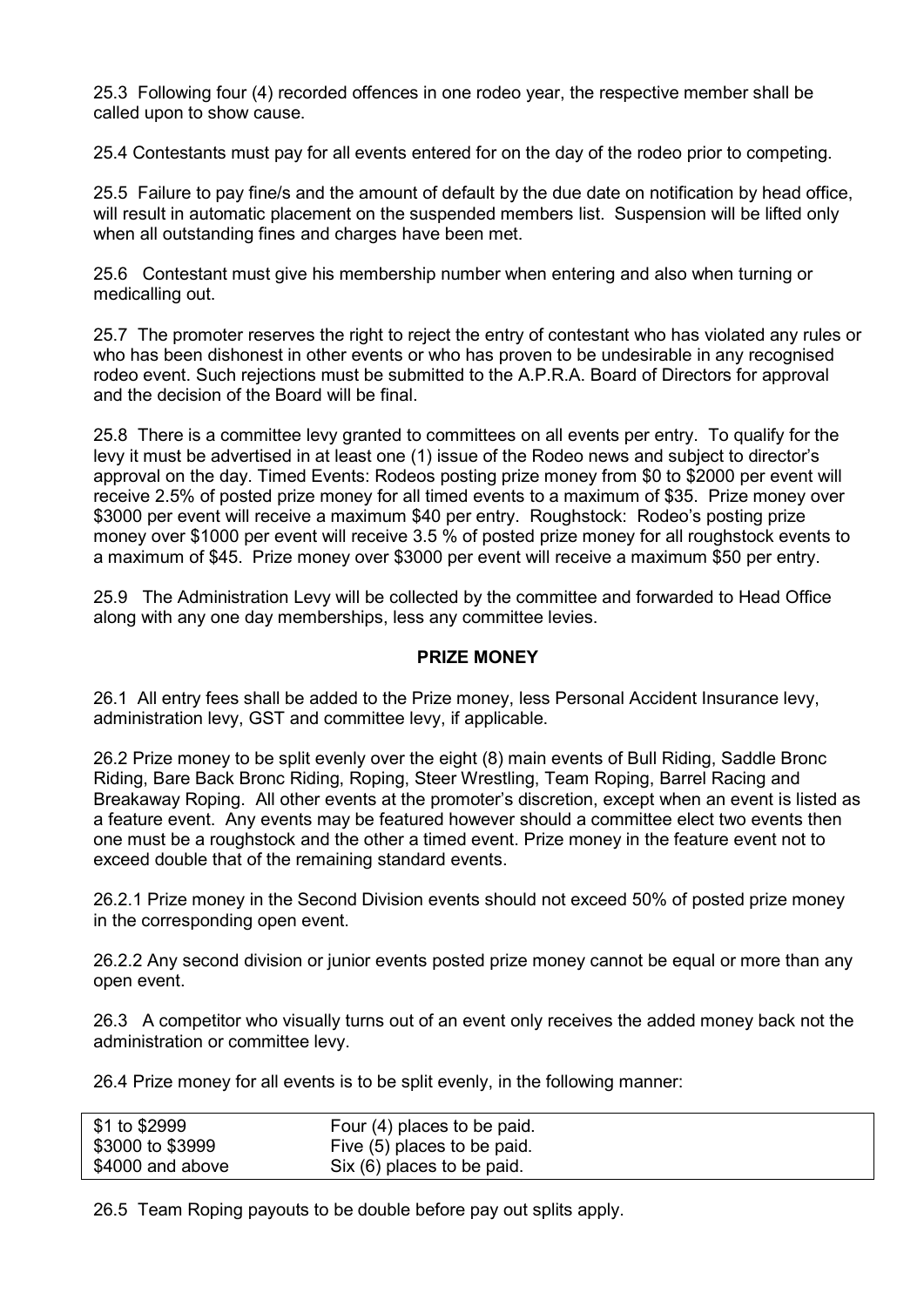26.6 There must be a pay out on each round plus the aggregate. If there are no scores in a round the prize money allocated to that round will be paid out to the aggregate winners and place getters.

26.7 Any rider who does not compete in every round of any contest forfeits any chance of the aggregate money. The only exception is if a judge determines that a competitor is unable to compete due to injury. Ie: A medical or visual turnout prior to the commencement of the last round or final. In this situation a contestant will be eligible for aggregate money.

26.8 Prize money to be paid out within twenty four hours of the completion of the rodeo. When payouts are made through APRA Head Office they will be administered on the first business day following the completion of the rodeo.

26.9 Prize money and estimated added money must be advertised as separate totals.

26.10 If there are no scores or times in an event regardless of division (open, 2nd div) the Committee retains the posted Prize Money and the Add Back is to be distributed evenly back to the Competitors in that particular event.

26.11 No ground split to be paid. Contestant must have qualifying score to be eligible for share of prize money.

26.12 In junior events if there are no times or scores then all add back monies are to be forwarded to Head Office for the National Finals Fund. Committee retains the posted prize money.

26.13 Committees are to pay out only on the amount of contestants competing in the events. Do not pay out on turn outs unless full entry fee has been paid. A list of turnouts are required to be forwarded to Head Office with the returns.

26.14 If a member visually turns out and pays for his committee levy and administration levy they must be included on the levies sheet but not in the payouts.

26.15 The following Prize money splits apply where the number of qualified scores is less than the number to be paid:

| One way split   | $100\%$ .                   |
|-----------------|-----------------------------|
| Two way split   | 60%, 40%.                   |
| Three way split | 50%, 30%, 20%.              |
| Four way split  | 40%, 30%, 20%, 10%.         |
| Five way split  | 37%, 27%, 19%, 10%, 7%.     |
| Six way split   | 35%, 25%, 18%, 10%, 7%, 5%. |

26.16 Rodeos posting \$2000 per event for the eight main events reserve the right to restrict team ropers to one run (team entry). Rodeos posting prize money up to \$1999 per event must allow team ropers two runs unless the posted prize money for the team roping is twice that of the remaining seven events (excluding feature events).

26.17 Scale of Entry Fee Add Back.

| Posted Prize Money | Min  | Max   |
|--------------------|------|-------|
| \$299              | \$10 | \$30  |
| \$300<br>\$499     | \$10 | \$50  |
| \$500 \$999        | \$10 | \$60  |
| \$1000 \$1499      | \$10 | \$100 |

26.18 The optional ceiling on entry fees is a maximum of \$100 add back plus levies for any rodeo posting \$1000 prize money per event. A further \$10 add back in entry fees may be applied for every additional \$1000 in posted prize money to a maximum of \$200 add back. ie: \$2000 posted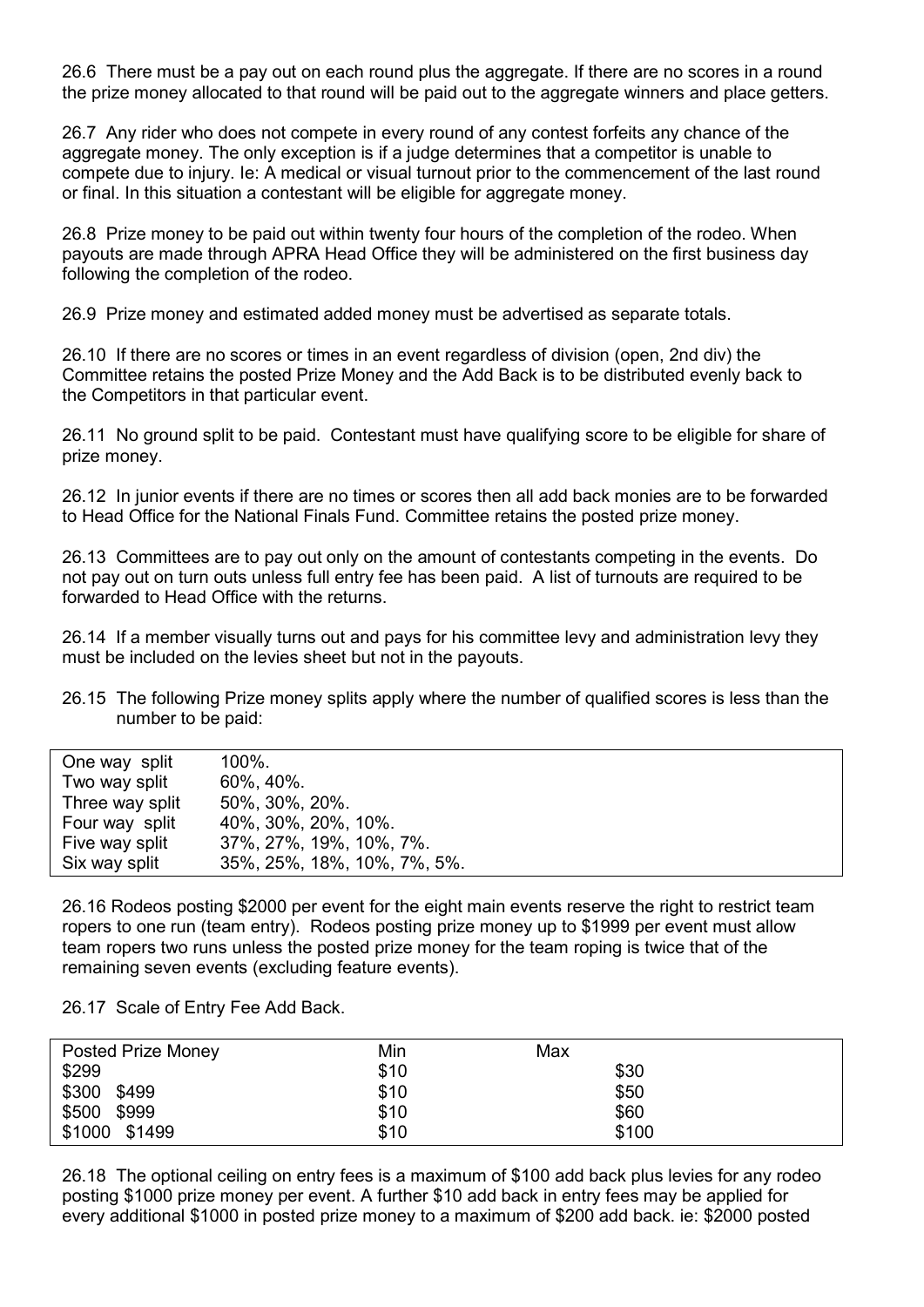prize money maximum add back \$110, \$10,000 posted prize money maximum add back \$200. Rodeos committees may increase this amount to 10% of the events posted prize money to a maximum of \$200 providing there are no committee levies applied to the entry fee.

26.19 Where there are no Second Division events, bonus to apply to all events. Where there is one or more Second Division events then the bonus does not apply to those particular events but does apply to the remaining open events. Pay outs should be at least double the add back and not to exceed the lowest pay out.

26.20 That for 2nd division and junior competitors who enter open events, a bonus be established for the competitor who has the highest score in riding events out of the official placings and the fastest time in the time events out of the official placings. If a second division or junior rider places in the official placing then the bonus does not apply for that event. Day Members do not qualify for bonus.

26.20.1 If there is no second division or junior score or time, prize money automatically goes to the official placings.

26.20.2 The second division bonus prize money should be deducted from the prize pool prior to the official pay out break up calculations are done.

26.20.3 Junior and second division competitors are eligible to win second division bonus.

26.20.4 In team roping where a Second Division member is eligible for bonus pay out on open members entry then the bonus applies. If a team of two permit members are eligible, bonus is to be split between them.

26.20.5 In junior events a bonus will be paid to the highest placed competitor who had not turned 13 years of age prior to the commencement of the point year. Bonus will not be paid if an eligible member places in the official placings. Bonus to be 2 times the add back amount but not more than the lowest placed prizemoney. Judges and secretary must be notified on the day prior to the event for child to be eligible for the bonus.

26.21 Where there is a final or short go round, the prize money pool in each event shall be paid out in the following manner:- 1st Round 35%, Final/Short Go:- 25%, Aggregate 40%. If an event is conducted over 2 full rounds the prize money is to be split equally over each round and the aggregate

## **POSITION AND STOCK DRAW**

<span id="page-18-0"></span>27.1 Position draw will be done on or after the Monday following the close of entries under the supervision of a Judge or suitable person. If there are two rounds the second round will be back to back to the first round. (Timed events only.)

27.2 All stock to be numbered. The Stock Contractor is entitled to exclude forty per cent (40%) of his stock from the re-ride pen prior to the draw.

27.3 Stock must be numbered and a list of required numbers be supplied to the Central Entry Office by 2 p.m. E.S.T. the Monday prior to the Rodeo. Penalty if not complied with \$50 first offence and \$100 second and subsequent offences.

27.4 All re-ride stock to be listed at the same time as the draw is made and posted on the draw.

27.5 All stock in timed event contests must be drawn by number, by at least one Judge no more than one hour prior to the commencement of that event.

27.6 The first turnout head of stock becomes the first re-ride or re-run head of stock.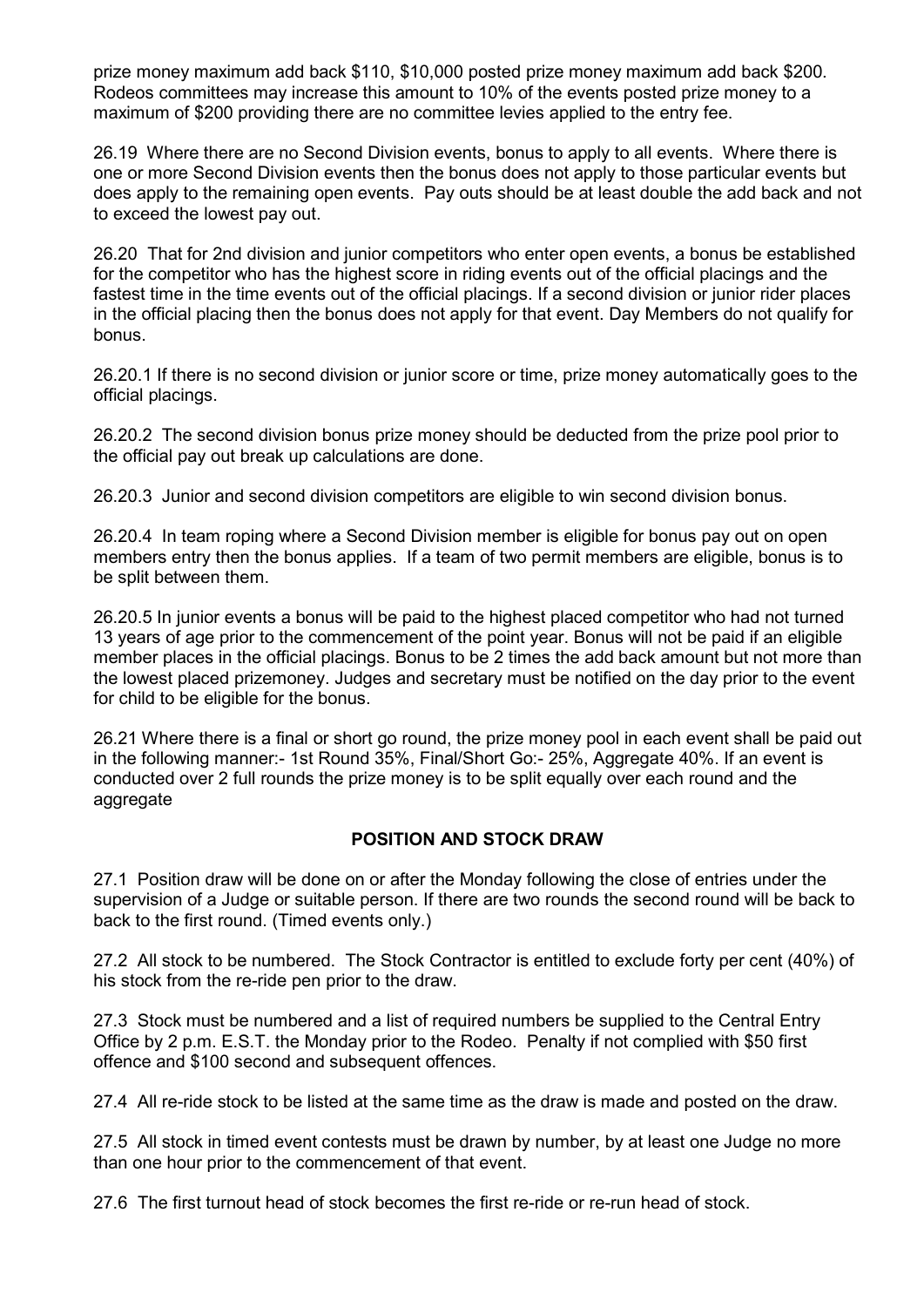27.7 In all riding events, a complete go round must be drawn at one time.

27.8 Stock numbers and contestants names to be posted in a conspicuous place. If a rider draws a head of stock he has already drawn previously during the same contest, he must be re-drawn. No stock can be drawn twice in the same contest by the same contestant.

27.9 In timed events, no drawn stock can be held overnight.

Misdraws:

27.10 If three (3) or more contestants are misdrawn, all stock shall be re drawn.

27.11 If two (2) or less contestants are misdrawn, the ballot order for drawing from the herd is effected from mis-drawn competitors, numbers one (1) to two (2). When drawing stock from the herd for the mis-draw contestant, that contestant retains the numbered animal whilst the contestant who had the re-draw head of stock, takes the re-ride animal. In like manner, the second mis-draw contestants are awarded respective ballots from the herd, with the contestants previously holding these said animals listed in the order from the re ride pen. Re-ride stock numbers to be included when drawing stock for mis-drawn competitors.

27.12 At one day rodeos all timed event stock will be drawn at the same time regardless of whether stock has one or more runs in that given day. In the cases of stock sustaining injury after the draw has been completed the contestant with that head of stock will have a re-run head of stock drawn for him.

27.13 If stock is not available after the draw has been done (i.e. injured or sick) the substitute stock, if provided, will be in a draw with the re-ride stock and drawn by the judge for the competitor.

27.14 The director in conjunction with the judges has the right to remove any head of stock out of the competition herd before the event starts if unsuitable.

27.15 50% of the top 12 that are entered at a rodeo from the previous season's standings are to draw in the performance and the other 50% are to be drawn at random. Example: If 6 of the top 12 are entered at a rodeo 50% are to be drawn in the performance and the other 50% are to be drawn at random.

#### **JUDGING**

<span id="page-19-0"></span>28.1 The judge's decision shall be final and cannot be reversed by any actions of any contestant or Board. Once a judge signs off on the payout sheets/judges sheets he cannot change his decision on a ruling. Prize money payouts and clerical errors are exempt from this rule.

28.2 Any judge may be called upon by the Board to defend himself against allegations of improper judging.

28.3 All judges and flagmen must be A.P.R.A. financial (either non-competing, permit or an open member) panel judges in good standing.

28.4 Judges, timers and flagmen must be people of experience. If the A.P.R.A. does not consider the people chosen by a given rodeo to have sufficient experience they will expect co operation from the management in replacing those considered unsatisfactory.

28.5 Any judge accepting a judging position must remain in the town where the rodeo is being held from the time that the rodeo starts until it has been concluded.

28.6 Judges must remain available to the rodeo office until the secretary has made a final check of the judges sheets.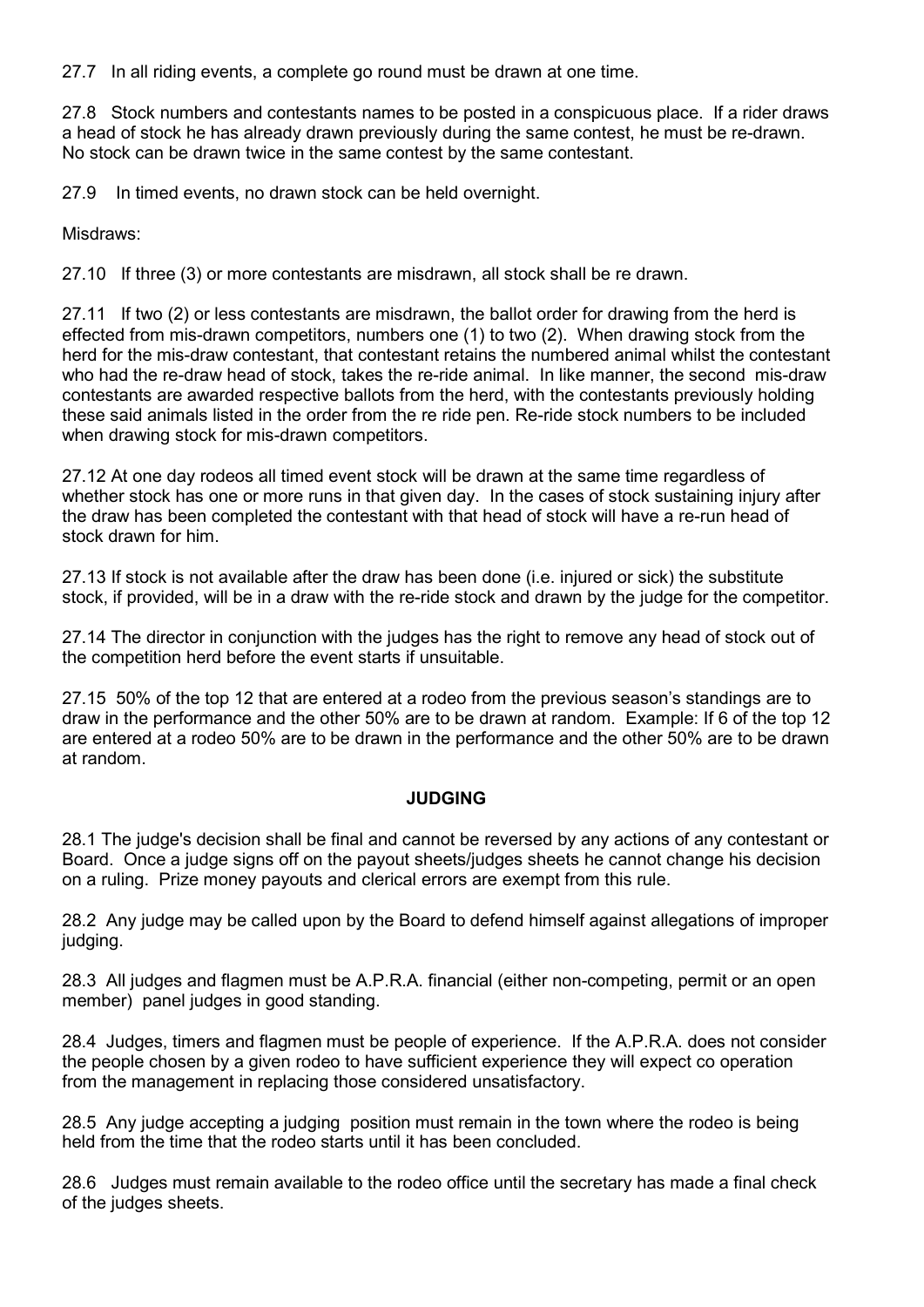28.7 Copies of official judges sheets to be pinned up in the secretary's office by judges at close of each performance. Judges to ensure that secretary's office is run in a proper manner.

28.8 Judges, flagmen, timers and members must all wear western style dress in the arena and chute area, whilst competing, even during the conduct of the slack.

28.9 If any contestant competes in any event at an A.P.R.A. approved Rodeo without first paying entry fees and levies or making suitable arrangements with the rodeo secretary then that competitor will be fined \$50.00 plus entry fees and levies and be disqualified from all events that were contested prior to fees and levies being paid. In team roping only the contestants who failed to pay will be disqualified with prizemoney being paid to the next placed competitor. Ie: If the disqualified roper was the heeler that prizemoney and points would be allocated to the next placed heeler.

28.10 The scoring system to be based on 1 to 25 points for the stock and 1 to 25 points for the ride on each side. (Total 100 points). Half points may be used in all roughstock events.

28.11 In the event of judges error inaccurately ascertaining contestants eligible for the short go round, a contestant who, further to audit fails to qualify will be replaced by the qualifying contestant on the same head of stock. In the event of two or more errors a complete redraw is warranted.

28.12 Judges who have accepted the judging position at a particular rodeo must officiate at that rodeo or are liable for a fine or suspension or both.

28.13 Judges retain the authority to grant contestants a "free rowel" to start a chute contrary horse. In such cases the markout rule is waived strictly at the judge's discretion. Each instance to be considered on its merit not on an animal's reputation.

28.14 Flag and barrier judges cannot rope, steer wrestling or haze in the events they judge. The men appointed to barrier judge and flag are the judges for the timed events and are the only ones authorised to deliver a decision or draw stock in these events.

28.15 All flag judges to be mounted.

28.16 Barrier judge is responsible for changing barrier string whenever it may have been weakened or on request of next contestant. A 10 second penalty will be added for beating or breaking the barrier. In all timed events the barrier will not be considered broken unless ring drops within 10 feet of post. However, if in the opinion of the judge, contestant obviously did not break the barrier, no penalty will be imposed.

28.17 Barrier flag must operate before time is considered official.

28.18 If barrier does not work and official time is started, contestant or team will be allowed recorded time without penalty for broken barrier.

28.19 If barrier does not work and official time is not started, contestant or team will get stock back if stock is qualified on.

28.20 If in the opinion of the barrier judge contestant is fouled by the barrier, then contestant will get his stock back provided he declared himself by pulling up or signalling immediately.

28.21 There must be two timekeepers for all timed event contests.

28.22 All judges (riding events) are instructed to time all contestants during the event which they are judging, so that an official time is available in case of dispute. Contestant must qualify on judges watch on the latch side who is judging.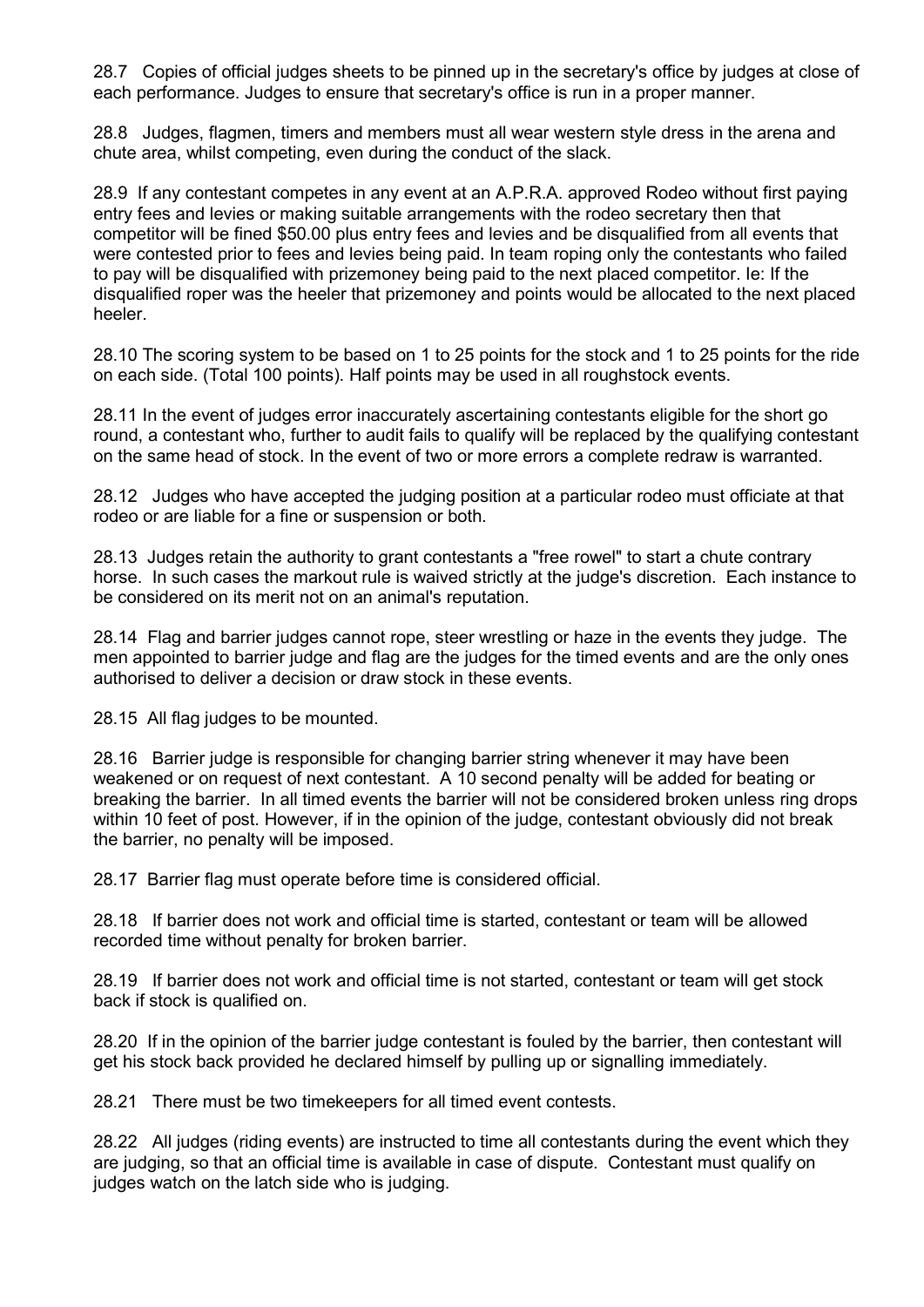28.23 A panel judge who accepts a points award judging position must find a replacement judge himself for the events he wishes to contest and be responsible for his judging fee.

28.24 Any judges found to be cheating to be fined and to be suspended.

28.25 The officiating Judges be responsible for the return of all A.P.R.A. levies and judges sheets from the rodeos in which they are engaged, within 10 working days from the completion of the said rodeo. Failure to do so will incur fines and penalties at the discretion of the board.

28.26 A timed event contestant will be allowed a re-run if he does not get a fair chance to contest his stock (e.g. steer trips just outside box, or ducks back into the box, but does not include a setting up steer in the arena).

28.27 The Barrier Judge is to watch the run, if the Flag Judge has any doubts on the run he may consult the Barrier Judge. The Barrier Judge cannot overrule a Flag Judge.

28.28 Where there are no similar Second Division events held, a bonus system will apply. In open A.P.R.A. events where there are one or more Second Division competitors in the event and none place, a second division bonus will apply to the highest points scorer or lowest time. Bonus must be double the added entry fee and is not to exceed last pay out position. Bonus applies to all eight standard events.

28.29 Both Judges to have a stopwatch and use it (i.e. when animal's shoulder clear the plane of the chute, start stopwatch). When contestant fouls (i.e. bucks off, slaps etc., or whistle goes) stop stopwatch. Official clock is on latch side of the gate.

28.30 Judges can either be a specialized rough stock judge or a specialized timed event judge.

28.31 Any open member may officiate at a maximum of 3 rodeos per rodeo season without being an approved judge providing the accompanying judge is approved by the APRA.

28.32 If a head of stock comes in contact with any arena personnel ie. pickup man, judges etc, or arena fence and is fouled but contestant has made a qualified ride up to point of contact a re-ride will be given. If contestant goes on to make the 8 second whistle after contact they will be scored with an option of a re-ride.

28.33 Pro Tour Rodeos that have posted prize money of \$2000 per event or more must advise the APRA of the judges that they are considering so that they can be approved by the Board prior to being accepted.

# **FEATURE STOCK**

<span id="page-21-0"></span>29.1 Open feature stock shall be drawn in front of the chutes from all contestants entered in that event, and the same rules apply. If a feature animal falls, the contestant shall be paid the money the same as if he had ridden the full time. Gear slipping or breaking is the responsibility of the contestant and no re-ride shall be awarded.

## **FEATURE STOCK (Second Division)**

<span id="page-21-1"></span>30.1 Shall be drawn from all Second Division riders in the like events and the same rules apply. If a feature animal falls the contestant shall be paid the money the same as if he had ridden the full time. Gear slipping or breaking is the responsibility of the contestant and no re-ride shall be awarded.

30.2 Second division feature bull riding stock must come from second division herd as per rules for second division bull riding. If not applicable Bull Riding Director or nominated deputy shall determine suitability of stock.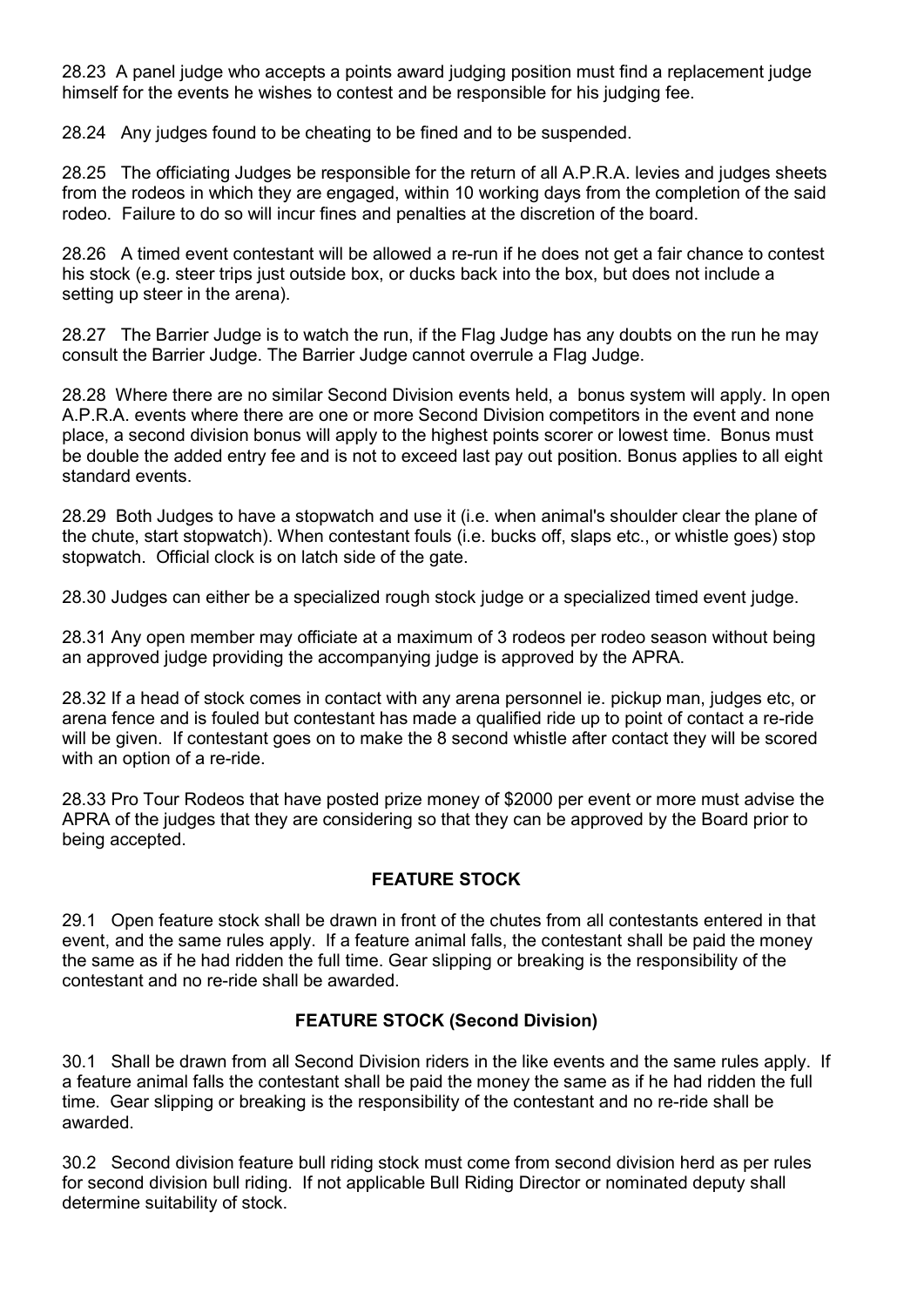# **STOCK CONTRACTORS**

<span id="page-22-0"></span>31.1 All A.P.R.A. approved Stock Contractors to be open financial members of the A.P.R.A. in good standing.

31.2 Stock Contractors are permitted to exclude 40% of their stock from the re ride pen (Prior to the draw being done). The exception being stock that has been drawn and then turned out. These stock automatically become re-ride stock. They cannot be excluded from the re-ride pen unless they are injured.

31.3 If a head of stock is re-ridden for insufficient ability to buck then that head of stock is not allowed to buck again in the same contest at that rodeo.

31.4 Cattle used for steer roping, team roping, cutting and other events shall not be used for steer wrestling or rope and tie.

31.5 No ropes to remain tied to bulls once bull clears the chutes.

31.6 Known chute fighting stock or stock repeatedly refusing to allow rider to take them out can be barred from future rodeos. Joint disqualification authorized by a judge and event director.

31.7 Any Stock Contractor found guilty of mistreatment of livestock may be fined by the Board of Directors. Fine not to exceed \$500.00.

31.8 Stock must be numbered and list of required numbers be supplied to the rodeo secretary by at least one hour prior to commencement of the rodeo or slack for timed events.

31.8.1 Rough Stock numbers must be supplied to APRA head office no later than 2:00pm EST on the Monday prior to the rodeo. Failure to do so will incur a \$200.00 fine

31.9 Stock Contractors are required to have stock readily available 1.5 hours prior to commencement of each event. Stock Contractors may be fined if the slack and/or performance does not commence at the advertised starting time in the 'Rodeo News'. Penalty to be imposed at the discretion of the board.

31.10 Timed event stock in steer wrestling, rope and tie and team roping events can only be run three times at a one day rodeo, and at two or more days rodeo, only two runs a day are permitted.

31.12 Stock contractors who supply stock for rodeos that are not suitable for an event may be fined the equivalent of the entire committee/stock levy paid for the particular event in which stock were unacceptable. Board of Directors to make final decision.

31.13 The suitability of stock at rodeos must be decided by the Board of Directors in meeting.

31.14 All contract bulls must be identified with ear tags bearing their registered numbers

31.15 All contract timed event stock must be identified with numbered ear tags.

31.16 Stock Contractors and Producers must work a minimum of 5 APRA rodeos each rodeo season. Failure to do so will result in their name being removed from the Rodeo Stock Contractors and Producers list the following year. New applicants must introduce 3 new full rodeos to the APRA before being included on the promoter/producer list.

31.17 All timed event stock contractors must supply suitable pads for the back of the timed event box.

31.18 Bucking Stock of the Year must buck at a minimum of five APRA affiliated rodeos before being eligible for nomination. Nominations to be received in writing by the due date advised. The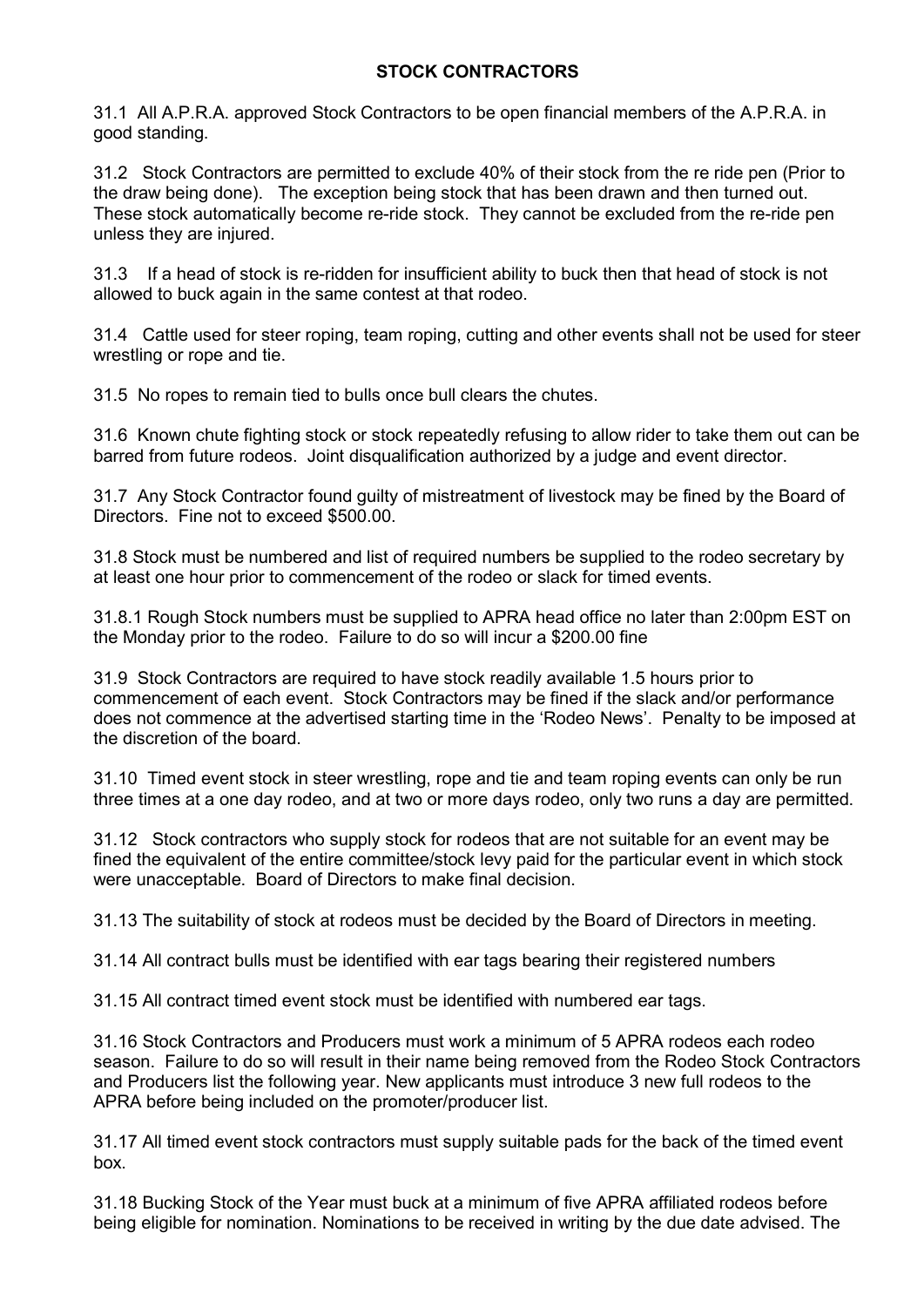top 15 contestants in the respective events must submit their vote to Head Office within the timeframe allocated and advised to them. A \$20 fine will be imposed for any contestant who does not vote.

31.19 Untried stock cannot be used in roughstock events at APRA affiliated rodeos.

31.20 All stock with the exemption of rope and tie and breakaway roping calves are to be number branded by fire or freeze brands. All stock can do one rodeo without a brand, after that they must be done. Failing to do so will incur a \$25 per head fine which can be given by a judge or director.

31.21 Hotshots must not be used over or above the chutes.

31.22 Any rough stock withdrawn from a Rodeo event because of injury or sickness will not be allowed to enter a draw for a minimum of ten days.

31.23 All portable timed event chutes must have V front and finger style gate.

31.24 The vet in attendance at a rodeo in Victoria shall be appointed by APRA at the expense of the stock contractor. The vet will be required to report on the outcome to the APRA.

## **COMMITTEES/RODEO SECRETARIES**

<span id="page-23-0"></span>32.1 These rules are formulated as an aid to Committees involved in running Rodeos under the auspices of the A.P.R.A.

32.2 When accepting payment for entries at the rodeo, secretary should ask to see A.P.R.A. membership card.

32.3 At the completion of the rodeo it is the secretary's responsibility to ensure correctness of all payouts and to complete all Personal Accident Insurance Levy forms and Result Sheets which have to be returned to head office within ten (10) days from the completion of the rodeo.

32.4 Secretaries will note that the Judges Sheets are in duplicate. The white original sheet is to be returned to head office. The yellow copy is to be displayed on the wall of the secretary's office after the completion of the rodeo. A copy of the stock draw is to be displayed.

32.5 The A.P.R.A. (through its insurance broker) provides a Public Liability Insurance cover to affiliated rodeo committees at the one venue for a prescribed premium. Such premium must be paid to head office two weeks prior to the conduct of the rodeo.

32.6 The Australian Professional Rodeo Association has adopted Junior Breakaway Roping being open to male and female Australian Professional Rodeo Association members under eighteen years of age.

32.7 The committee has to include in the newssheet they will accept day membership. Day membership be on the onus of the individual committees and are responsible for entry fees if they have not chosen the APRA to be responsible for day members.

32.8 Gate lists are provided for the committee and competing members need to produce their membership card for free entry to the rodeo. Contesting members are entitled to free entry for one partner.

32.9 Central Entries is available to all committees staging A.P.R.A. affiliated rodeos.

32.10 If a competitor turns out, visually turns out or medicals out of your rodeo please deduct the committee levy only from the returns if they have not paid your committee their levies.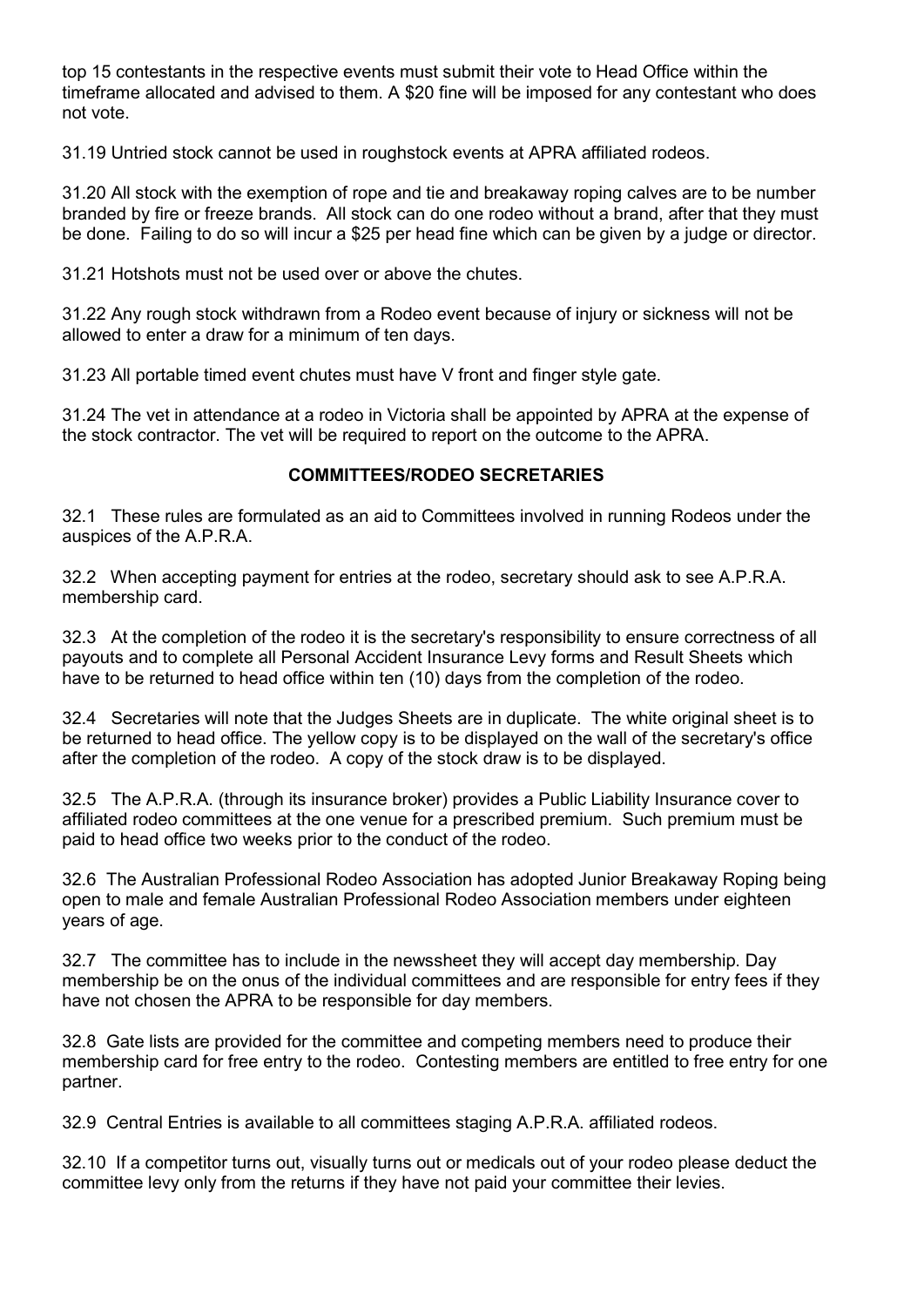32.11 Junior Day members must provide proof of age to the committee before being accepted for any events and must have a parent or guardians permission before competing.

32.12 Only stock from the approved APRA Stock Contractors list are eligible to be used at affiliated APRA rodeos, exceptions may be granted by the rules committee providing the office received written notification at least six weeks prior to their rodeo. If using non A.P.R.A. approved contract stock committees are only entitled to 1% of the posted prize money to a maximum of \$5.00.

32.13 If a committee has more than one Contractor supplying stock for their rodeo then the Stock contractor with the most amount of stock becomes the spokesperson.

32.14 All APRA rodeos must contract a minimum of one APRA approved Bull Fighter and one other ie. A second APRA approved bull fighter or a bull fighter who has applied to the Board to become an approved bull fighter and is under review.

32.15 A rodeo committee reserves the right to nominate 8 local contestants (maximum 4 in any one event) who reside in a 80km radius of the GPO where the rodeo is conducted to be placed in the performance of their rodeo. The residence of each contestant will be deemed to be that which is registered at the APRA office and has been unchanged for a period of three calendar months. All applications from committees must be reserved in writing not later than the close of entry times and dates for their rodeo and is subject to Board approval.

32.16 Pro Tour Rodeos that have posted prize money of \$2000 per event or more must advise the APRA of the judges that they are considering so that they can be approved by the Board prior to being accepted.

32.17 Committee's need prior approval from the Board of Directors to engage the services of unapproved personnel to work with approved officials.

32.18 All rodeo officials (judges, bull fighters, pick up men, announcer) names be provided to Head Office two weeks prior to the rodeo.

<span id="page-24-0"></span>32.19 Rodeo Secretaries to open rodeo office at least 1.5 hours before slack time or performance.

# **RULES TO ENSURE HUMANE TREATMENT OF LIVESTOCK**

33.1 No locked rowels or rowels that will lock on spurs or sharpened spurs may be used on bareback horses or saddle broncs.

33.2 No wooden paddles. Straps are permissible.

33.3 A neck rope on a contestants horse must be used in the rope and tie event. The placement of such a neck rope must be in the vicinity from the head, to no more than half-way down the roping horse's neck. Neck rope, rope, reins and training aids must be adjusted in a manner that will prevent the horse from dragging the stock. Rope to be removed from animal's body as soon as possible after 'tie' is completed. Roping stock shall weigh at least 220 lbs (100 kgs) each and be strong and healthy.

33.4 The placing of fingers in eyes, lips or nose of steers while wrestling steer, or unnecessarily rough handling of stock after time is forbidden. Fine or disqualification may be imposed.

33.5 Animals for all events will be inspected before the draw, and no sore, lame, sick, or injured animal, or animals with defective eyesight shall be permitted in the draw at any time. Should an animal become sick or injured between the time it is drawn and time it is scheduled to be used in competition, that animal shall not be used in competition and another animal drawn for the contestant as provided in the A.P.R.A. rulebook. An official veterinarian should be available at all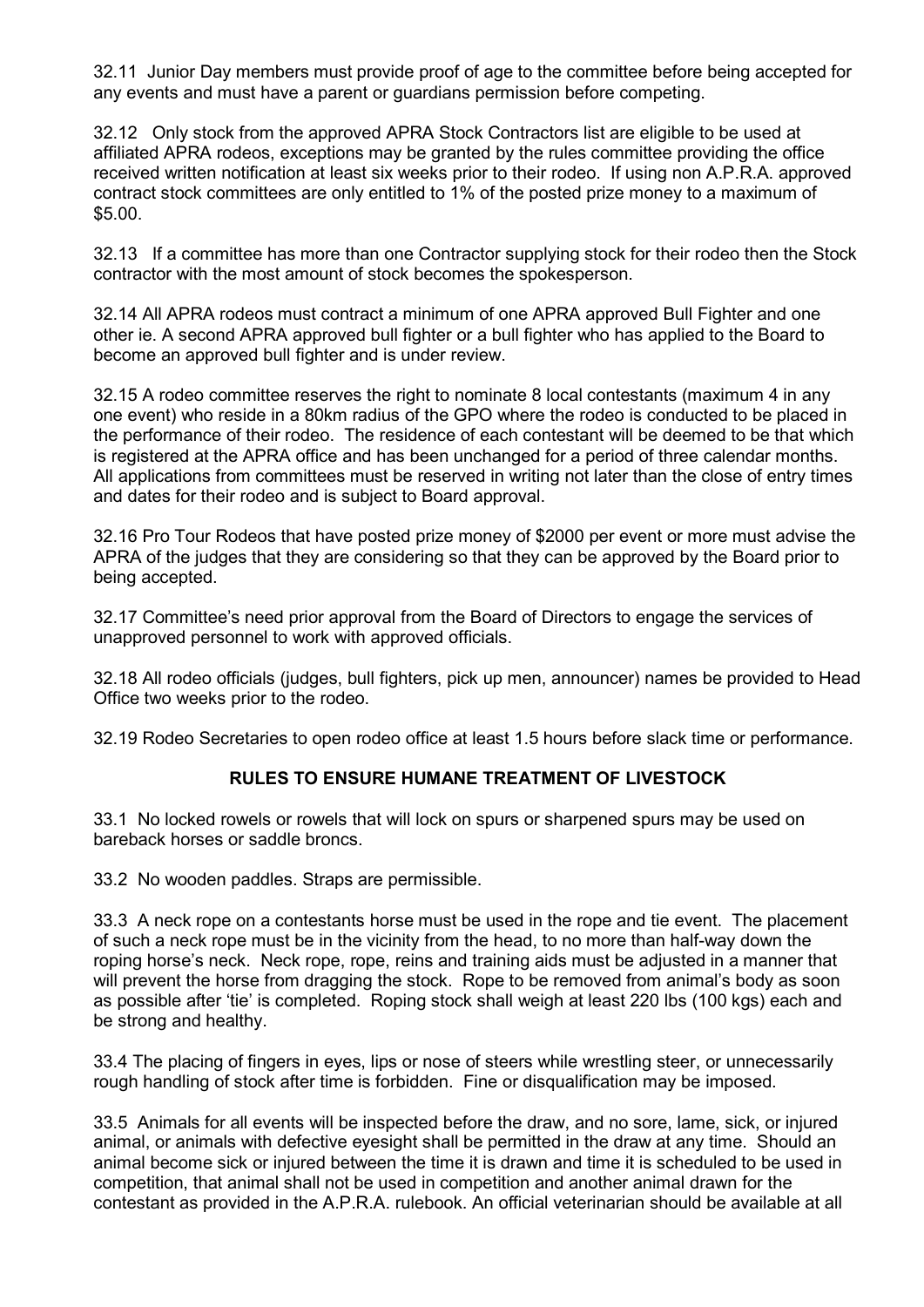events where possible.

33.6 No animal shall be beaten, mutilated or cruelly prodded. Standard electric prods shall be used as little as possible. Animal shall be touched only on the hip or shoulder area with prod.

33.7 A conveyance must be available and used, if possible, to remove animals from arena in case of injury.

33.8 No sharp or cutting objects in cinch, head collar, rein or flank straps shall be permitted. Only sheepskin or suitably lined flank straps shall be used on bucking stock and shall be of the quick release type. Flank straps shall be placed on the animal so the lined covered portion is over both flanks and the belly of the animal.

33.9 No 'loose ropes' allowed in bareback bronc riding.

33.10 No stimulate or hypnotics to be used, or given to any animal used for contest purposes.

33.11 Chutes must be so constructed as to prevent injury to stock. Maintenance men and equipment shall be stationed at chutes to assist in removal of any animal should it become caught. The arena shall be free of rocks, holes and obstacles.

33.12 Clowns are not to abuse stock in any fashion.

33.13 No animal or pets allowed in arena where restraint is necessary or subject to injury or attack by another animal.

33.14 Livestock to be removed from arena after completion of each contest ride.

33.15 Use of fireworks to frighten animals is prohibited.

33.16 Contestant will be disqualified for any mistreatment of livestock.

33.17 No stock should be confined in vehicles beyond a period of twenty eight (28) hours without being unloaded, properly fed, and watered. When animals are carried in conveyances in which they do have proper food, water, space and opportunity to rest, the provision for unloading shall not apply.

33.18 Any animal that becomes excessively excited so that it gets down in the chute repeatedly, or tries repeatedly to jump out of the chute, or in any way appears to be in danger of injuring itself, should be released immediately.

33.19 Any A.P.R.A. member, including stock contractors, guilty of mistreatment of livestock may be fined by the Board of Directors with a fine not to exceed \$500.00.

33.20 The A.P.R.A. recognises the R.S.P.C.A., Animal Welfare Advisory Council and/or any Government body as the sole authorities for the humane treatment of animals in Australia.

33.21 In the rope & tie event, an approved roping device must be used by contestants at all A.P.R.A. affiliated rodeos. Failure to do so could result in a \$2000 fine or twelve months jail or both. The only roping device to be used Ropers Mate Calf Roping Device (Part #8700544).

33.22 Any member who mistreats livestock at rodeos will be fined \$100.00 on the first offence, \$300 on the second offence and \$600 plus 3 months suspension on the third offence. Each offence will remain on record for a 3 year period. The Board has the power to increase the fines and suspensions at their discretion. Names of offenders will be published in the 'Rodeo News'.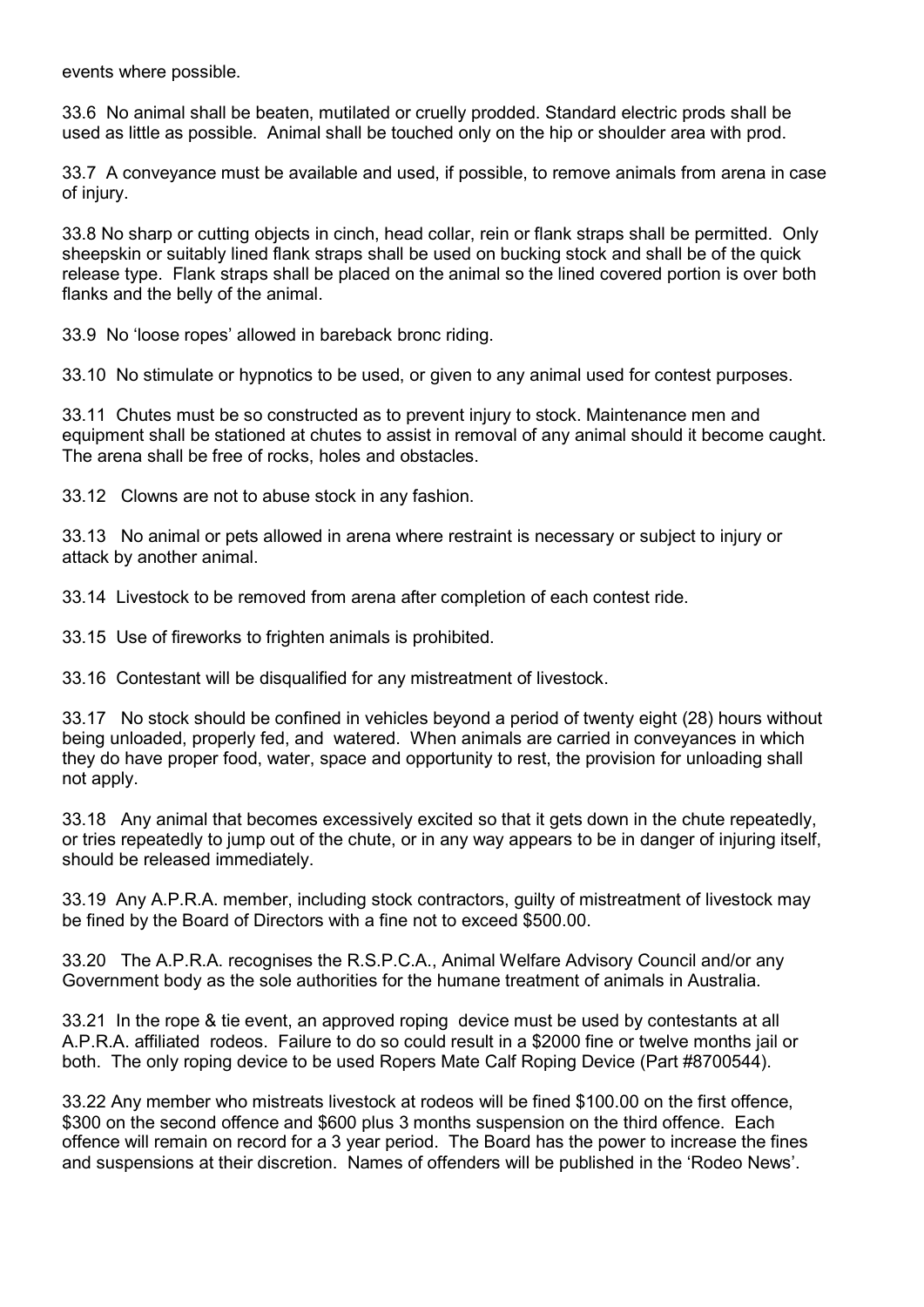33.23 Persons found guilty of twisting or bending the tail of timed event stock will be fined \$100 on the first offence. The penalty for repeat offenders will be determined by the Board of Directors and may include fines and/or suspension.

33.24 Timed event contractors are only permitted to use an electric prodder with a maximum of 5000 volts and no larger than 20cm in length. A prodder can only be utilised by the approved contractor/sub-contractor at each rodeo who will be held responsible for any misuse. This relates to all handling of timed event stock at a rodeo. Government regulations in each state must also be complied with. A first offence breach of this rule carries a fine of \$500 to the approved stock contractor. A second offence breach will be referred to the Board of Directors.

#### **SADDLE BRONC RIDING**

<span id="page-26-0"></span>34.1 This is a one hand, eight second contest. Riding to be done in a standard saddle.

34.2 A plain head collar with a braided single rope bucking rein to be used, not more than 2m (six and a half feet) in length. Private saddles and head collar to be fully mounted. Promoter may supply a number of standard saddles which must conform with all specifications laid out by the A.P.R.A.

#### SADDLE

34.3 Rigging: 3/4 (three quarter) double front edge of Dee ring must pull not further that directly below the centre of point of swell. Standard E Z or ring type saddle Dee must be used and cannot exceed 5 3/4 (three quarter) inch outside width measurements. Swell undercut: Not more that two inches one inch on each side. Gullet: Not less than four inches wide at the centre of fork of covered saddle. Tree: Saddle must be built on standard tree. Specifications: Fork, 14 inches; height, 9 inches maximum, minimum 7 inches; gullet 5 3/4 (three quarter) inches wide; cantle, 5 inches maximum height, 14 inches maximum width; stirrup leathers must be hung over bars.

34.4 All saddles may be used in a contest if they are of the approved type (no freaks allowed). Judges check position of saddle.

34.5 It is legal to bind stirrup leathers at the knee on private saddles stirrup leathers to be not wider than three (3) inches, not including the fenders.

34.6 To qualify, contestant must have spurs in or past the break of the shoulders and touching the horse with rowels when horse's front feet hit the ground on its first initial move out of the chute. Contestant must wear suitable spurs. Time commences when stocks inside shoulder crosses the plane of the chute.

34.7 All re-ride stock to be taken until it meets with the judge's approval unless a score is requested by contestant. The same stock cannot be drawn twice by the same contestant in the same contest. A rider must be scored on head of stock if flank breaks or falls off with option of re ride left to the rider on same head of stock. Slipped or broken private gear will not entitle a rider a re ride. Contestant does not have to request a re ride to be eligible for a re ride.

34.8 If a head of stock refuses to leave the chute it is classed as a No ride and not a Re ride.

34.9 Where a contestant is fouled up in the chute, at the gate, or where stock falls, he may take a re ride on the same head of stock, or as the judges see fit. If a rider is fouled at the gate and continues to make a successful ride, it is at the judge's discretion to score the ride. A rider on stock which fails to buck to the satisfaction of the judge must ride full time and qualify to be awarded a re ride. Rider can request the score if he is given a re ride. If a head of stock leaves the arena during the 8 second time limit it is automatically classed as a re ride.

34.10 When a horse falls and regains its feet; providing the rider has not fouled, he can take the score with the option of a re ride.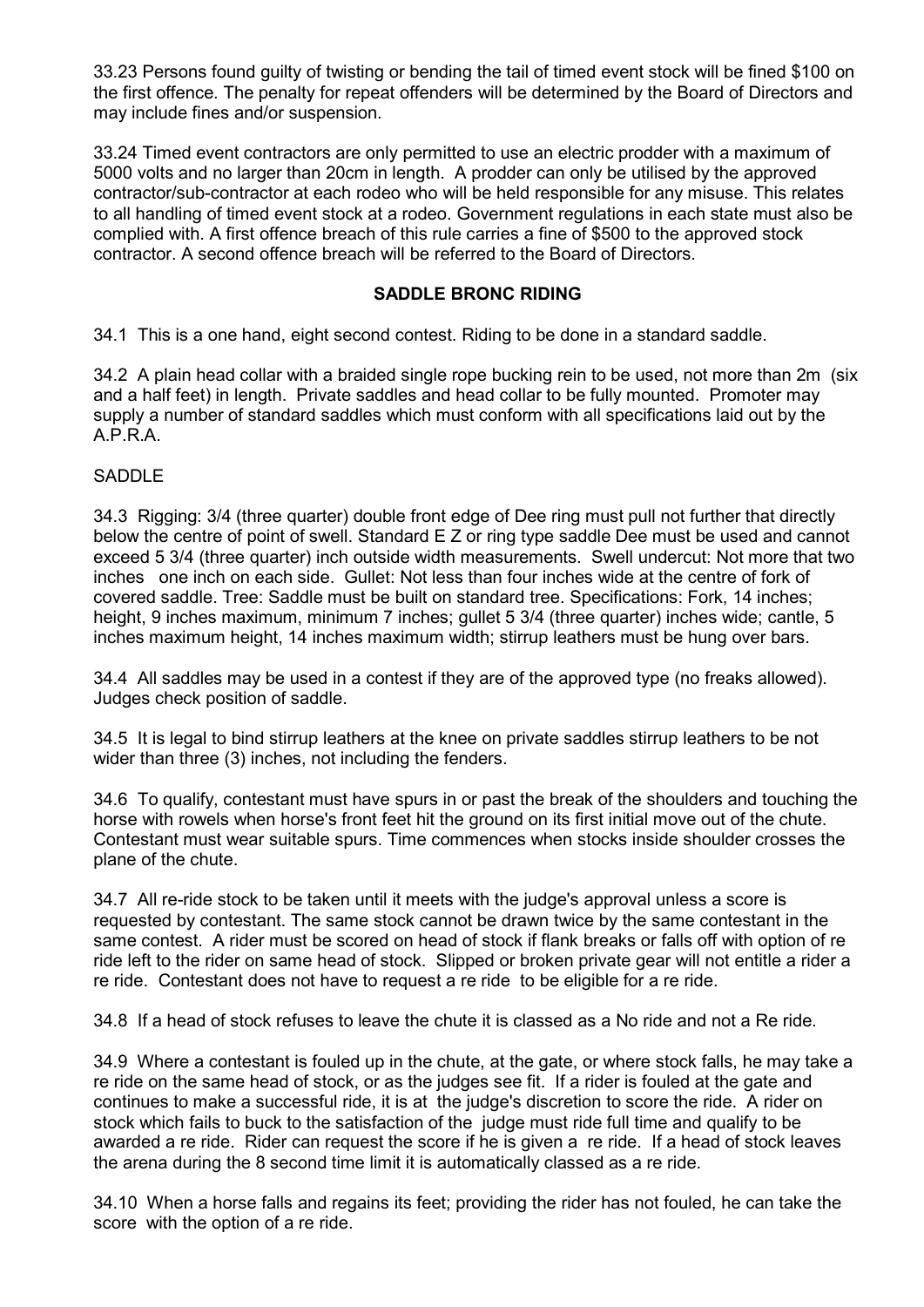34.10.1 If a horse falls and, in the judges opinion, there is a possibility of injury to the rider and he grabs down then the judge can use his discretion to give the competitor a re ride.

34.11 All horses must be ridden full time to score.

34.12 If a contestant scratches after the draw his horse automatically becomes the first re ride horse. All horses to be flanked, and flank to be fitted with a quick release.

34.13 If horse fails to leave chute, judge may call for contestant to spur in the belly, which will automatically qualify as mark out.

34.14 A Stock Contractor, Chute Boss or the Saddle Bronc Director, shall have the right to call the judges to pass whether the back cinch is over tight on the contest saddle or saddle is incorrectly fitted on the horse

34.15 There must be a 4 inch clearance under the Gullet of Saddle.

34.16 Any rider turning out stock may be liable to a fine of \$25.00 if drawn up in the performance, unless rider arranges to have stock mounted out.

34.17 Known chute fighting stock repeatedly refusing to allow rider to take them out can be barred from future Rodeos. Joint disqualification from judge and event director.

34.18 After three honest attempts to get out on stock, rider can turnout with the consent of the judge, and take another head of stock.

34.19 No prodding to be used while rider sitting on his stock in the chute unless requested by the rider.

34.20 Chute Boss may fine rider who is next to go and is not ready and above his stock with his bucking rein correct, and chaps buckled, when the rider before him goes out. Minimum fine \$20.00, maximum \$50.00.

34.21 Front cinch on saddle to be 5 inches in width at least.

34.22 Dry resin may only be used in chaps and saddles. No other foreign substance is allowed. A \$50.00 fine plus disqualification of the entire performance at the said rodeo. Disqualification by director and judge.

34.23 Saddle shall not be set too far ahead on horse's withers. Stock contractor, director or judge to pass whether horse is properly saddled. Judges decision shall be final.

34.24 In all Rough Stock events it shall be illegal to throw any objects at stock to encourage them to buck.

34.25 If a horse is rerode and is drawn again in another section at that rodeo, any contestants that have drawn that horse providing the re-ride was awarded because of stock performance not equipment failure can refuse it and be drawn a reride by the judges out of 2 or more horses received from the stock contractor, unless there is a turn out horse in which case the turn out horse will be the first reride horse.

34.26 Judges must carry a flag or ribbon when judging the bareback and saddle bronc rides that is to be thrown on the ground when a competitor misses the mark out.

#### **DISQUALIFICATIONS**

35.26.1 Being bucked off.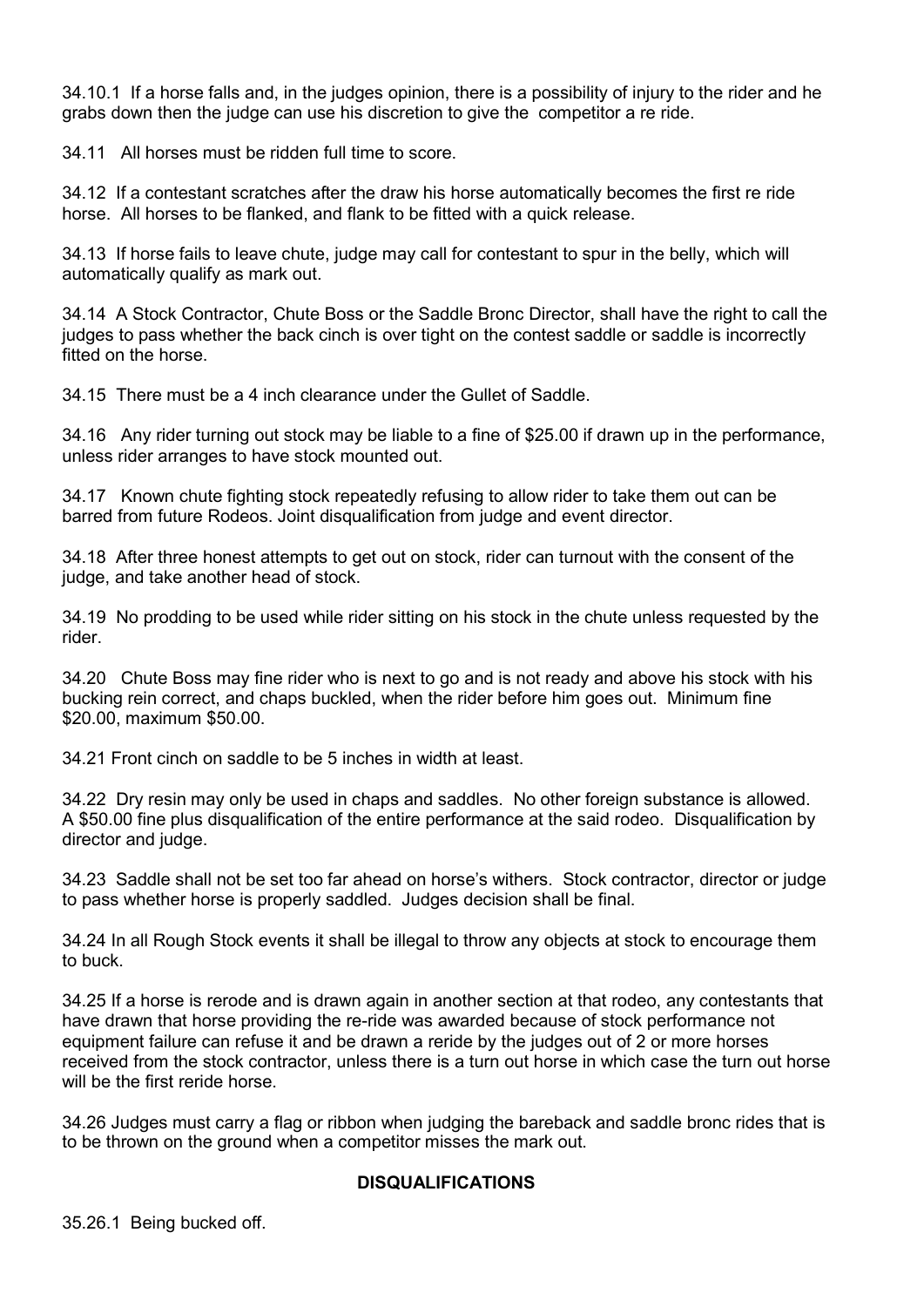- 35.26.2 Not marking out.
- 35.26.3 Losing an oxbow.
- 35.26.4 Riding with locked or sharp rowels, in opinion of the judges.
- 35.26.5 Having rein on opposite side of horse's neck to the hand in which it is held.
- 35.26.6 Losing bucking rein.
- 35.26.7 Wrapping rein around the hand.
- 35.26.8 Touching any part of the body, animal or equipment with free hand.
- 35.26.9 Failing to answer by third call when name called by the chute boss.
- 35.26.10 Failing to contest on suitable stock draw for contest.
- 35.26.11 Ill-treatment of stock.
- 35.26.12 Not showing daylight between riding hand and saddle when leaving chute.

35.26.13 Sharp or cutting objects in back cinch, saddle girth, head collars, reins or flank straps.

# **STATION SADDLE BUCKJUMP RIDING**

<span id="page-28-0"></span>35.27 This is a one handed, 8 second contest, riding to be done in a traditional flap style stock saddle or a stock fender saddle. Saddles must include either a cropper or back cinch.

35.28 Front cinch must be of a min 5 inches at the widest point

35.29 Time commences when horses inside shoulder crosses the plane of the chute.

35.30 If spurs are used, the rowel must be of a blunt free rolling kind.

35.31 Stock whips must not be used in this event.

35.32 Competitors must be members of the APRA.

Including rules 34.2, 34.4, 34.7, 34.8, 34.9, 34.10, 34.10.1, 34.11, 34.12, 34.13, 34.14, 34.16, 34.17, 34.18, 34.19, 34.20, 34.23, 34.24.

## **BAREBACK BRONC RIDING**

<span id="page-28-1"></span>36.1 This is a one hand, eight second contest. A one hand rigging is to be used. Rigging must be not more than 10 inches in width at the hand-hold, and with not more than 6 inch D Rings. No freaks allowed.

36.2 All stock to be numbered and drawn for before contestant starts.

36.3 To qualify, contestant must have spurs in or past the break of the shoulders and touching the horse with rowels when horses front feet hit the ground on his first initial move out of the chute. Contestant must wear suitable spurs. Time commences when stocks inside shoulder crosses the plane of the chute.

36.4 All re-ride stock to be taken until it meets with the judges approval unless a score is requested by contestant. The same stock cannot be drawn twice by the same contestant in the same contest. A rider must be scored on head of stock if flank breaks or falls off with option of reride left to the rider on same head of stock. Slipped or broken private gear will not entitle a rider a re-ride. Contestant does not have to request a re-ride to be eligible for a re-ride.

36.5 If a head of stock refuses to leave the chute it is classed a No-ride and not a Re-ride.

36.6 Where a contestant is fouled up in the chute, at the gate, or where stock falls, he may take a re-ride on the same head of stock, or as the judges see fit. If a rider is fouled at the gate and continues to make a successful ride, it is at the judges discretion to score the ride. A rider on stock which fails to buck to the satisfaction of the judge must ride full time and qualify to be awarded a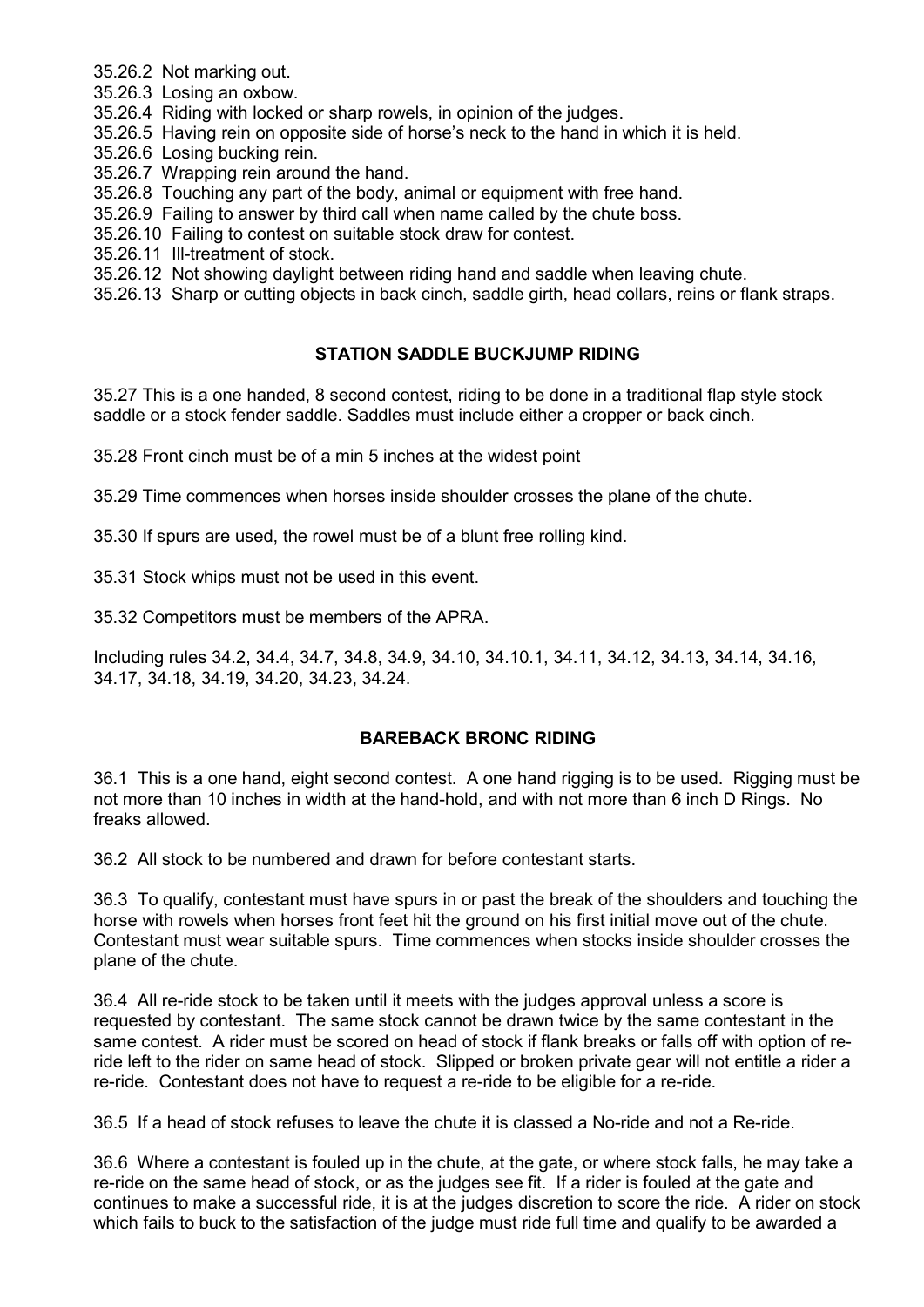re-ride. Rider can request the score if he is given a re-ride. If a head of stock leaves the arena during the 8 second time limit it is automatically classed a re-ride.

36.7 If stock falls and regains it's feet; providing the rider has not fouled he can take the score with the option of a re-ride.

36.8 If stock falls and, in the judges opinion, there is a possibility of injury to the rider and he grabs down then the judge can use his discretion to give the competitor a re-ride.

36.9 All stock to be ridden to the whistle, bell or the full 8 seconds to score. If the whistle is blown before the 8 seconds and the contestant grabs down or bucks off they will still receive their score.

36.10 If a contestant scratches after the draw his head of stock automatically becomes the first reride stock. All stock to be flanked, and flank to be fitted with a quick-release.

36.11 If stock fails to leave chute, judge may call for contestant to spur in the belly, which will automatically qualify as mark out.

36.12 Any rider turning out stock may be liable to a fine of \$25.00 if drawn up in the performance, unless rider arranges to have stock mounted out.

36.13 Known chute fighting stock repeatedly refusing to allow rider to take them out can be barred from future Rodeos. Joint disqualification from judge and event director.

36.14 After three honest attempts to get out on stock, rider can turnout with the consent of the judge, and take another head of stock.

36.15 No prodding to be used while rider sitting on his stock in the chute unless requested by the rider.

36.16 Chute Boss may fine rider who is next to go and is not ready and above his stock with his glove on, and chaps buckled when the rider before him goes out. Minimum fine \$20.00, maximum \$50.00.

36.17 Pads used under riggings must be leather covered both sides. If hair felt pads they must be at least 3/4 of an inch thick. If rubber of equal density they must be 1 inch thick. Pads must extend at least 2 inches past back of rigging Pads to be approved by the Event Director. Girths to be at least 7 inches in width at the centre, but may be tapered to accommodate the D rings. Latigos must be of leather only.

36.18 Judge or Stock contractor to report to the Bareback Bronc Riding Director any contestant who hangs up in rigging. All cases to be directed for Board consideration for imposition of penalties.

36.19 If a horse is rerode and is drawn again in another section at that rodeo, any contestants that have drawn that horse providing the re-ride was awarded because of stock performance not equipment failure can refuse it and be drawn a reride by the judges out of 2 or more horses received from the stock contractor, unless there is a turn out horse in which case the turn out horse will be the first reride horse.

36.20 Judges must carry a flag or ribbon when judging the bareback and saddle bronc rides that is to be thrown on the ground when a competitor misses the mark out.

#### **DISQUALIFICATIONS**

36.20.1 Being bucked off. 36.20.2 Not marking out. 36.20.3 Losing hold on rigging.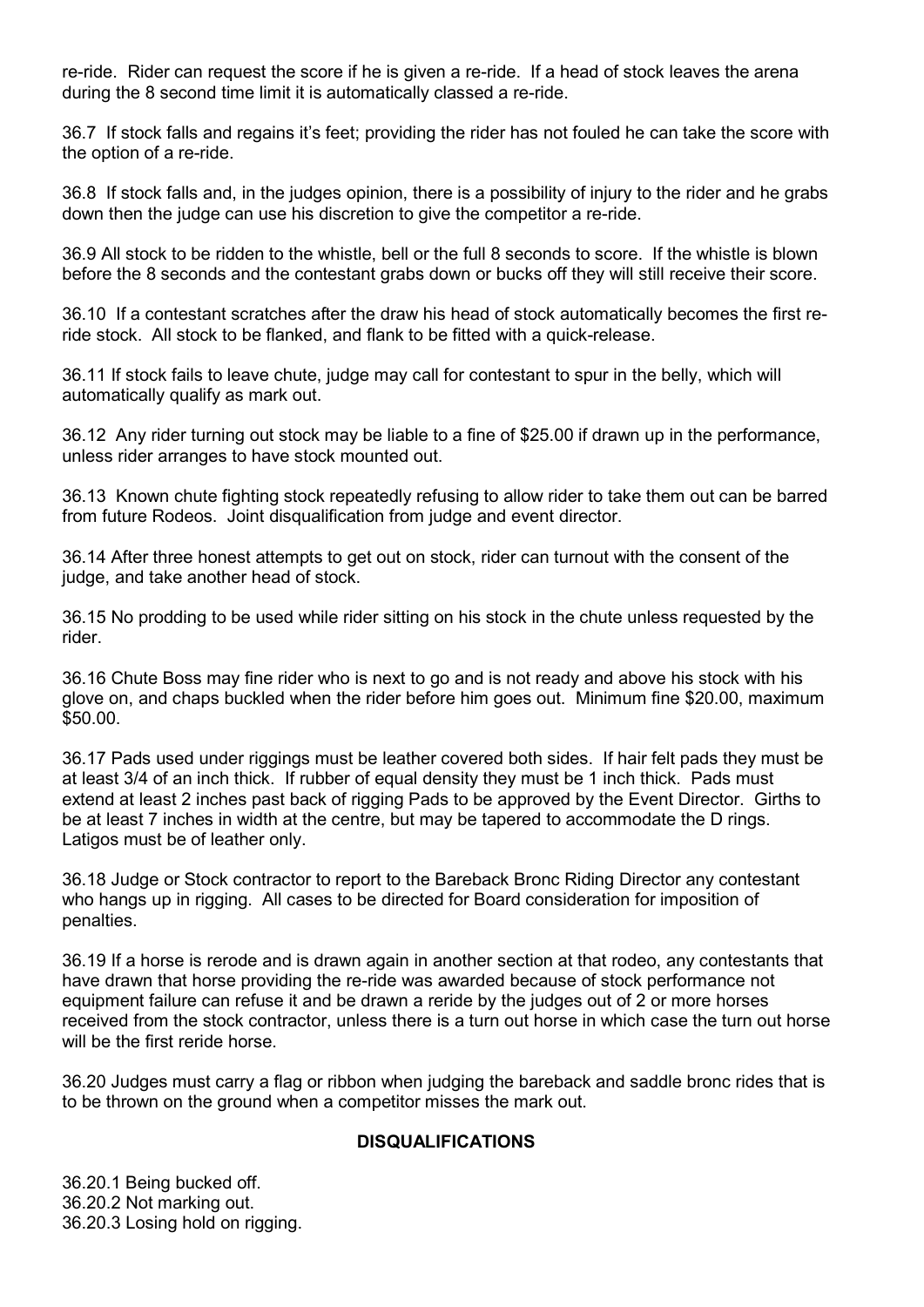36.20.4 Riding with locked or sharp rowels, in opinion of the judges

36.20.5 Touching any part of the body, animal or equipment with free hand.

36.20.6 Failing to answer by third call when name called by the chute boss.

36.20.7 Failing to contest on suitable stock draw for contest.

36.20.8 Ill-treatment of stock.

36.20.9 No sharp or cutting objects in cinch, girth or flank straps shall be permitted.

36.20.10 Not using suitable pad under rigging.

36.20.11 Contestants are not to use any foreign substances on riding equipment excluding rosin, saddle soap and benzoin.

# **BULL RIDING CONTEST RULES**

<span id="page-30-0"></span>37.1 This is a one hand, eight second (8) contest. Riding to be done with a loose rope with or without a handhold. No knots or hitches to prevent rope from falling off animal when rider has left.

37.2 Time commences when stocks inside shoulder crosses the plane of the chute.

37.3 Head fighting bulls or bulls with bad horns to be tipped to minimum of 20cent piece. All bulls to have a bell on the loose rope and flanked, no rubber rings to be used. Contestant has the right to call judges to pass on whether or not the bull is properly flanked to buck to the best of his ability.

37.4 The rider shall not be allowed to re-set and re-pull his rope more than two (2) times if the bull is standing well in the chute.

37.5 Known chute fighting and unsuitable stock, repeatedly refusing to allow rider to take them out can be barred from future rodeos. Disqualification from event Director or a Judge.

37.7 After their (3) honest attempts to get out on stock, rider can turn out (with the consent of the judge) and take another head of stock, to be drawn for out of re-ride stock.

37.8 No prodding to be done while rider is sitting on his stock in the chute unless required by the rider.

37.9 Arena must be cleared of loose stock if requested by the competitor.

37.10 Chute boss may fine a rider who is next go, if not ready and above his stock with glove on and tied and chaps buckled when the rider before him goes out. Minimum fine \$20.00, maximum \$50.00.

37.11 Any rider turning out stock will be liable to a fine of \$25.00 if drawn up in performance, unless rider arranges to have his head of stock mounted out.

37.12 Stock to be numbered and drawn for.

37.13 All re-ride stock to be drawn for.

37.14 Re-rides to be taken until it meets with judges approval unless a score is requested by contestant.

37.15 The same stock cannot be drawn twice by the same contestant, in the same contest.

37.16 Contestant who is fouled at the chute, draws stock which fails to buck to judges' satisfaction, or falls is entitled to a re-ride.

37.17 When a bull falls and regains its feet; providing the rider has not fouled, he can take the score with the option of a re-ride.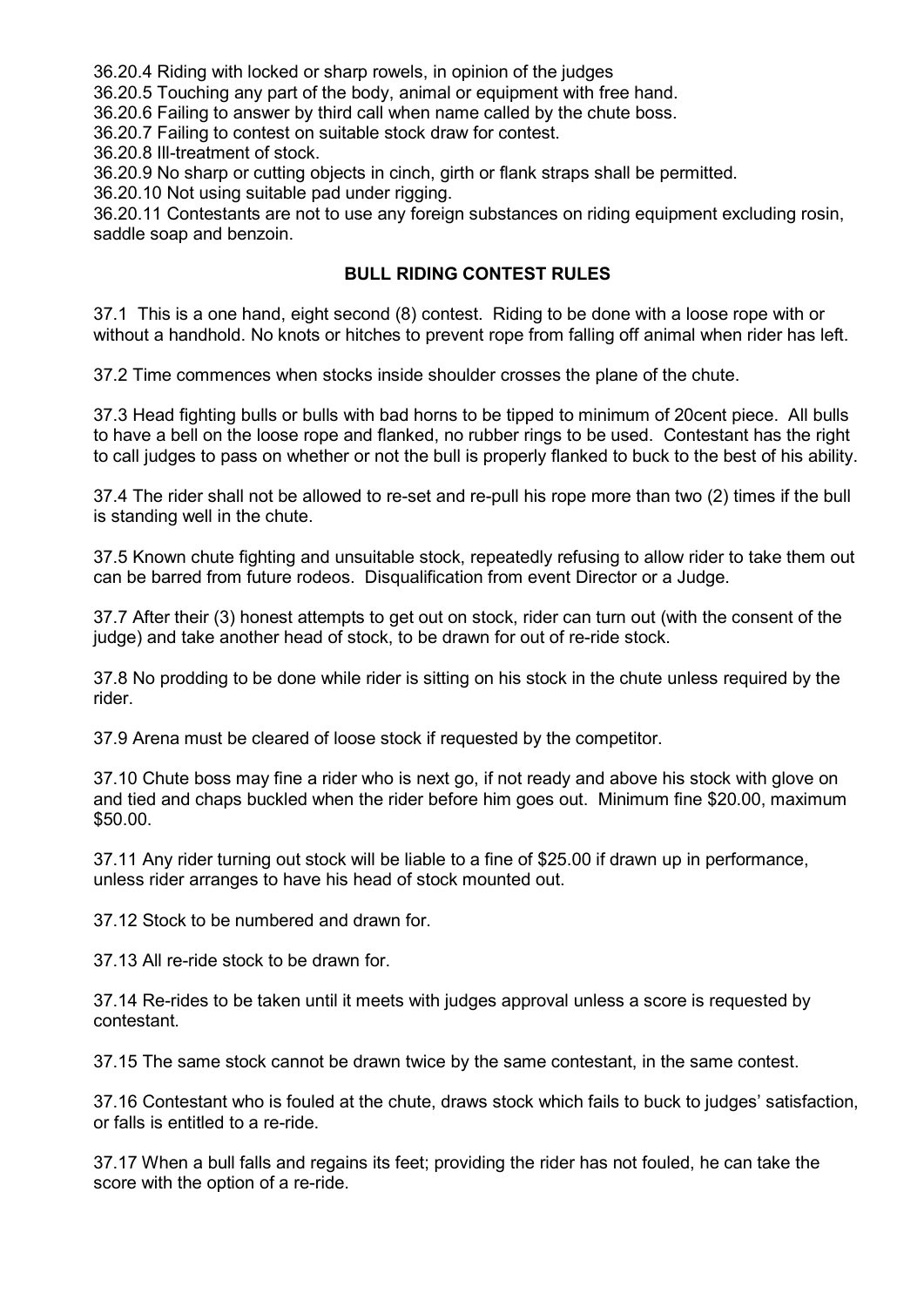37.19 A rider must be scored on head of stock if flank breaks or falls off with option of a re-ride left to rider on same head of stock

37.20 If head of stock refuses to leave the chute it will be classed a no-ride.

37.21 If rider is fouled at the gate and continues to make a successful ride, it should be at the judges discretion to score the ride.

37.22 If stock leaves the arena during the 8 second time limit, it is automatically classed as a reride.

37.23 If contestant makes a qualified ride with any part of rope in his riding hand he is to be marked.

37.24 Slipped or broken private gear will not entitle a rider to a re-ride.

37.25 A rider must ride full time and qualify on stock which fails to buck to the satisfaction of the judges to be awarded a re-ride. Rider can request a score if given a re-ride.

37.26 If contestant scratches after the draw, that head of stock automatically becomes the first reride bull.

37.27 Bulls and steers must not be used in the same contest.

37.28 All contract bulls must be identified with ear tags bearing their registered numbers.

#### **DISQUALIFICATIONS**

37.29.1 Being bucked off.

37.29.2 Losing hold on rope.

37.29.3 Riding with sharp rowels in opinion of event Director, his Deputy or the Judge.

37.29.4 Touching animal, equipment or person with free hand.

37.29.5 Failing to answer by third call when name is called by the chute boss.

37.29.6 Failing to contest on suitable stock drawn for contest.

37.29.7 Ill-treating stock.

37.29.8 No sharp cutting objects in rope or flank straps shall be permitted.

37.29.9 Contestant are not to use any foreign substance, on riding equipment, excluding rosin, saddle soap and benzoin.

37.30 Judges decision shall be final.

37.31 If a bull hips himself when leaving the chute and in the opinion of the judge it severely disadvantages the competitor he may be awarded a reride.

37.32 No knot holts allowed prior to leaving the chute gate.

#### **TIMED EVENTS**

<span id="page-31-0"></span>38.1 Timed event box to be at least twelve (12) feet in length.

38.2 Barrier to be no less than 6' for the Steer Wrestling and Team Roping events with a minimum of 10' for Steer Roping and Rope and Tie events in open areas. If no barrier is used contest will be deemed non-points.

38.3 A ten (10) foot tape must be on hand for the barrier judge. Height of barrier in timed events shall be from thirty-two to thirty-six inches measured at the centre of the box. In timed events where automatic barriers are used, knot behind pulley is required on all barriers.

38.4 See rule 38.40.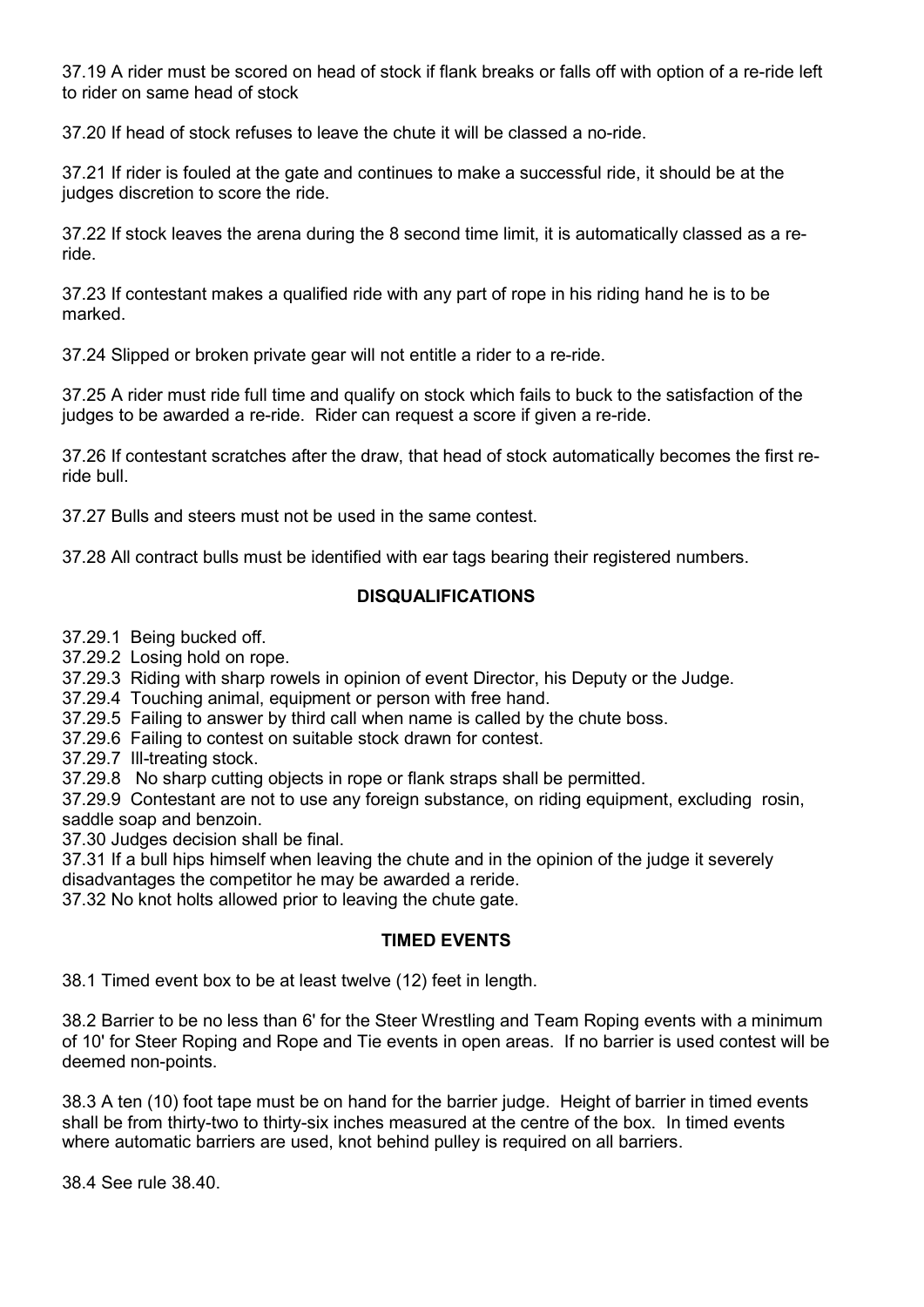38.5 Barrier judge shall keep a record of the length of the barrier trip rope each performance, to assure the same start for contestants each performance. Adjusting length of barrier trip rope will be accomplished only by tying knots in the rope in either end.

38.6 A ten (10) second penalty will be added for breaking or beating the barrier. In all timed events, a barrier will not be considered broken, unless ring drops within ten (10) feet of post, however, if in the opinion of the judge, contestant obviously did not break the barrier, no penalty will be imposed.

38.7 Barrier equipment must be inspected by the judge before each timed event. If equipment is faulty, it must be replaced. Should barrier break at any point other than designated breaking point decision is up to the barrier judge. If contestant obviously beats barrier, but the staples are pulled or barrier rope is broken and sting unbroken, barrier judge may assess a ten (10) second fine. Otherwise, this will not be considered a broken barrier.

38.8 Barrier judge shall be sure that nobody can stand close enough to barrier or barrier equipment to tamper with same.

38.9 Once score has been set in timed events, it will not be changed at that rodeo, nor can length of box be changed.

38.10 In order for time to be considered official, barrier flag must operate.

38.11 If automatic barrier does not work but time is recorded, contestant or team will get time, but there will be no penalty for broken barrier, provided judges rule barrier was not beaten.

38.12 If automatic barrier fails to work and official time has not started, contestant or team will get stock back if stock is qualified on.

38.13 If in the opinion of the barrier judge, contestant is fouled by barrier, ropers shall get their stock back providing contestant declares himself by pulling up and signalling immediately.

38.14 If an animal escapes from the arena the flag judge must signal time and the time shall be recorded. The recorded time must be in the placings before a re-run is awarded. The competitor will then get the re-run stock lap and tap with the time added which was recorded when the animal left the arena. If the first run was clear on the barrier no penalties apply.

38.15 If rope is on animal, roper will get animal lap-and-tap, with rope on it in chute.

38.16 A field judge must ask contestants if they want a second loop or jump. Once a man has been flagged out he will not receive stock back.

38.17 During any performance, if an animal in timed events escapes the chutes, or pens before it is called by contestant, or if the automatic barrier fails to work and stock is brought back, contestant must take same animal over, during or immediately after the same performance, and that animal will be returned by the arena director and the labour crew during, or at the end of, that performance in the same manner he was originally worked or brought to the pens for contesting. At least several head of animal will be brought back together. No animal may be re-penned by himself. Decision will be made by arena director about when stock is re-penned.

38.18 The decision on whether or not timed event cattle are to be lined will be made by the respective event director or his duly designated appointee, who will in turn notify the barrier judge. If cattle are to be lined, it shall be accomplished by one appointee to be stationed at the same position on all contested cattle, including supplementary contesting. Violaters will be subject to Board action.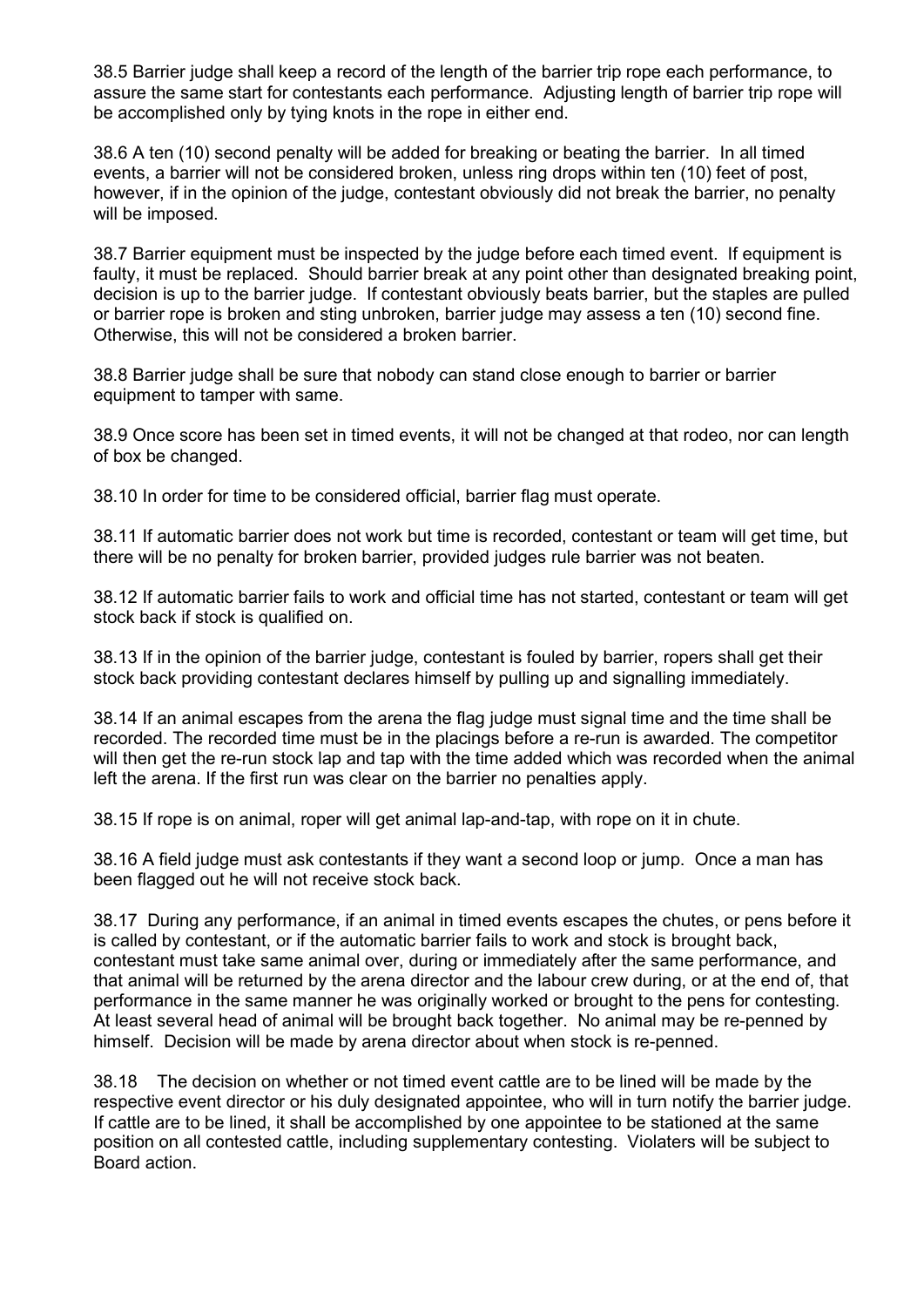38.19 Flag judge shall position himself for roping at the end of the arena allowing him to come towards the roper. In steer wrestling and team roping, field flagger shall place himself against the wall of the left hand side of the timed event box, whenever possible.

38.20 If an animal that is drawn in a timed event becomes sick or crippled before it is out of time, a judge must pass on the animals inability to be used before it can be shipped or replaced in the draw.

38.21 All performance competition order changes must be made with arena secretary or timed event chute boss prior to the start of that performance, or at a later time if agreeable with the arena secretary.

38.22 Within the confines of the timed event box it is the privilege of a contestant to dismiss someone from the box or have up to three (3) persons in the box for assistance. He may instruct the judge to either remove or allow other people in the box. No horse is to be in the side of the rope box during a one person event. (Rope and tie, steer wrestling, breakaway roping.)

38.23 In roping events, a dropped rope that must be recoiled to be rebuilt is considered a thrown rope.

38.25 Animal belongs to contestant when he calls for him, except in cases of mechanical failure. If contestant accepts animal, he accepts it as sound at that time.

38.26 The length of score to be set by Judge and any time event director, if present, subject to the conditions set forth herein. Score to be no less than six (6) feet.

38.27 There shall be two (2) timers, a barrier judge and field flag judge. Time to be taken between (2) flags using correct timing devices. Winners will be determined by the average time of both timers. Times taken to one decimal place and averaged.

38.28 All animals used for timed events should be inspected, and objectionable ones eliminated.

38.29 Any timed event contestant who fails to heed an initial warning from the field flagger that he is mistreating an animal will be fined one hundred (\$100.00) dollars for the first offence and two hundred (\$200.00) dollars for the second offence. In addition, if warranted the field flagger may disqualify that contestant from that event for the remainder of the rodeo.

38.30 Roping, steer roping, steer wrestling and team roping all have thirty (30) seconds time limit. Breakaway roping twenty (20) seconds.

38.31 If a timed event contestant's horse backs out or runs through a set barrier there will be no penalty on the first occasion but on the second occasion he will be penalized then (10) seconds and will run without the barrier. On the third occasion, if the horse crosses where the barrier would have been, the contestant is automatically disqualified.

38.32 An A.P.R.A. approved calf roping device must be used in all rope & tie events at A.P.R.A. affiliated rodeos.

38.33 A contestant will be entitled to a re-run on the same head of stock in cases where a discrepancy of point 5 (0.5) of a second or more occurs between the two stopwatches, provided that at the completion of the go-round or contest (if one head) the quickest of the two recorded times would have placed. (It is the barrier judge's responsibility to check the timers sheets following completion of go-round or contest).

38.34 In the event of stock stumbling or severely changing direction before the barrier breaks away, and in the opinion of the barrier judge, it makes it impossible for the contestant to qualify on that head of stock, the barrier judge may award the contestant a re-run.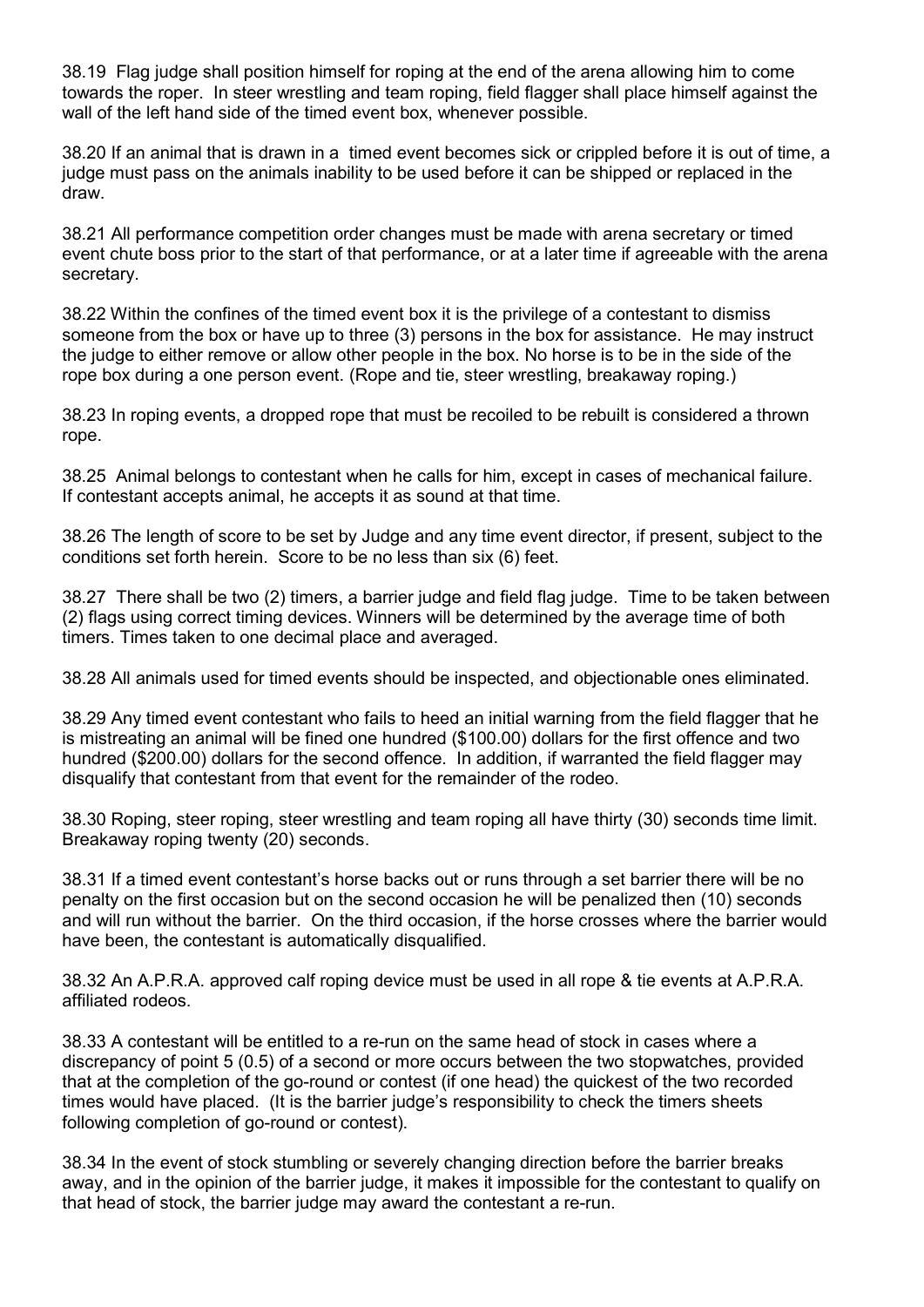38.35 Ropers in all roping events (except team roping and breakaway roping) must utilize a neck rope on their horses.

38.36 Timed event stock can only be run three times at a one day rodeo. At a two or more day rodeo, only two runs per day are permitted.

38.37 If roper fouls on any part of time event box or arena, with his rope it is his responsibility. No rerun provided arena conditions are the same for everyone. Arena conditions to be checked by Judges prior to commencement of competition.

38.38 All contract timed event stock must be identified with numbered ear tags.

38.39 All timed event stock must be run in accordance with the position draw. The only exception is (a) when a contestant has made suitable arrangements with the chute boss prior to the commencement of the event and (b) in the slack providing the first three in each section of slack are run in accordance with the position draw.

38.40 APRA approved zip ties or string to be used on barrier and neck rope. Barrier string is to be 2 separate pieces of string on the barrier. Not one piece doubled up. Approved rubber rings can also be used on the neck rope.

38.41 Rope and Tie, Steer Roping and Breakaway Roping contestants must start the contest from behind the barrier on the right hand side of the box.

38.42 Points of horns must be removed from all timed event stock.

38.43 - If animal is injured while contestant has nodded and competing on the head of stock the judge (flag or barrier) may allow a rerun. Judges discretion and only while contestant is competing on the run.

38.44 Barrier is to have a pig tail on it minimal length 10cm max of 30cm. Barrier string will be tied with rope to rope & steel ring placed in pin.

#### **ROPE AND TIE CONTEST**

<span id="page-34-0"></span>39.1 Only one loop may be thrown in the Rope and Tie contest.

39.2 Contestant must adjust rope and reins in a manner that will prevent horse from dragging stock. Rope must be tied hard and fast.

39.3 Contestant must not receive assistance of any kind from outside, but if horse drags stock, field judge may stop horse and any penalty for such offences can only be assessed by the field judge. After making catch, contestant must dismount, throw stock by hand, cross and tie any three legs. If stock is down when roper reaches it, it must be got to its feet and re-thrown by hand. If roper's hand is on the stock when it falls it is to be considered thrown by hand.

39.4 Rope must hold stock until contestant has hand on stock.

39.5 Cross legged tie must hold until contestant has mounted horse and put slack in the rope before it can be ruled fair and roper may not touch stock after giving finish signal until judge has completed his examination failure to adhere to this will result in disqualification. Time is taken on the signal of the field judges flag. If tie comes loose, or animal gets to its feet before tie has been ruled fair, the contestant will receive no time. After completing tie, the roper must mount his horse and ride forward so catch rope is slack. Untie men must not touch stock until judge passes the tie as fair. The tie will be deemed satisfactory as soon as there is slack in the rope.

39.6 There shall be no assistance from any other person to a contestant in this contest.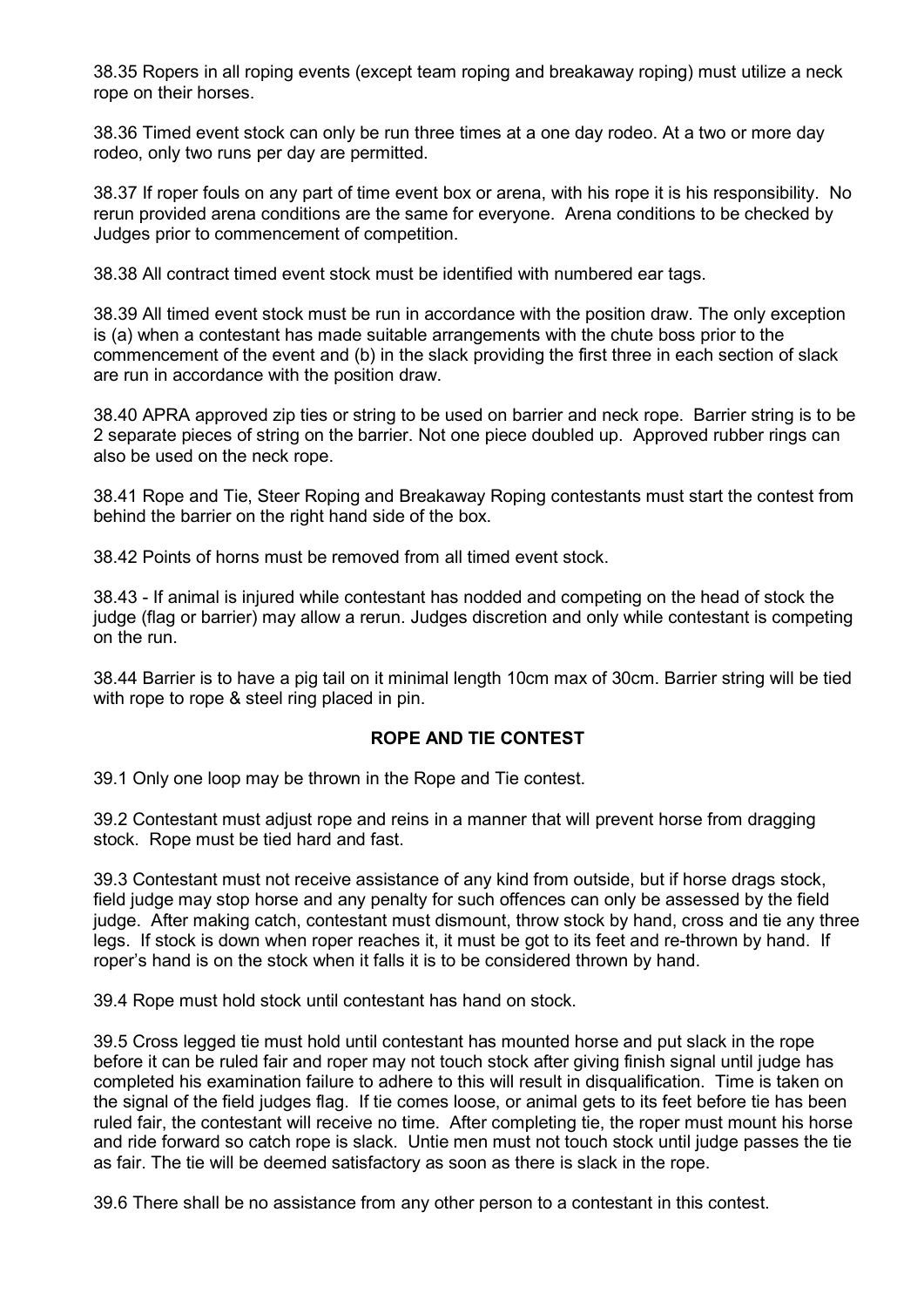39.7 Committee please note that all roping stock must weigh a minimum of 220 lbs (100 kgs). All stock to be numbered. All fresh stock to be tied down and run.

39.8 There must be at least one wrap and hooey.

39.9 Field flaggers will pass on the tie once rider has remounted his horse and put slack in the rope.

39.10 Roper will be fined \$50 and disqualified if stock is jerked in a severe manner over in a backward motion landing on its back or side with all four legs in the air.

39.11 An approved roping device must be used in all rope and tie events at A.P.R.A. affiliated rodeos.

39.12 In rope and tie events there will be a minimum 10" barrier (3.050 metres) in open arenas. If the arena conditions are unsuitable, length of the barrier will be at the discretion of the event director/judges. An open catch pen shall apply in an open arena. An open arena shall be defined as an arena with minimum dimensions as follows:- 75 metres in length, 35 metres in width with a time event box with a minimum depth of 4.575 metres (15 feet).

39.13 In Team Roping and Rope & Tie events an open gate catch pen may apply in a one head contest however it should remain shut in a two headed and where an average pay out applies.

39.14 Rope and Tie, Steer Roping and Breakaway Roping contestants must start the contest from behind the barrier on the right hand side of the box.

## **DISQUALIFICATIONS**

39.15.1 A roper who deliberately makes his horse drag the stock more than one metre after time is recorded or permits the horse to drag the stock more than 1 metre after time is recorded. The competitor will be disqualified and fined \$50 for the first offence, \$100 for the second, \$150 for the third and so on. All infringements must be notified to head office so fines can be collected.

39.15.2 Not having made catch and tie within the time limit allowed.

39.15.3 Failing to contest on suitable stock drawn for the contest.

39.15.4 Failing to contest when called by chute boss or arena director.

39.15.5 Roping cattle without releasing loop from the hand.

39.15.6 Cheating with stock, or position of stock in chutes.

39.15.7 Ill-treating stock.

39.15.8 Failure of cross legged tie hold to judges satisfaction

39.15.9 Failure to use approved roping device at A.P.R.A. affiliated rodeos

<span id="page-35-0"></span>39.15.10 Touching calf after giving finish signal and before judge completes examination.

# **STEER ROPING CONTEST**

40.1 There shall be a thirty (30) second time limit.

40.2 Stock to be numbered and drawn.

40.3 Animals for this event should be inspected and unsuitable ones eliminated.

40.5 Contestant must adjust rope and reins in a manner that will prevent horse from dragging steer. Contestant must not receive assistance of any kind from outside, but if horse drags steer, field judge may stop horse, and any penalty for such offence can only by assessed by the field judge.

40.6 After catching steer with rope, roper must dismount and touch steer forward of the shoulder to record time. Time is taken on the signal of the field judge's flag.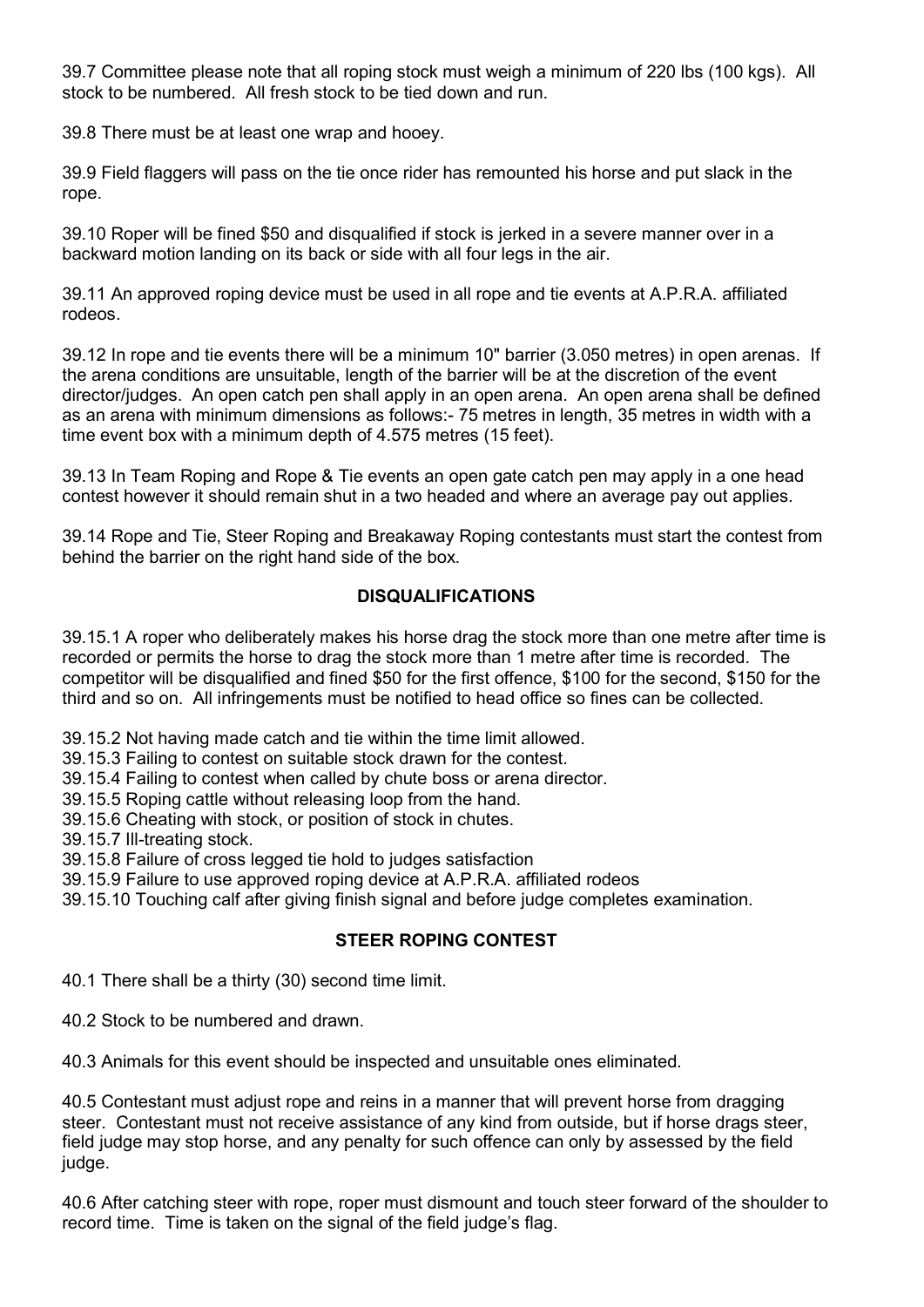40.7 Tie must hold for the satisfaction of the flag judge after time has been recorded for it to be passed as a fair catch by the field judge.

40.8 When claiming steer to record time, steer must be standing on all four legs.

40.9 Untie man must not touch steer until catch has been passed by the field judge.

40.10 Steer must be roped around the neck, horns, or half head. If steer is caught other than that described, it is a foul or no catch. If a foul catch is made a second loop may be used, but the first must be released from the steer or saddle.

40.11 In Rope and Tie event an open gate catch pen may apply in a one head contest , however it should remain shut in a two headed and where an average pay out applies.

40.12 Roper will be fined \$50 and disqualified if stock is jerked down hard by horse with the first jerk of the catch rope. A jerk down means that stock is jerked down hard, at the discretion of the judge.

40.13 Steers for Steer Roping to weigh minimum 200 kg maximum 250kg.

#### **DISQUALIFICATIONS**

40.14.1 Not having made the catch and time within time limit allowed.

40.14.2 Failing to contest on suitable stock drawn for contest.

40.14.3 Failing to contest when called by chute boss or arena director.

40.14.4 Catching steer before it's head crosses the barrier line.

40.14.5 Failure of rope to hold to the satisfaction of the judge.

40.14.6 Cheating with steer or position of steers in chutes.

40.14.7 Ill-treating stock.

40.14.8 Roping steer without releasing loop from the hands.

<span id="page-36-0"></span>40.14.9 Using roping device not approved by the A.P.R.A

#### **STEER WRESTLING**

41.1 Steer must be caught from horse, if steer gets loose after being caught, contestant may only take one step to recapture it.

41.2 There is only one hazer permitted.

41.3 Contestant must furnish his own hazer and horses.

41.4 After catching steer, contestant must bring it to a stop or change direction and twist it down.

41.5 Hazer and contestant to start their run from behind the start line.

41.6 If a steer is accidentally knocked down or thrown before being brought to a stop, it must be let upon all four feet and twisted down by head or horns. Steer will be considered down when it is lying flat on the ground on its near side or back with all four legs straight. Contestant must have hand on steer when time is signalled. The fairness of the catch and throw will be left to the field judge and his decision shall be final. Time is taken on the signal of the field judge's flag. If contestant misses or loses steer, he must signal the field judge immediately if he wishes to continue. Contestant and hazer must use their respective horse throughout the run and hazer must not render the contestant any assistance.

41.7 There shall be no assistance from any other person to the contestant in the event.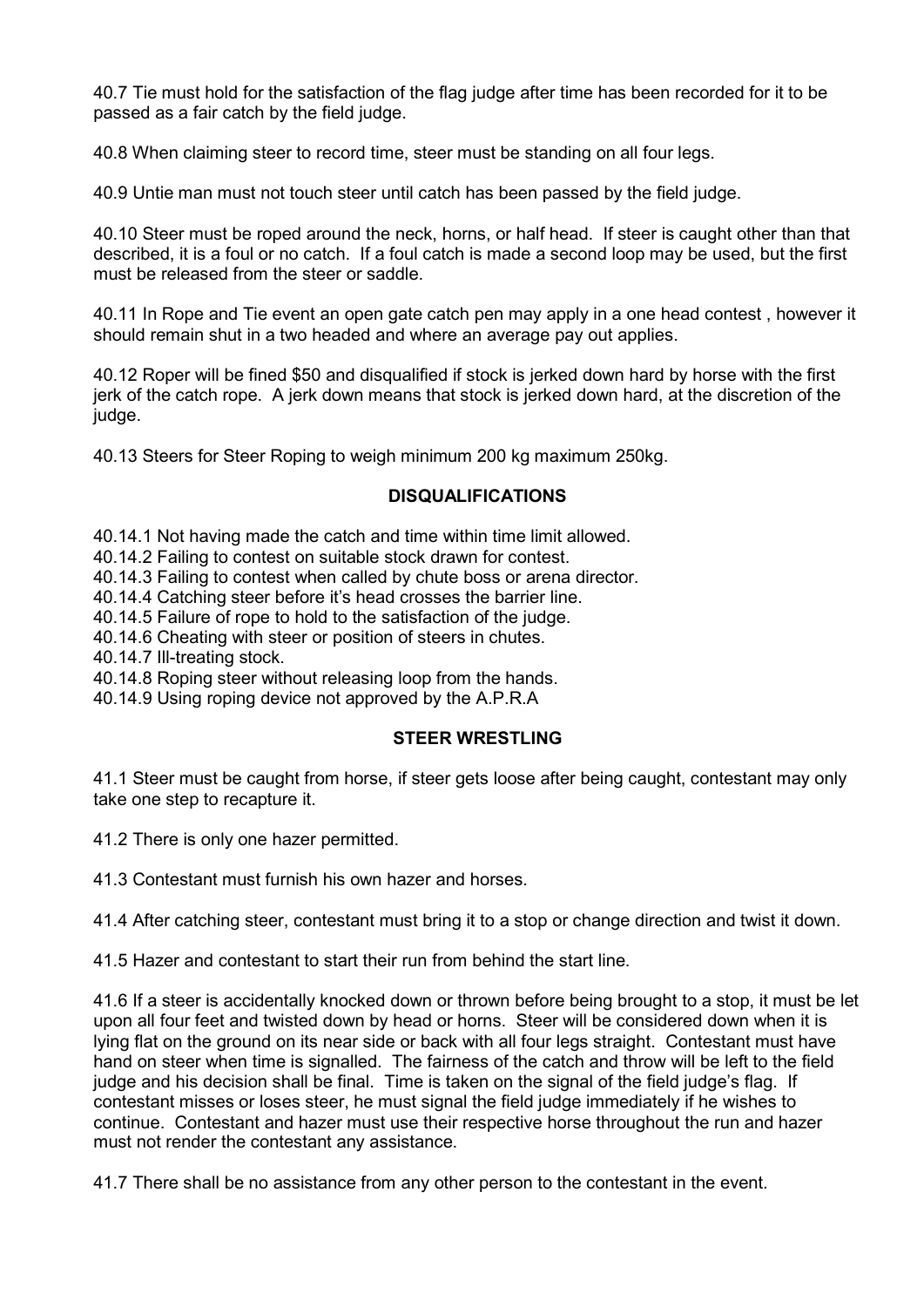41.8 Steer Wrestling stock must weigh in the vicinity of 400lbs to 500lbs (181kg to 227kg) and be as even as possible. Stock to have suitable horns and must be nine (9) inches in length. Steers only to be used.

41.9 Arena conditions will determine the length of score by the judge and timed event director if present subject to the condition set forth herein.

41.10 Any fresh steers not thrown down during competition will be thrown down after completion of the go-round. Contestant will be responsible to throw down such steers under supervision of the arena director or event director.

41.11 Cattle not to be held over from one year to the next without approval of the A.P.R.A. Steer Wrestling Director.

41.12 Fresh steers added to steers which have already been used, must be steer wrestled from horseback and thrown down.

41.13 Steer Wrestling chute must have at least thirty (30) inch clearance inside chute and at gate, when gate is open.

41.14 Steer Wrestling hazers are to be A.P.R.A. members in good standing except for bona fide local entries.

41.15 In steer wrestling events, the barrier is to be a minimum of half the length of the box except where arena conditions are suitable, the length of the barrier will be at the discretion of the event director/judges.

41.16 All Steer Wrestlers must leave from behind the barrier on the left hand side of the box.

#### **DISQUALIFICATIONS**

41.17.1 Not having made catch and time within the limit allowed.

41.17.2 Assistance in any form by the hazer while contestant is wrestling steer.

41.17.3 Failing to contest on suitable stock drawn for contest.

41.17.4 Failing to contest when called by chute boss or arena director.

41.17.5 Cheating with steer or position of steer in chutes.

41.17.6 Ill-treating stock.

## **TEAM ROPING**

<span id="page-37-0"></span>42.1 No roper to compete without payment of an entry fee. This will allow each contestant to compete once on his entry and once on another contestant's entry. Contestants are not allowed to compete more than once with the same partner.

42.2 Team roping is a thirty second (30) contest with points being counted toward All Around and Rookie standings. Each team is allowed two loops per team. The header must come from behind the barrier.

42.3 Header must start from behind barrier on the left hand side of timed event box and must throw loop at the head. There will be a ten second (10) penalty for beating the barrier. Animal belongs to contestant when he calls for it except for cases of mechanical failure or fouls.

42.3.1 The header may start from behind the barrier on the right hand side of the box provided permission is given by the committee and the stock contractor.

42.4 Time will be taken when steer is roped with both horses facing steer with ropes dallied and tight. Horses front feet must be on the ground and ropers mounted when time is taken. Steer must be standing up when roped by head or heels.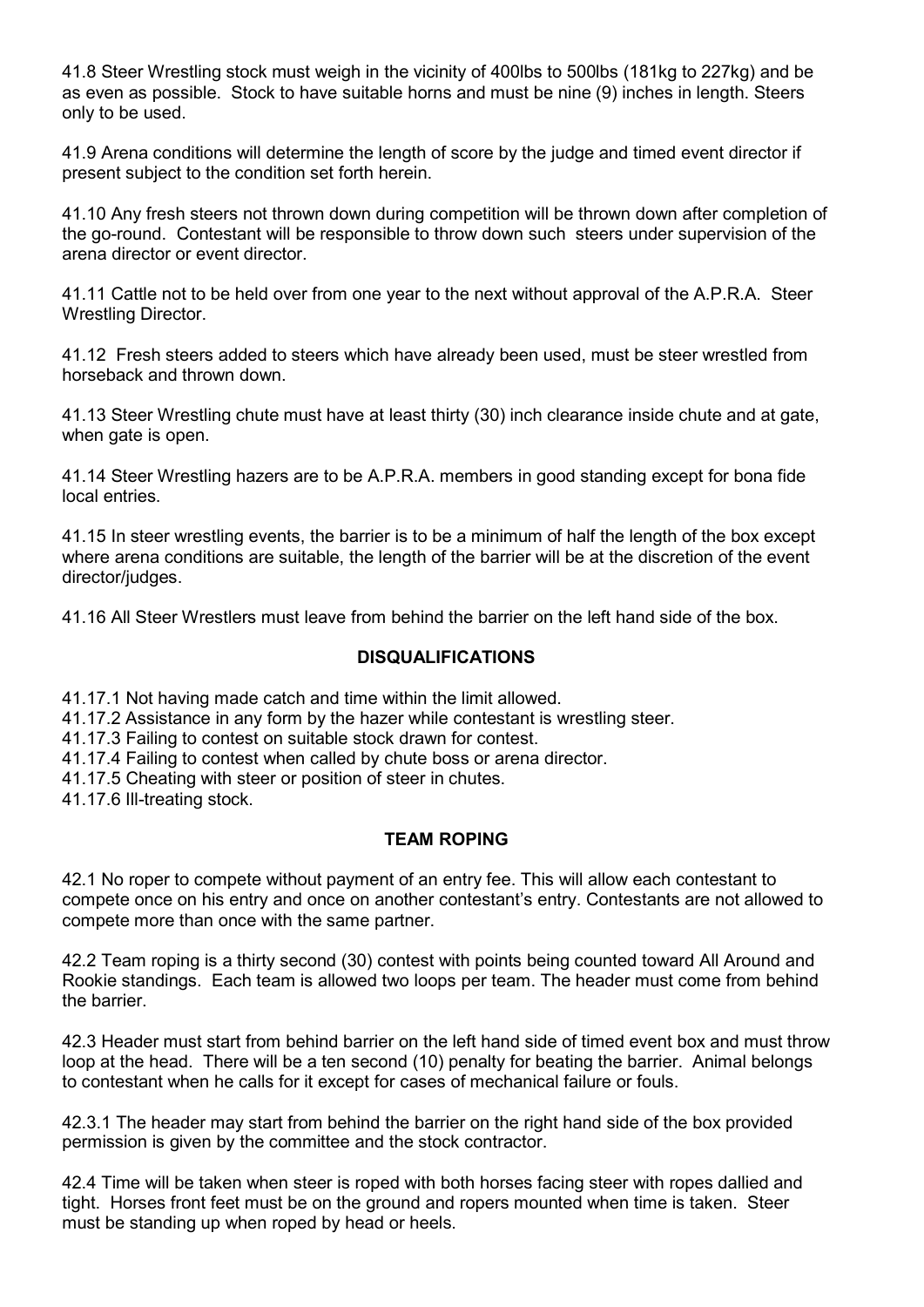42.5 In a one head of stock contest header shall have one throw at the head only.

42.6 If steer is roped by one horn, roper is not allowed to ride up and put rope over horn or head with his hand.

42.7 If healer ropes the front foot or feet in the feet loop this is considered a foul catch. Neither contestant may remove feet from the loop by hand. However, should the front foot or feet come out of the loop by the time the field judge drops his flag, time will be counted.

42.8 Steer must not be handled roughly (hit with rope when down etc.) Ropers to be flagged out if in the opinion of the flag judge they have intentionally done so.

42.9 Cattle to be in the vicinity of four to six hundred pounds (180 - 300 kg) in weight with horns at least 7 inches long (17.5 cm).

42.10 All contract team roping cattle must be fitted with protective horn wraps.

42.11 There are only three legal head catches.

42.11.1 Around both horns.

42.11.2 Around the neck.

42.11.3 Half head catch.

42.12 If honda passes over 1 horn and loop goes over the other horn, catch is illegal.

42.13 Any heel catch behind the shoulders is legal provided rope goes up heel.

42.14 Catching only one hind foot receives a five (5) second penalty.

42.15 If loop crosses itself in head catch, it is illegal. This does not include heel catches.

42.17 In team roping events the barrier is to be a minimum of half the length of the box except where arena conditions are unsuitable, the length of the barrier will be at the discretion of the event director/judges.

42.18 In team roping events an open gate catch pen may apply in a one head contest however it should remain shut in a two headed and where an average pay out applies.

42.19 If competitors in the team roping event are 50 years of age and over, they are permitted to tie their ropes (hard and fast) on saddle horn (HEELERS ONLY).

42.20 In team roping where a Second Division member is eligible for bonus pay out on an open members entry then the bonus applies. If a team of two permit members are eligible, bonus is to be split between them.

42.21 If in the opinion of the field flagger a heel loop is thrown before the header has dallied and changed the direction of the steers shoulders, team shall be disqualified.

42.22 All steers used in Team Roping must be fitted with APRA approved horn wraps which protect steers ears from the rope.

42.23 Any header who unduly handles their stock roughly and jerks the steer off its feet in Team Roping events will be disqualified at the discretion of the Judge.

42.24 Should a contestant in the Team Roping withdraw from the event after the contest has commenced, his partner may select a replacement from competitors entered at the same rodeo. A replacement may not be one who already has the maximum number of runs allowed in the Team Roping at that rodeo. Only the original entered competitor is eligible for standings NFR points.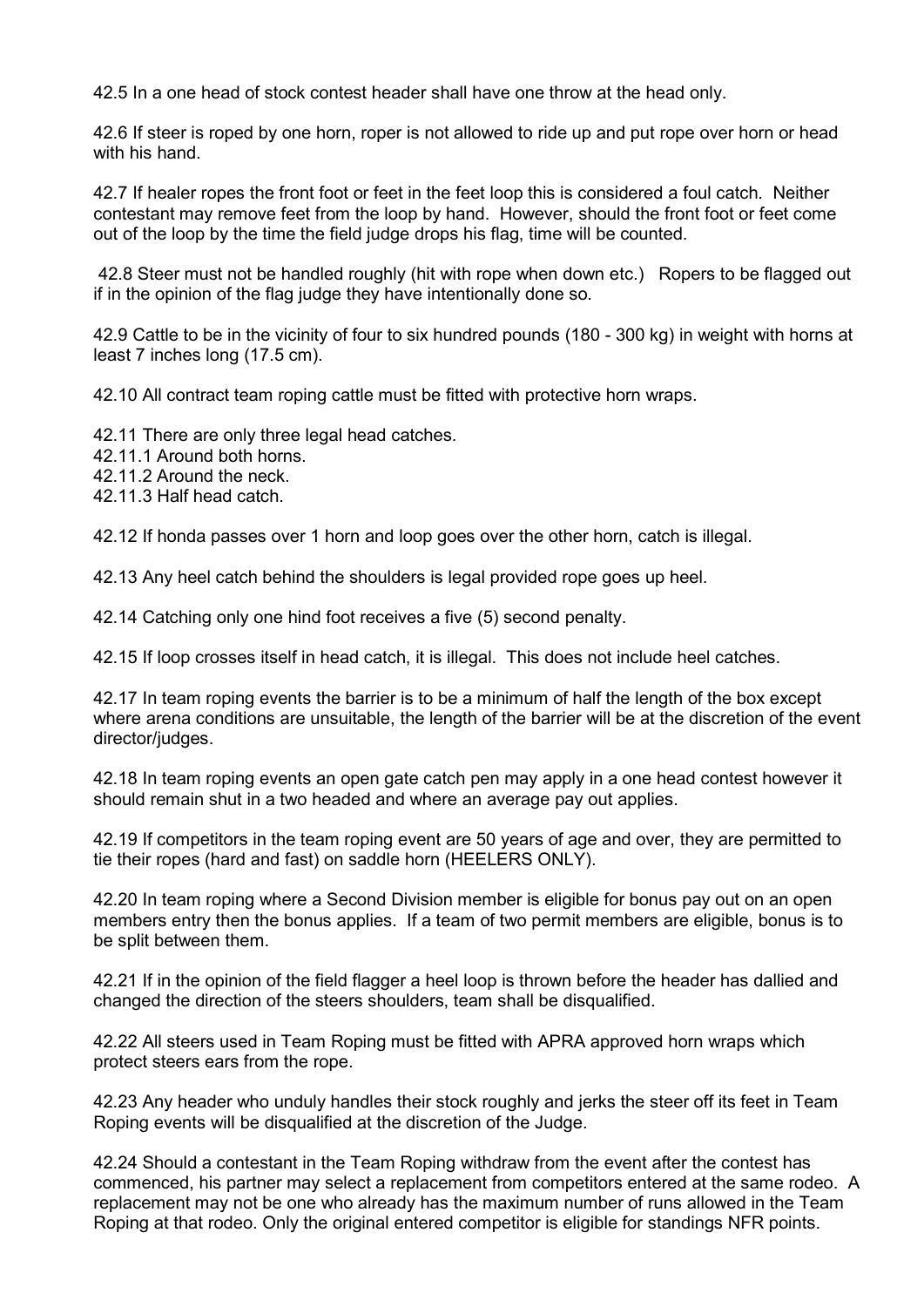42.25 If the heading competitor misses neither competitor can throw a rope at the steer.

#### **STEER OR BULLOCK RIDING**

<span id="page-39-0"></span>43.1 Same rules to apply as for Bull Riding apart from the need for any bell on the rope or flanks. Bulls cannot be used in the same contest.

<span id="page-39-1"></span>43.2 No flank should be used in steer rides unless they are contract stock.

# **PODDY RIDING**

43.3 The rider must be able to attempt the ride unassisted.

43.4 At no time must a person or persons assist the rider in any way after the chute gate opens included holding onto the calf's tail or ears.

<span id="page-39-2"></span>43.5 Protection clowns may assist the rider dismounting by holding onto the rider only.

# **JUNIOR BULL RIDING**

44.1 Flanks to be used on junior bulls.

44.2 Judges to ensure a competent person flanks the junior bulls

44.3 Stock must be suitable for juniors and can not be used in an open event. Judges, Directors or Deputy Directors to rule on the suitability of junior bulls and may cancel the event at their discretion. Horns must be tipped to 25mm if horns extra thin, tipped half their size.

44.4 Junior bull riding standings shall be separate from junior steer riding or 2nd division bull riding points standings and none shall be carried into another event.

44.5 Competitor must be 14, 15, 16 or 17 years of age at the commencement of the rodeo season to be eligible to enter junior bull riding contests.

<span id="page-39-3"></span>44.6 No hot shots are to be used once the stock is in the chute.

#### **BARREL RACING**

45.1 Competitors may go either to the right or left barrel first, but must take one right and two left turns or one left and two right turns.

45.2 A five second penalty will apply for knocking over a barrel

45.3 Competitors will be disqualified for not following the pattern or not being ready when name is called. Touching the barrel is permitted.

45.4 Should a barrel be knocked over and is set up again on opposite end five second penalty will apply.

45.5 The starting and finishing line and the position for the barrels must be marked permanently for the entire rodeo. The horse's nose will be marked as it passed the score line both ways.

45.6 The starting and finishing line must be in line with the first and second drums.

45.7 Should for any reason the barrels not be placed on the markers or timer's are not in correct position the whole event must be re-run, with everything in order. Judges must make the decision that the barrels are not on correct markers at time of event before barrels are moved from position.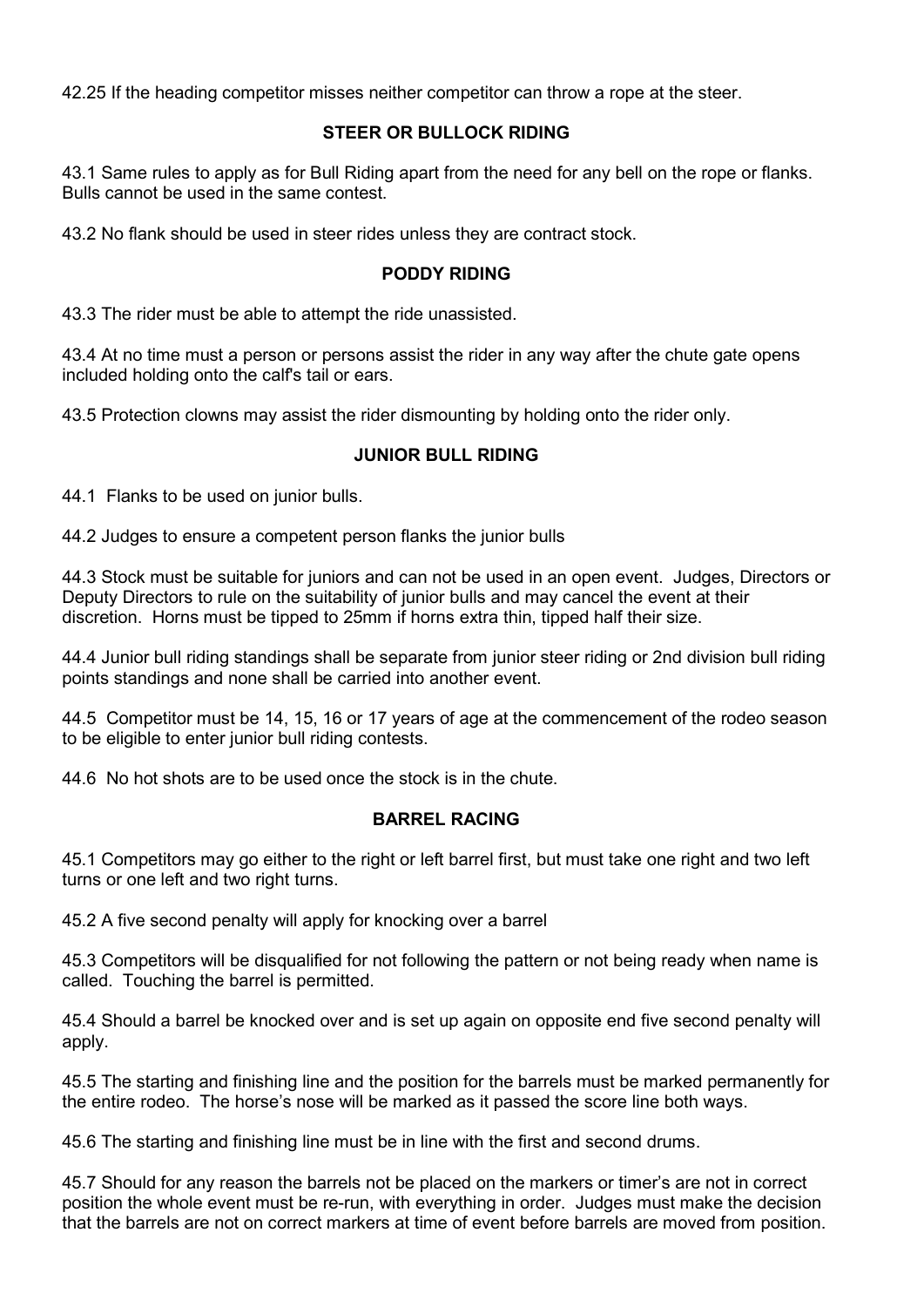Should this happen, competitors and judges should be notified, then judges and arena directors will set time for re-run.

45.8 Contestants must be able to ride unassisted from the time line in the junior or open barrel races at APRA rodeos.

45.9 Drums must be 44 gallon size (empty) and have at least one end enclosed. Closed end to be at top.

45.10 If a competitor desires to withdraw for any reason, eg. Veterinary certificate the decision will be left to the discretion of the judges.

45.11 When a competitor turns down a run she will be disqualified for the remaining performance of rodeo.

45.12 Any member of the association who does not follow the above rules is liable to a fine, suspension or both.

45.13 Timers are to be informed that clocks are not to be stopped until a girl has completed the course or in the event of an accident.

45.14 A contestant is restricted to one horse for barrel racing unless there be six entries or less. The rodeo committee then has the right to allow two horses per contestant, high money horse then being the points winning horse. A horse is restricted to one run per round. Two entries must be paid when two horses are entered.

45.15 Jackpot barrel races are not points award.

45.16 Before commencement of rodeo, horses may be exercised in arena with the approval of the committee, director and/or stock contractor. No setting up of drums in arena on day of rodeo. No circling around markers once course is marked. Any member abusing this privilege may be removed from the arena by committee, director and/or stock contractor. Further disciplinary action may be taken.

45.17 One revolution (one roll back, tail turn) is permitted to start a pattern. The time event box is not part of the arena in the barrel race.

45.18 A .5 second difference between clocks, competitors to have option of re-run. Only if a clear round is run.

45.19 Hats must be cleared from arena before next run.

45.20 Where a full course can be fitted in the arena it must be marked, but cannot exceed maximum measurements.

45.21 Hitting horse around head or excessive use of whip, over and under in barrel race competition will result in disqualification for the duration of the rodeo. Ruled by judges. There will be no refund of entry fees. Further disciplinary action may be taken by the board in the form of a fine.

45.22 Once entering the arena/alleyway box, two whips or contacts with an under and over action are allowed going to the first drum. Exceeding this will result in disqualification. More than two whips between barrels and four whips coming home or more than two contacts between barrels and four contacts coming home with an over and under will result in disqualification. To be ruled by judge. Once entered the arena box, two whips or contacts with an under and over action are allowed going to the first drum. Exceeding this will result in disqualification.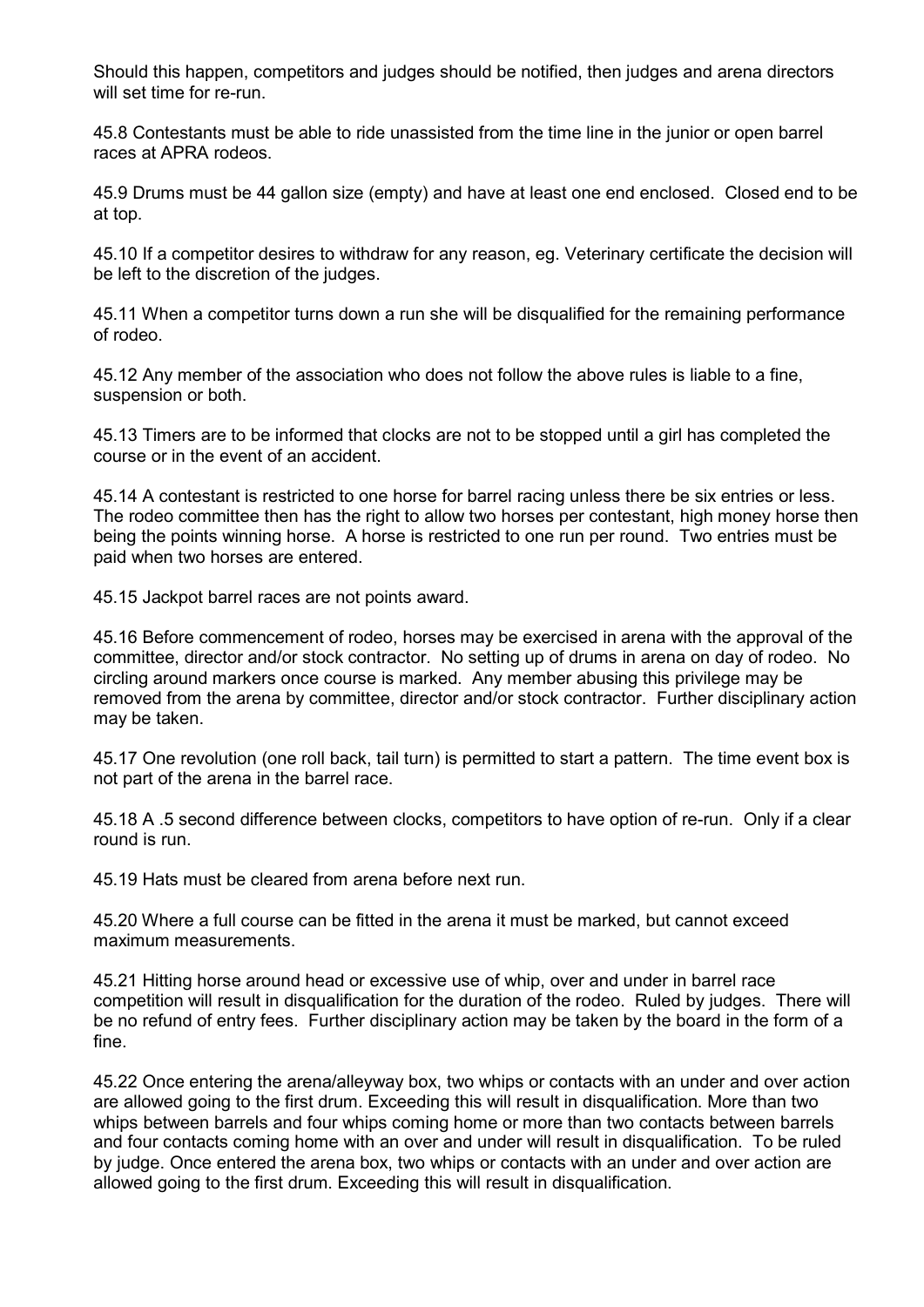45.23 RECORD ATTEMPT - To record an official record, measurements, rules, equipment etc. must be checked and confirmed in order by both judges.

45.24 If the electric eye fails to work for more than one half of the contest in an entire go-round, the back up (manual) recorded times will be the official times for all contestants in that go round. When manual clocks are used the times should be to the hundredth of a second. Two clocks must be used. If one clock fails, time will be taken from the remaining clock, a back up clock is to be used where possible. Average time from two clocks to be official judges time.

45.25 If a junior and open barrel race is run consecutively the open event will run first.

45.26 When the electric timers are in use in the ladies and junior barrel races, that 5 digits are to be written down on judges sheet by timers/judges eg. 17.312 not 17.31 (to the third decimal place).

45.27 Trade outs will only be deemed available in the barrel race for exceptional circumstances if justified by at least one judge. Signature of judge to be on the judges sheets.

45.28.1 If barrels are not marked at least 1hr prior to 1st Section, the last 2 barrel racing competitors in that section will be responsible to mark the barrel course or will be fined \$50 each on 1st occasion. If there is a 2nd occasion that competitors do not fulfil this responsibility the fine will increase to \$100. Day members excluded.

45.28.2 The last 2 competitors in each section are responsible for ensuring that the electric timers are assembled ready for judges prior to the barrel race and placed on the correct markers. NB:-It is the competitor's responsibility to find out where they have drawn prior to the rodeo and to have equipment (eg pegs) available for their use. Competitors are encouraged to seek assistance or direction from the Directors/Deputy Directors as necessary when setting the course.

45.29 A tractor drag of the arena surface must be done after a maximum of 10 competitors (or less) in both the slack and performance. Ie; if there are 24 competitors drawn in the slack and 10 in the performance then a tractor drag must occur after each 10 competitors (or less) in the slack and vice versa. This is the responsibility of the committee or stock contractor. If a tractor is unavailable then a similarly suitable implement is acceptable.

45.30 Open members must ride in a western saddle. Permit members who break open mid year may finish the remaining points year in their existing saddle.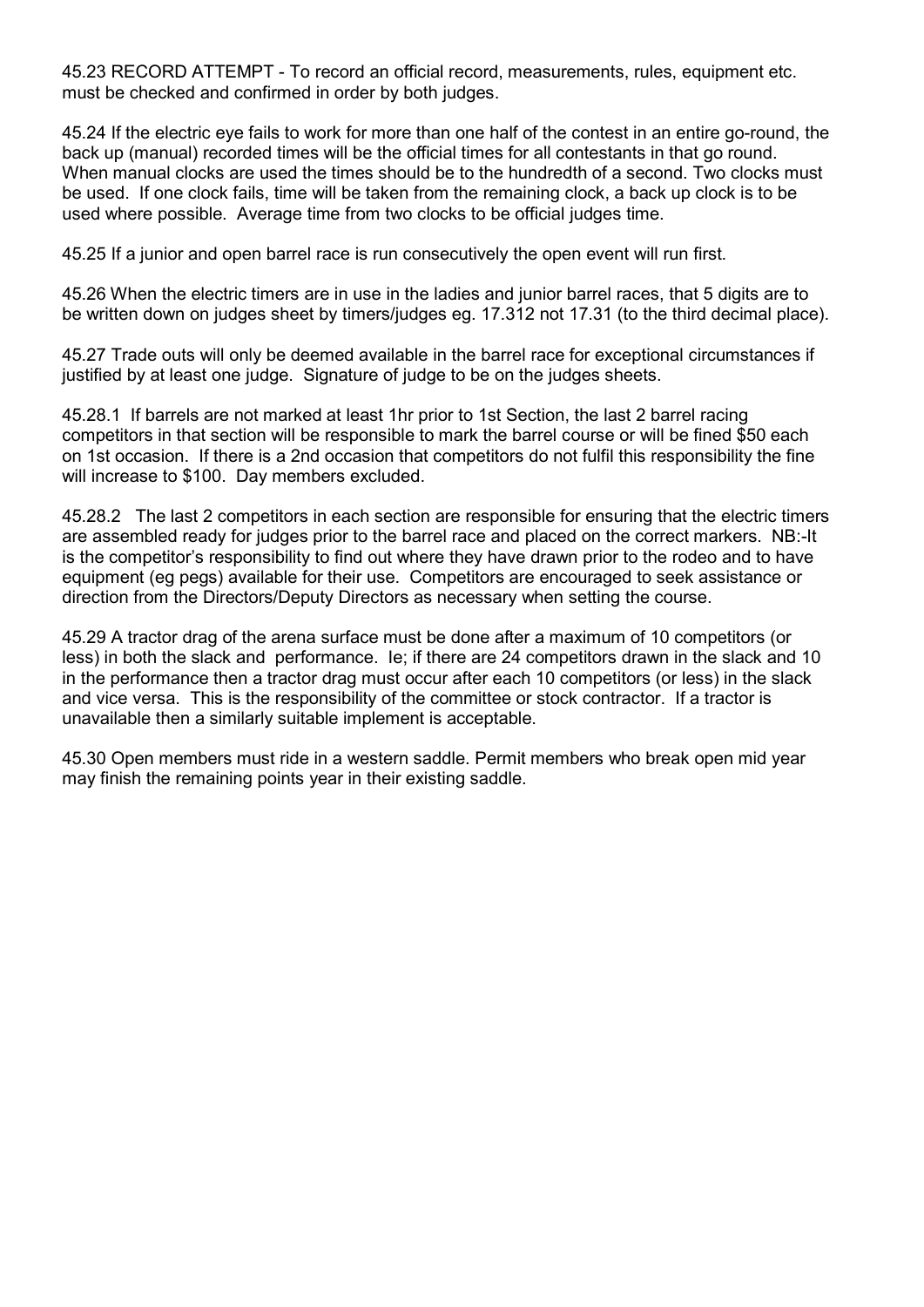# **BARREL RACING DIAGRAM**

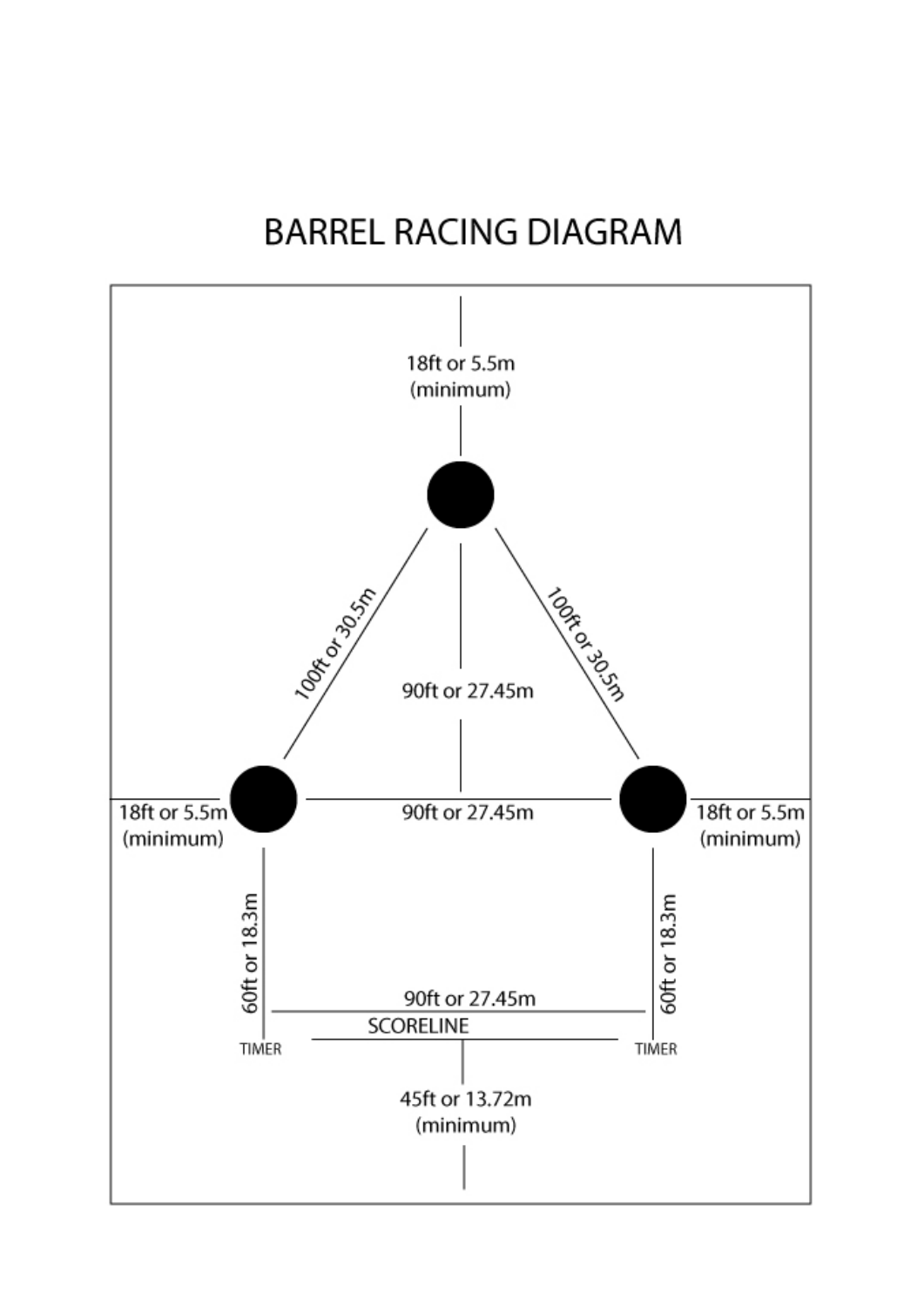# **BREAKAWAY ROPING**

<span id="page-43-0"></span>46.2 One rope to be used. Roping head of stock without releasing loop from hand is not permitted.

Rule 46.3 Ropes to be tied firmly at the end of rope to the saddle horn with 3 pieces of heavy duty jute string. Rope must also have bright coloured or white cloth for clear visual attached to end of the rope at saddle horn.

46.4 The rope must pass over the head and draw up as a clean neck catch around the neck, hump or brisket, no legs or figure of eight on the tail. Stock with horns measuring 125mm (5inches) or more can be roped around neck, both horns, half head. Any other catch is illegal including- a. If loop crosses itself in head catch it is illegal. B. If honda passes over one horn and the loop over the other, catch is illegal. Judges to determine the length of the horns and the legal catches prior to the commencement of the event. No mixed stock to be used in any one contest.

46.5 The flag judge will flag the contestant when the rope breaks away from the horn of the saddle.

46.6 Contestants will receive no time should she break rope from the saddle horn by hand or by touching rope or string after catch is completed.

46.7 Ten second penalty for breaking barrier.

46.8 There will be a 20 second time limit.

46.10 All stock must be drawn.

46.11 Rope and Tie, Steer Roping and Breakaway Roping contestants must start the contest from behind the barrier on the right hand side of the box.

# **STEER UNDECORATING**

<span id="page-43-1"></span>47.1 Time limit 15 seconds.

47.2 Ribbon to be taken form left hand side of steer.

47.3 Penalty for breaking barrier is 10 seconds.

47.4 Two timers, a flag judge on horse back and a barrier to be used.

47.5 Ribbon to be returned to flag judge.

47.6 Each contestant must use a hazer who is a current APRA member.

47.7 Arena must be cleared after each run.

47.8 If beast leaves the arena after the clocks are started, the clocks are to be stopped and a rerun to be awarded with time already recorded added on. If barrier is broken 10 second penalty is to be added to time recorded. Contestant to take re-run without barrier.

47.9 If ribbon falls off beast a complete re-run is to be awarded.

<span id="page-43-2"></span>47.10 Time to be taken when girl's arm reaches her shoulder.

#### **JUNIOR BAREBACK BRONC RIDE**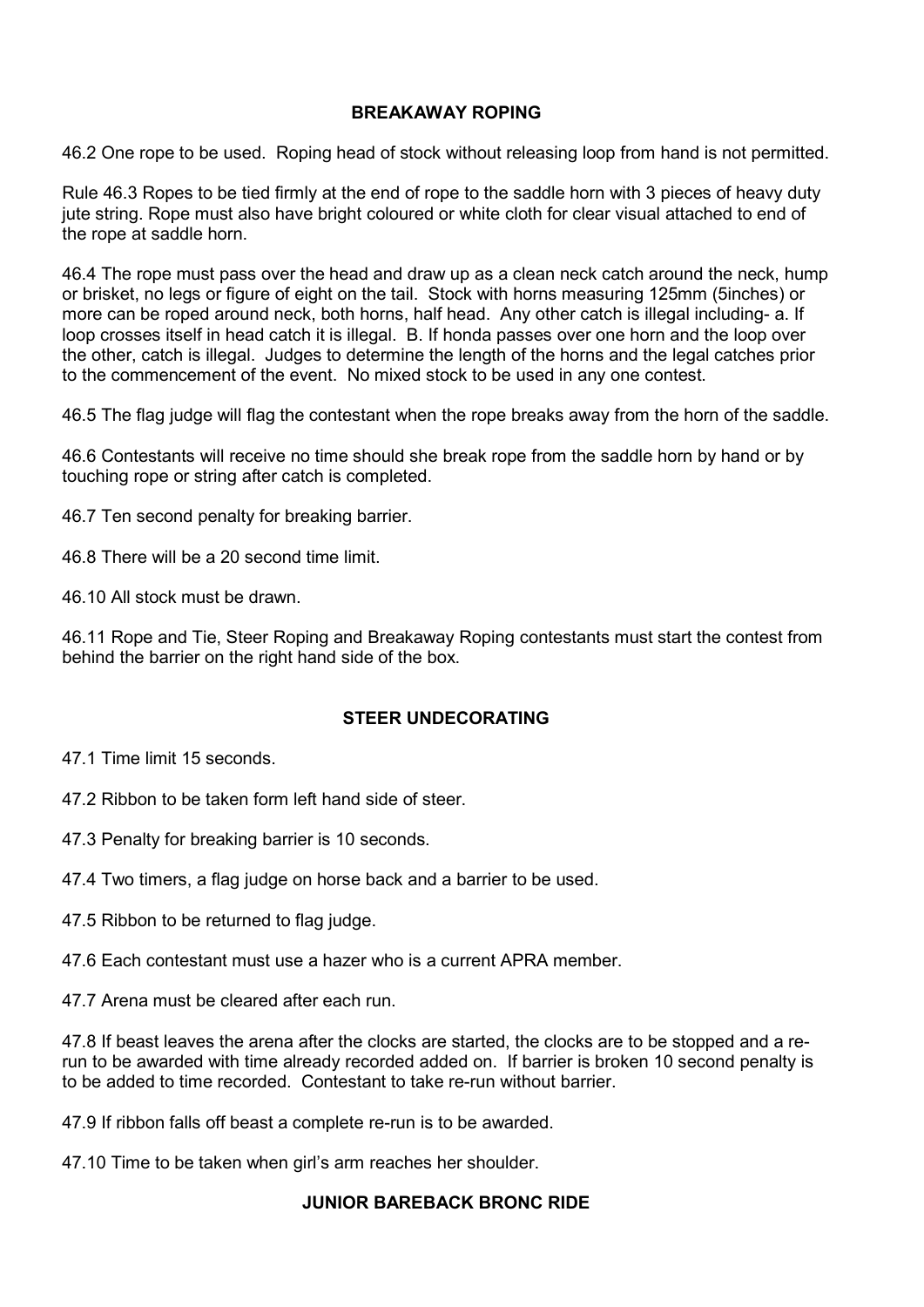48.1 All Bareback riggings must be made of leather only (handhold must be loose and no raw hide to be used).

48.2 Flank straps to be correctly fitted and able to be adjusted to suit ponies.

- 48.3 Bareback riding gloves to be made of thin soft leather and must not have any chocks in them. Benzoin is not to be used on gloves. No finger tucks.
- 48.4 All contestants must ride in correctly fitted helmets and vests.
- 48.5 Contestant will not be disqualified for a missed mark out.
- 48.6 Event may be a 6 second contest or 8 second contest as determined by judges or directors.
- 48.7 All stock in Junior Bareback bronc ride must be handled and tried out before going to a rodeo.
- 48.8 Ponies must be at least 4 years of age or more.
- 48.9 Minimum weight 200kg.
- 48.10 Stock to be removed from arena before the one next in is bucked.

48.11 All ponies to be cross tied in chute by experienced person.

48.12 Contestant and pony to be matched up according to size. Bigger contestants are not permitted to ride small ponies. (Judges to rule on suitability of match up).

- 48.13 Due to the necessity to match contestants with in stock this will remain a non-points event.
- 48.14 All stock must be supplied by an approved A.P.R.A stock contractor and the board reserves the right to ban any stock they deem as unsuitable.
- 48.15 All other A.P.R.A rules and conditions including animal welfare standards must be strictly adhered to.
- 48.16 An extra 5 points will be awarded per judge for marking out.
- 48.17 To compete in the Junior Bareback contestants must be aged 10-16 years old.

#### **JUNIOR TEAM ROPING**

<span id="page-44-0"></span>9.1 Each Competitor gets 1 run and can rope with a senior volunteer competitor who is entered at the rodeo. Only the junior competitor that makes a qualified run will be eligible for points and/or prize money, senior competitors will not place. Contestant can compete with another junior and this will count as a run for header and heeler unless they are just filling a spot (this must be advised to judges before run). Senior volunteer competitor does not pay entry fees and can have a maximum of 2 runs with different competitors but only one run with each individual junior competitor. This also applies to the Junior National Finals Rodeo.

| Header | Heeler | Time  | Place                             |
|--------|--------|-------|-----------------------------------|
| Junior | Senior | 9.00  | 1st Place Header                  |
| Senior | Junior | 10.00 | 1st Place Heeler                  |
| Junior | Junior | 11.00 | 2nd Place Header and Heeler       |
| Senior | Junior | 12.00 | 3rd Place Heeler                  |
| Junior | Junior | 13.00 | 3rd Place Header 4th Place Heeler |
| Junior | Junior | 14.00 | 4th Place Header                  |

If payouts are 4 ways and last hole has only one junior placing, prize money to go to the next qualified time. An option of no-dally rule for heeler will carry a 5 second penalty and flag/field judge